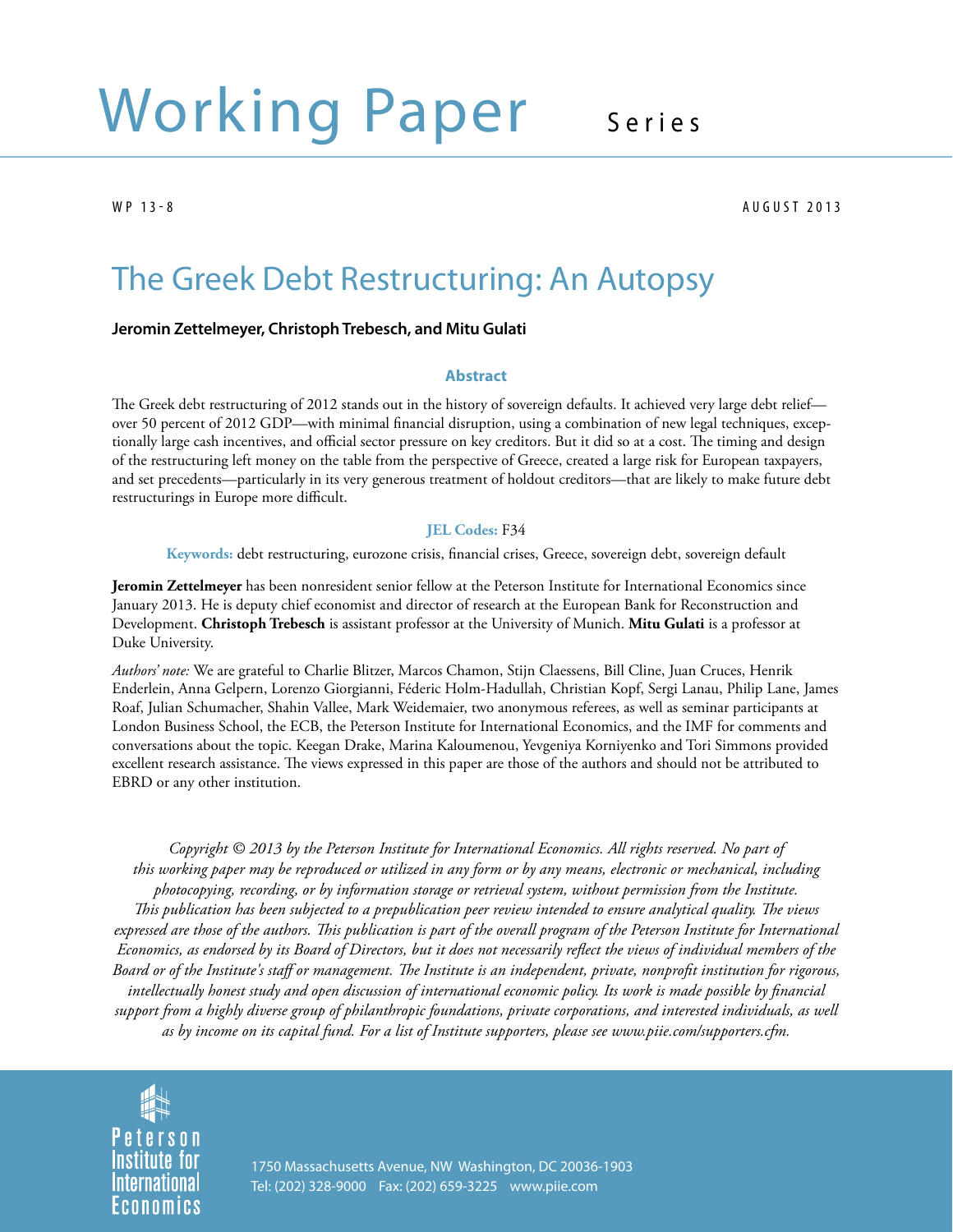# **1. Introduction**

l

This paper studies a central episode of the European debt crisis: the restructuring and near-elimination of Greece's sovereign bonds held by private investors, comprising a face value of more than 100 percent of Greek GDP. After a  $\epsilon$  200 billion debt exchange in March/April 2012 and a buyback of a large portion of the newly exchanged sovereign bonds in December, the amount of Greek bonds in the hands of private creditors was down to just €35 billion—just 13 percent of where it had stood in April 2010, when Greece lost access to capital markets.

The Greek debt exchange can claim historic significance in more than one respect. It set a new world record in terms of restructured debt volume and aggregate creditor losses, easily surpassing previous high water marks such as the default and restructuring of Argentina 2001-2005. It was the first major debt restructuring in Europe since the defaults preceding World War  $II^1$ —defying statements by European policymakers, issued only months earlier, who had claimed that sovereign defaults were unthinkable for EU countries. It also was a watershed event in the history of the European crisis, plausibly contributing both to its expansion in the summer of 2011 and to its eventual resolution (as we will argue in this paper). Finally, it occupies a special place in the history of sovereign debt crises—along with the Brady deals, for example, and with the 2000 Ecuador restructuring—by introducing a set of legal innovations which helped to engineer an orderly debt exchange, overcoming the collective action problem facing Greek and EU policymakers as they sought to restructure a large amount debt dispersed among many private creditors. $<sup>2</sup>$ </sup>

The present paper gives an account of the background, mechanics, and outcomes of the Greek debt restructuring. Beyond the basic historical narrative, we focus on three sets of questions.

First, what were the distributional implications of the restructuring—both the main exchange, and the end-2012 debt buyback? We answer this question by computing the impact of the restructuring on the present value of expected cash flows both in the aggregate and bond-by-bond. The results confirm that the exchange resulted in a vast transfer from private creditors to Greece, in the order of  $\epsilon$  = 100 billion in present value terms; corresponding to 50 percent of 2012 GDP (this is *net* of the costs of recapitalizing Greek banks to offset losses incurred through the restructuring). But we also show that the "haircuts" suffered by creditors on average were considerably lower than the 75 percent widely reported in the financial press at the time of the debt exchange, namely, in the order of 59-65 percent, depending on which methodology is applied. Furthermore, these losses were not equally distributed across creditors, with much higher present value losses on bonds maturing within a year (75 percent or more), and much lower losses on bonds maturing after 2025 (less than 50 percent). Finally, we show that the buyback of December 2012 did result in some debt relief for Greece, despite the

<sup>&</sup>lt;sup>1</sup> Germany restructured its pre-war debt in 1953, but it had defaulted more than a decade earlier.

 $2$  For details on these episodes, see Cline (1995, on the Brady deals) and Sturzenegger and Zettelmeyer (2007a), on Ecuador and other emerging market restructurings after the Brady deals). Reinhart and Rogoff (2009) and Cruces and Trebesch (2013) provide broader historical perspectives.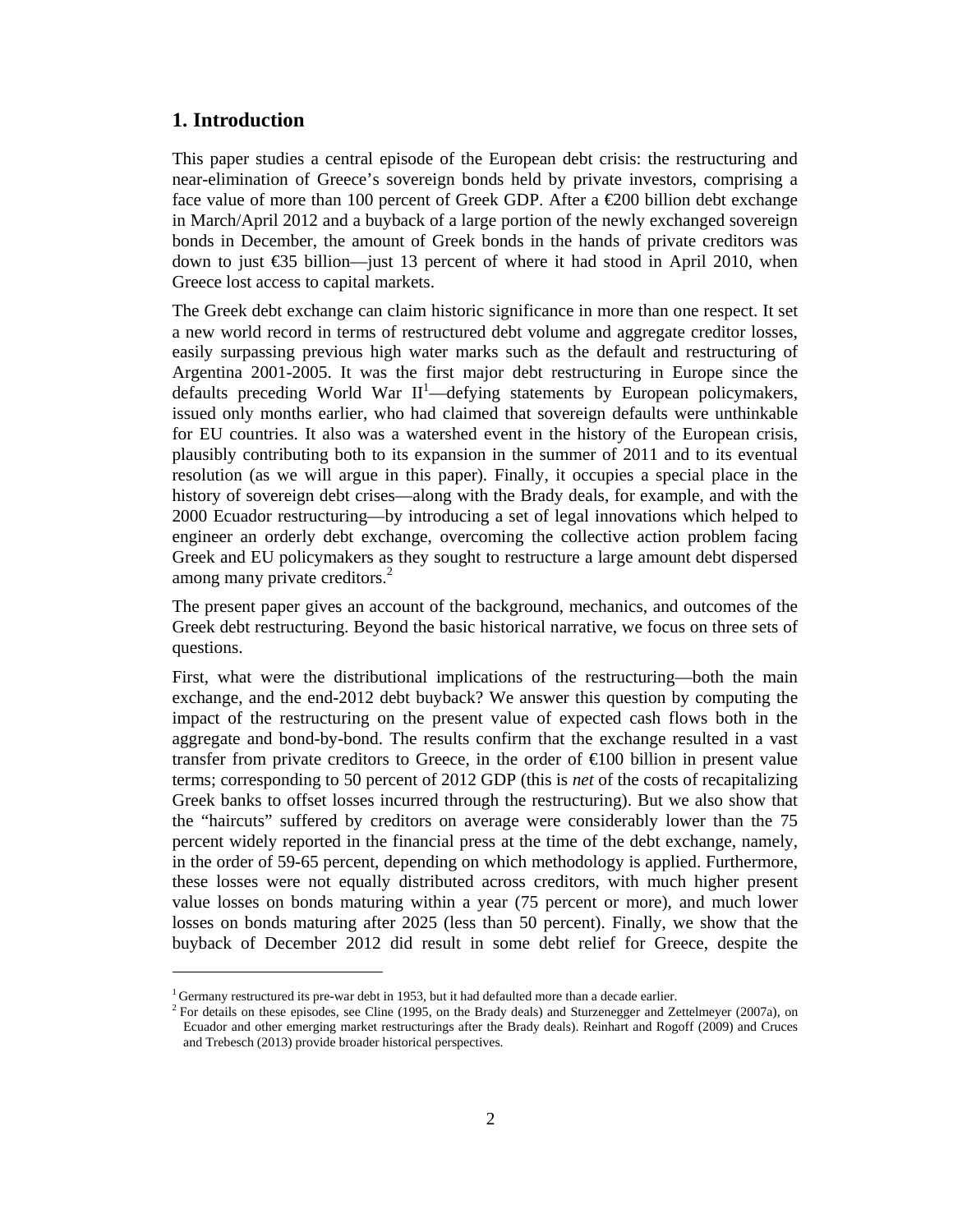significant rise in bond market prices after its announcement. However, the debt relief effect was small both due to the voluntary approach that was chosen and the small scale of the operation.

Second, how was the free rider problem addressed, i.e., the incentive of each creditor not to participate while hoping that all other bondholders accept? An important part of the answer is that most Greek bonds were held by banks and other institutional investors which were susceptible to pressure by their regulators and governments. They also faced peer pressure via the Greek creditor committee, which resembled the "London Club" process of the 1980s. However, large banks and regulated institutions accounted for no more than 60 percent of outstanding principal, while the final participation rate was 97 percent. To bail in the remaining creditors, Greece relied on a mix of carrots and sticks embedded in the exchange offer itself. The main stick was a change in domestic law which made the offer compulsory for all holders of local-law bonds subject to approval by creditors holding two-thirds of outstanding principal. The main carrot was an unusually high cash pay-out: creditors received more than 15 percent of the value of their old bonds in cash-like short-term EFSF bonds. A further carrot consisted of legal and contractual terms that gave the new bonds a better chance of surviving future Greek debt crises than the old ones. Ironically, these "carrots" may have turned out to be particularly appealing because market commentary thought it unlikely that Greece's proposed debt restructuring, even if it succeeded, would be the last one. In this situation, many potential holdouts opted for the bird in hand rather than the two in the bush.

Third, we assess the restructuring and its implications for the management of future European debt crises. Was the restructuring necessary and could it have been handled better? Does it provide a template for any future European sovereign debt restructuring? The flavor of our answers is mixed. On the one hand, the restructuring was both unavoidable and successful in achieving deep debt relief relatively swiftly and in an orderly manner—no small feat. On the other hand, its timing, execution, and design left money on the table from the perspective of Greece, created a large risk for European taxpayers, and set precedents—particularly in its very generous treatment of holdouts that are likely to make future debt restructurings in Europe more difficult. Partly as a result, it will be hard to repeat a Greek-style restructuring elsewhere in Europe should the need arise. This calls for a more systematic approach to future debt restructurings, which could be achieved through an ESM treaty change.

The paper has important limitations. It is essentially a case study. Although it provides context, it focuses on the Greek debt restructuring rather than giving a fuller account of the Greek or European debt crisis. In particular, it analyzes neither the causes of the crisis nor its management except as relates to the restructuring. And while it touches on some of the big questions surrounding sovereign debt crises—including when countries should restructure their debts and how debt restructurings can be efficiently managed we need to refer the reader to the broader literature for complete answers.<sup>3</sup>

 $\overline{a}$ 

<sup>&</sup>lt;sup>3</sup> For recent surveys of the literature see Panizza et al. (2009), Wright (2011), Das et al. (2012), Tomz and Wright (2013) and Aguiar and Amador (2013). On the origins the European sovereign debt crisis see Lane (2012).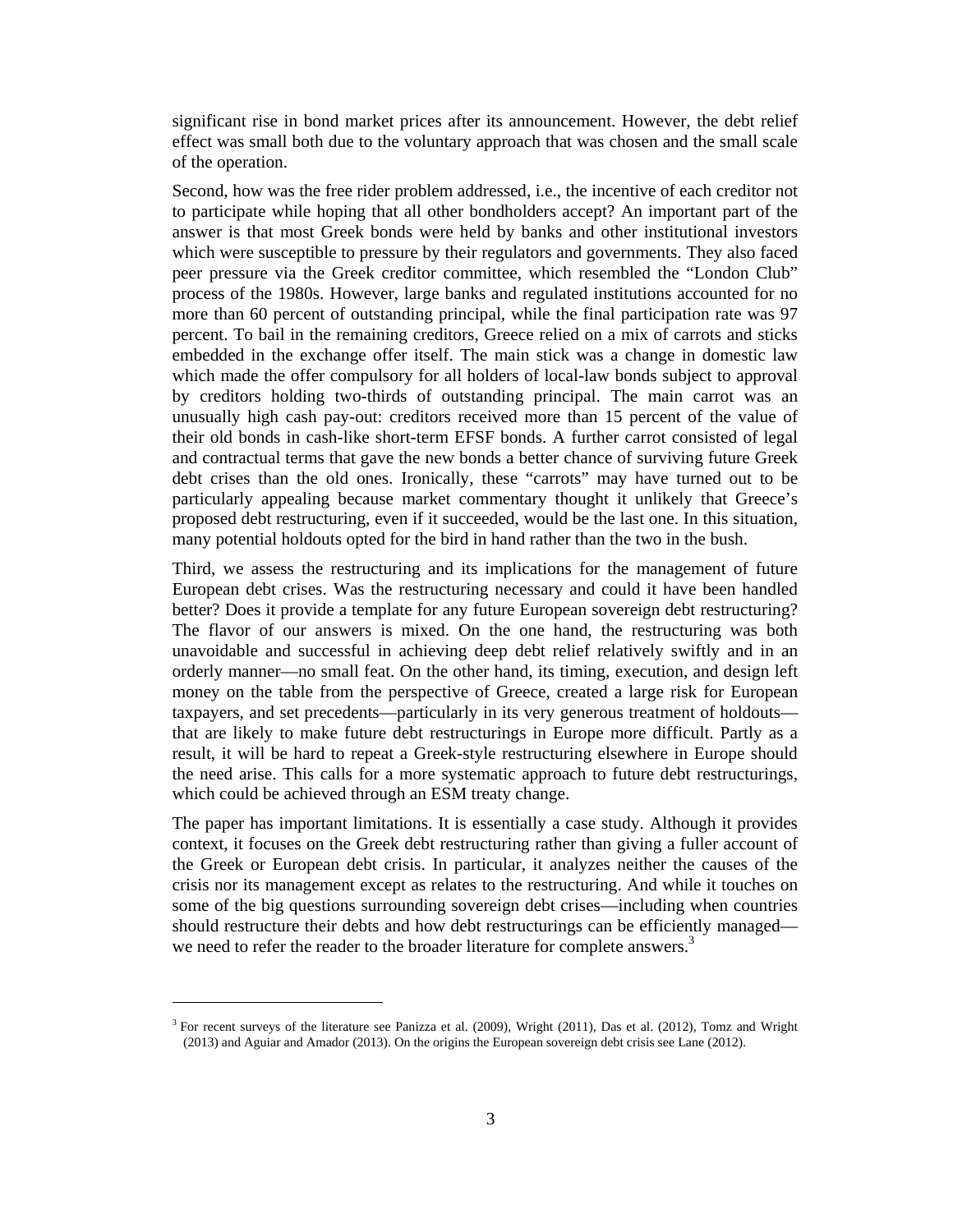The paper is for the most part organized chronologically. In the section that follows, we describe the background to the 2012 restructuring: The May 2010 EU/IMF program with Greece, and the July 2011 decision to restructure in principle (euphemistically referred to as "private sector involvement," or PSI). We also briefly analyze the implications of the restructuring proposal agreed by Greece and the IIF at that time. We then turn to the main act of the Greek restructuring: the March-April 2012 debt exchange, which is the main focus of this paper. Next, we analyze the last act (for now), the December 2012 bond buyback. We conclude with an assessment of the Greek restructuring and its implications for ongoing and future debt crises in Europe.

#### **2. From the 2010 Bailout to the July 2011 PSI Proposal**

The Greek debt crisis began in October 2009, when the newly elected government of George Papandreou revealed that the country had understated its debt and deficit figures for years. The projected budget deficit for 2009, in particular, was revised upwards from an estimated 7 percent to more than 12 percent (it eventually ended up at 15.6 percent). This set the stage for months of further bad economic news, which eroded market confidence in Greece and its debt sustainability and resulted in a number of rating downgrades, first by Fitch, then by S&P and Moody's. As the situation continued to deteriorate, Greek sovereign bond yields continued to rise, until spreads over German bunds shot up from 300 to almost 900 basis points during April, effectively excluding Greece from access to bond markets. Faced with an imminent rollover crisis, the Greek government had no choice but to turn to euro area governments and the IMF.

Despite initial German resistance, a three-year rescue package was agreed on May 2,2010. It amounted to  $\otimes$ 0 billion in EU loans and a further  $\otimes$ 0 billion of IMF credit, and was to be paid out in tranches until 2012, conditional on the implementation of a fiscal adjustment package of 11 percentage points of GDP over three years, and structural reforms meant to restore competitiveness and growth. One week later, euro area leaders agreed on further rescue measures, particularly the creation of the European Financial Stability Facility (EFSF) with a lending capacity of €440 billion for troubled sovereigns, and the ECB's "secondary market purchase program" (SMP) to stabilize sovereign bond yields in secondary markets. Initially, markets rallied, spreads fell sharply. However, market skepticism soon returned, particularly after Moody's downgraded Greece in mid-June, citing substantial macroeconomic and implementation risks associated with the euro area/IMF support package.<sup>4</sup> By July, spreads again began to exceed 800 basis points.

In October of 2010, the debt crisis in Europe reached a watershed at the trilateral Franco-German-Russian Summit in Deauville, when President Sarkozy and Chancellor Merkel called for a permanent crisis resolution mechanism in Europe "comprising the necessary arrangements for an adequate participation of the private sector". Although it referred not to the handling of the on-going European crisis but to a European crisis

 $\overline{a}$ 

<sup>4</sup> See "Moody's downgrades Greece to Ba1 from A3", Global Credit Research, 14 Jun 2010. http://www.moodys.com/research/Moodys-downgrades-Greece-to-Ba1-from-A3-stable-outlook--PR\_200910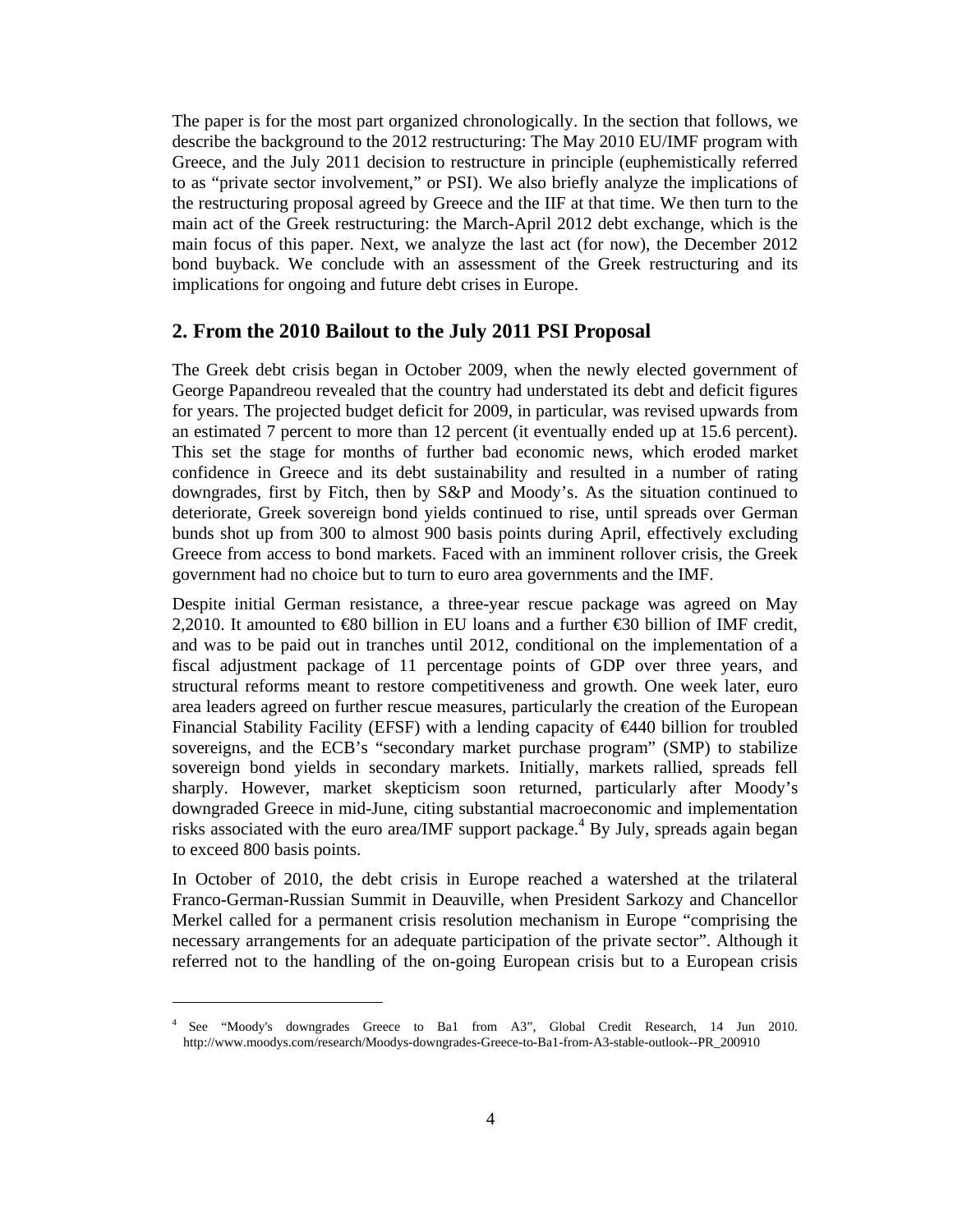resolution framework that was to replace the EFSF in 2013, the "Deauville statement" was widely interpreted as an official signal that sovereign debt restructuring would henceforth be acceptable in European Union countries. The result was a sharp widening of the bond spreads of peripheral European countries. In this setting, the prospects of a quick return of Greece to international capital markets by early 2012—as envisaged in the May program—looked increasingly unlikely.

Notwithstanding market skepticism, Greece's program achieved significant fiscal consolidation during 2010 (about 5 percent of GDP). In light of a deepening recession and growing domestic opposition to the program, however, fiscal adjustment became stuck in the first half 2011, at a time when the overall and primary deficits were still in the order of 10 and 5 percentage points, respectively, sovereign debt stood at over 140 percent of GDP, and output was expected to continue to decline at a rate of 3-4 percent for the next two years. Most worryingly, structural reforms that were supposed to restore growth in the medium term were delayed, and reform implementation was weak. An IMF review ending on June 2, 2011 and published in mid-July concluded that Greece's outlook "does not allow the staff to deem debt to be sustainable with high probability", and all but ruled out a return to capital markets until the end of the program period in mid-2013. Unless the official sector was prepared to offer additional financing in the order of  $\epsilon$ 70-104 billion (depending on the timing of the assumed return to capital markets), some form of "private sector involvement" (PSI) was unavoidable, even if one took a benign view of Greece's debt sustainability.<sup>5</sup>

On June 6, 2011, German Finance Minister Wolfgang Schäuble wrote a letter to the ECB and IMF proposing "to initiate the process of involving holders of Greek bonds … through a bond swap leading to a prolongation of the outstanding Greek sovereign bonds by seven years."<sup>6</sup> Shortly afterwards, a group of major French banks issued the first detailed proposal on how a Greek bond rescheduling might look like (Kopf, 2011). The French proposal already contained many of the elements that would ultimately be part of the March 2012 exchange, namely a large upfront cash payment, a 30-year lengthening of maturities, and a new GDP-linked security as sweetener. Importantly, however, it only targeted bonds maturing in 2011-14, and it did not foresee any nominal debt reduction (face value haircut). From the perspective of the German government, this proposal was not sufficient, and talks about the form of PSI went on until the extraordinary EU summit on July 21, 2011.<sup>7</sup>

Immediately after the summit, euro area heads of government and the Institute of International Finance (IIF)—representing major banks and other institutional investors holding Greek bonds—each issued statements that together amounted to a new financing proposal for Greece, consisting of an official sector commitment and a private sector "offer":

<sup>5</sup> IMF Country Report No. 11/175.

 $6$  See http://www.piie.com/blogs/realtime/?p=2203

<sup>7</sup> See *Financial Times*, July 6, 2011, "Schäuble presses case for bond swap." http://www.ft.com/cms/s/0/f2d96d3aa7de-11e0-a312-00144feabdc0.html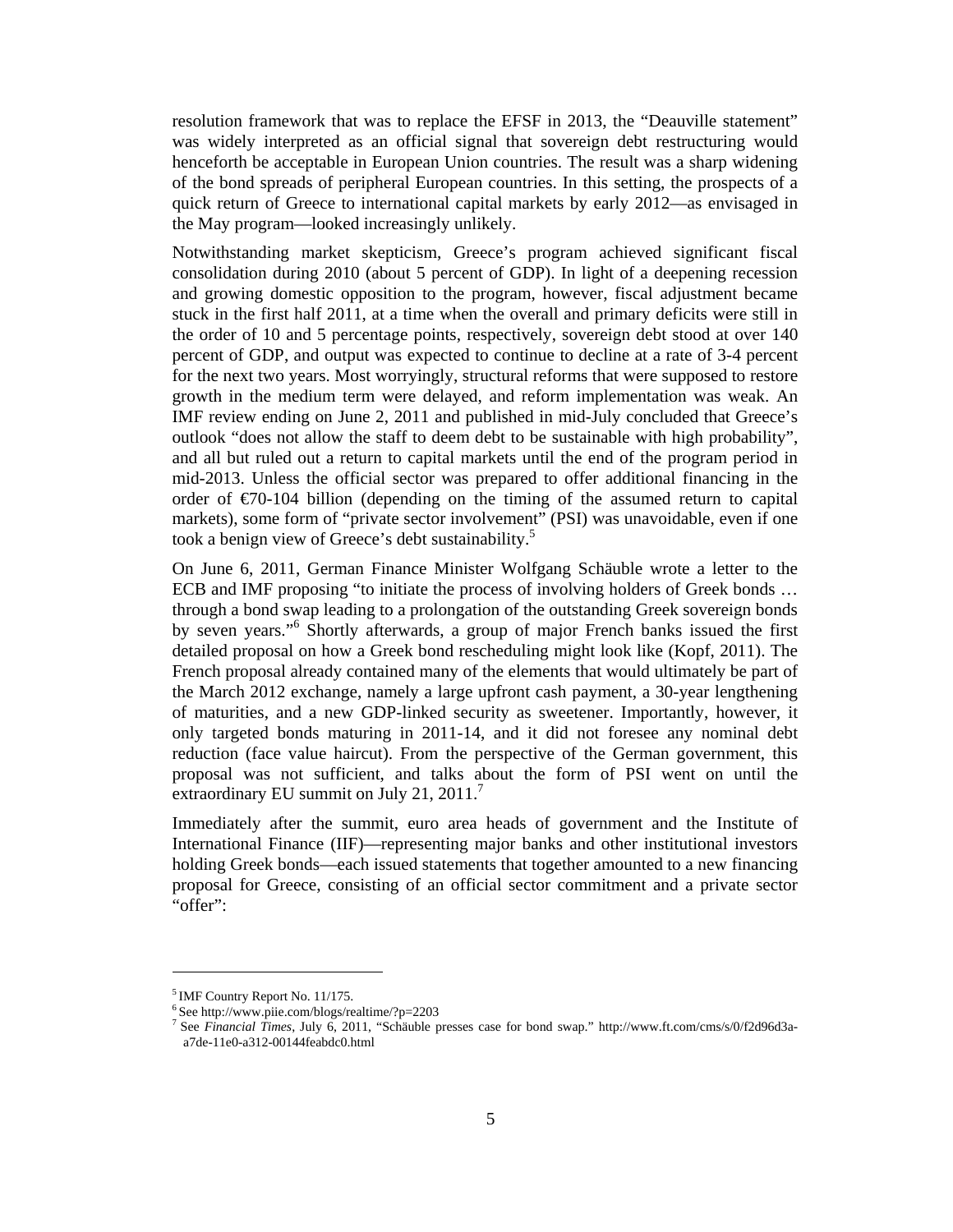First, the official sector (EU and IMF together) promised financing in the amount of €109 billion. Since only about €65 billion of the original €110 billion May 2010 package had been disbursed up to that point, this amounted to additional official financing of  $\epsilon$ 64 billion over and above the original commitment. The EU portion of the new financing was to be delivered through EFSF loans with longer maturities—between 15 and 30 years—and lower interest rates than the loans disbursed so far. A maturity extension for the bilateral EU loans that had already been disbursed was also promised.

Second, 39 financial institutions (both international and Greek) expressed their willingness "to participate in a voluntary program of debt exchange." Creditors would have a choice between four options: a 30-year "par bond" with no face value reduction paying slightly lower coupons than typical for Greece's debt stock (namely, 4 percent in the first five years, 4.5 in the next five years, and 5 percent thereafter); a 30-year "discount bond" with a 20 percent face value reduction but slightly higher coupon rates (6, 6.5, and 6.8 percent, respectively); and a 15-year discount bond with a 20 percent face value reduction and 5.9 percent coupon. The fourth option was to receive the par bond not immediately but in lieu of cash repayment at the time the time of maturity of the bond held by the creditor. Importantly, following a structure popularized in the Brady deals of the early 1990s, the principal of the 30-year bonds were to be fully collateralized using zero coupon bonds purchased by Greece from the EFSF and held in an escrow account. For the 15-year bond, the collateral would cover collateralization up to 80 percent of any loss on principal, up to a maximum of 40 percent of new principal.

Assuming a 90 percent participation rate among privately held bonds maturing between August of 2011 and July of 2020 (the bonds to be targeted in the exchange, as subsequently clarified by the Greek Ministry of Finance), this amounted to private financing of about  $\bigoplus$  35 billion in total, about  $\bigoplus$  4 billion of which corresponded to the period between mid-2011 and mid-2014.<sup>8</sup> Hence, under the July 2011 proposal, the official and private sector together would have lent Greece an extra  $\bigoplus$  18 billion at low interest rates between 2011 and 2014. This exceeded the  $\epsilon$ 70 billion financing gap calculated by the IMF in its July report by €38 billion corresponding to the collateral that the official sector was offering to lend to Greece in order to persuade the private sector to chip in its contribution. Hence, an extra  $\infty$ 8 billion of official sector lending "bought" €54 billion of private sector financing through 2011-14, as well as postponing the repayment of principal falling due between 2014 and 2020, hence giving Greece and its official creditors some leeway in case it remained shut off from capital market after the program period.

From a financing perspective, the July 2011 proposal hence implied a significant contribution from the private sector. But did it also imply debt relief? The IIF claimed so

<sup>&</sup>lt;sup>8</sup> These numbers come from the IIF's July 21 press release, but can also be approximately derived by taking Greece's bond amortisations (€203 billion between mid-2011 and 2020 and €89 billion between mid-2011 and mid-2014), excluding holdings by the ECB and other central banks (about €53 billion for bonds maturing during 2012-2020 and €26 billion during 2012-2014) and multiplying the result with 0.9. The ECB's holdings were not publicly known in July 2011, but became public in February 2012 for all Greek bonds maturing after January of 2012. Small discrepancies between the derived amounts and those stated by the IIF could be explained by ECB holdings of bonds maturing in the second half of 2011.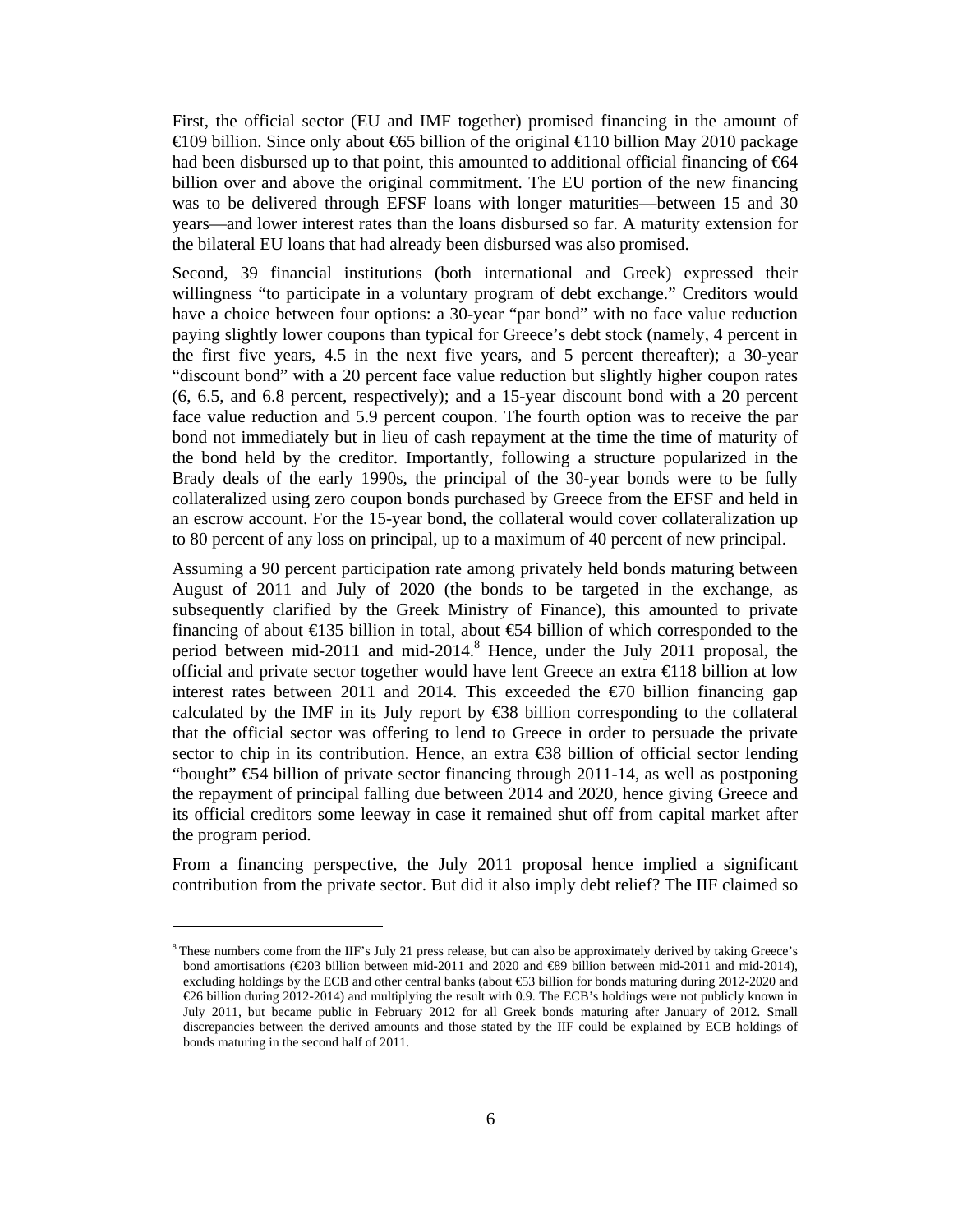in its July press release, which stated that the debt exchange implied a 21 percent Net Present Value (NPV) loss for investors, based on an assumed discount rate of 9 percent (reflecting a guess as to what the yield of the new bonds might be following a successful exchange). However, there are several reasons to be skeptical of this claim.

First, the IIF was referring to the fact that the value of the new instruments, applying a 9 percent discount rate on the risky portion of their cash flows (together with a lower interest rate on the collateralized portion) amounted to 79 cents per euro of old principal. Hence, investors opting for the new bonds would have suffered a loss of 21 cents on the euro compared to the alternative of receiving full and immediate repayment of their old bonds. This approach to computing creditor losses reflects widespread market convention, and makes sense in some settings (when either the outstanding bonds are of very short maturity; or when bonds are "accelerated", i.e., become due and payable immediately). But it is not suitable when creditors hold bonds of longer maturity and if they do not have the right to immediate full repayment. In such a situation, the value of the new bonds should be compared not to 100 percent of face value of the old bonds, but rather to the present value of their promised payment stream, evaluated at the same discount rate as the new bonds (see next section and Sturzenegger and Zettelmeyer, 2008, for details). Using the IIF's 9 percent discount rate, this implies much smaller creditor losses, namely, just 11.5 percent (see Table 1).<sup>9</sup>

Second, for the purpose of computing Greece's *debt relief* (as opposed to creditor losses), it is doubtful whether 9 percent was in fact the appropriate discount rate. Sturzenegger and Zettelmeyer (2007b) argue that if the country is expected to return to capital markets over the medium term, the discount rate for the purposes of computing debt relief should be somewhere between the country's future expected borrowing rate and the international risk free rate, because the country will be using rates in this interval to transfer revenues across time (saving at the international risk-free rate, or borrowing against future revenues at a market rate).<sup>10</sup> One rate which was surely within this interval from the perspective of mid-2011 was the 5 percent discount rate used by the IMF in its debt sustainability calculations (since "risk free" German bonds yielded around 3-3.5 percent in July 2011, and on the assumption of a future Greek borrowing spread at least 200 basis points after re-entering capital markets). Using this 5 percent discount rate to compare old and proposed new debt flows, the debt relief implied by the July 2011 financing offer would have been approximately zero—indeed, slightly negative. Using the "risk free" discount rate of about 3.5 percent (not shown in the table), would indicate an *increase* of Greece's debt burden by about 11-15 percent the July 2011.

<sup>9</sup> This point—that creditor losses implicit in the IIF's financing offer were very small when properly computed—was made by several academics and analysts soon after the deal was announced; see Cabral (2011) and Ghezzi, Aksu, and Garcia Pascual (2011). See also Kopf (2011) for a similar point about the June 2011 "French proposal", Ardagna and Caselli (2012) for a broader critique of the July 2011 deal, and Porzecanski (2013) for a description of

the run-up and aftermath of the July deal.<br><sup>10</sup> Since the 9 percent rate was supposed to reflect the expectation secondary market yield on Greek bonds following a successful exchange, this implies that Greece's borrowing rate in "normal times"—following a successful reentering of capital markets—was less than 9 percent in July 2011. Note that if Greece was not expected to re-access capital markets at all, in the foreseeable future, either a higher discount rate would appropriate (see Dias, Richmond and Wright (2012) or—on the assumption that Greece maintains access to EFSF lending—the EFSF rate. See debt relief calculations in Section 3 below.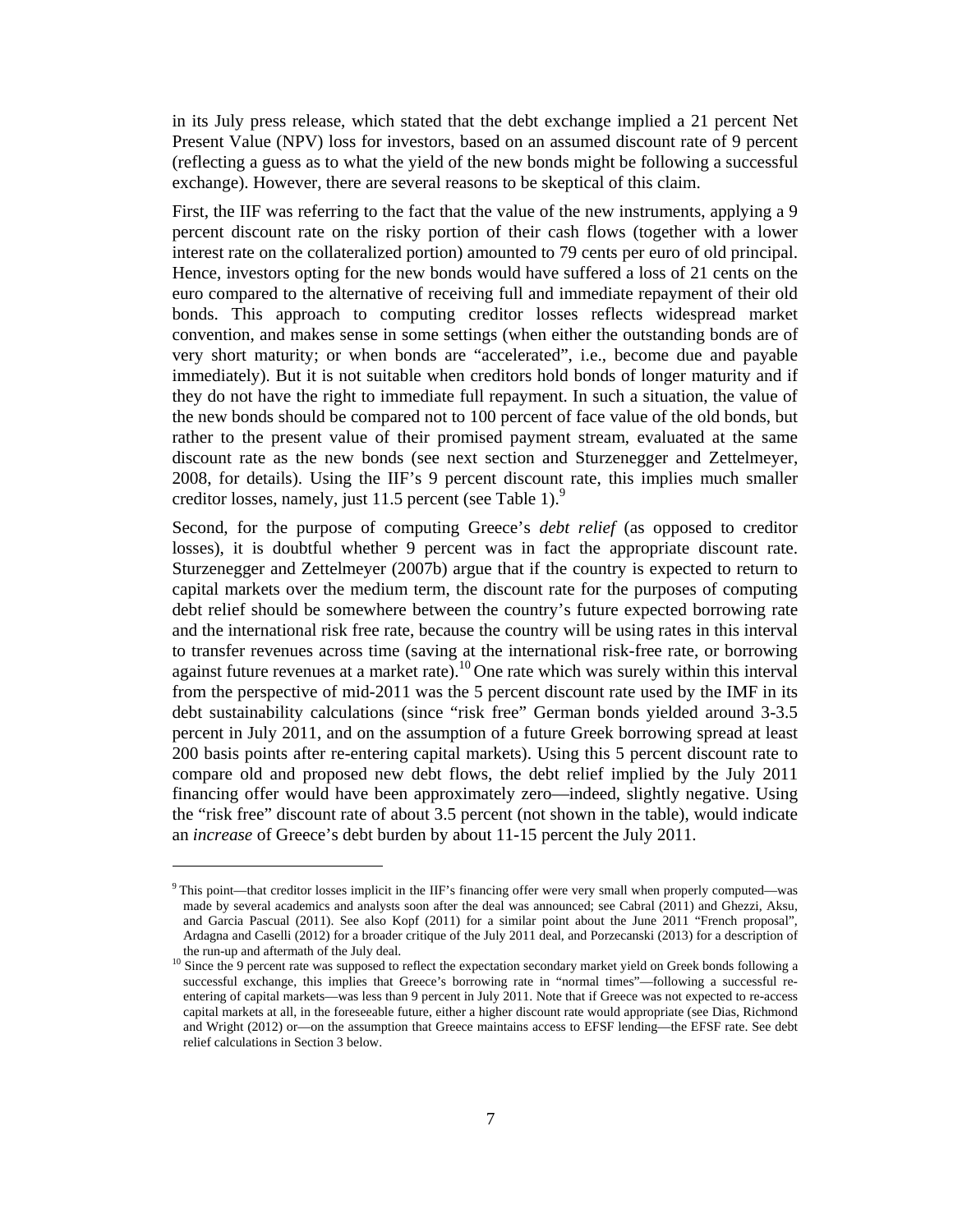|                                                                    | Assuming creditors had chosen                             |      |      |                                                    |      |      |  |  |
|--------------------------------------------------------------------|-----------------------------------------------------------|------|------|----------------------------------------------------|------|------|--|--|
|                                                                    | 30-year Par bond, using<br>discount rate of $\frac{1}{1}$ |      |      | 30-year Discount bond,<br>using discount rate of " |      |      |  |  |
|                                                                    | 5.0                                                       | 9.0  | 15.0 | 5.0                                                | 9.0  | 15.0 |  |  |
| Value of new securities received $(PV_{new})$                      | 103.6                                                     | 79.0 | 61.4 | 106.3                                              | 79.0 | 59.4 |  |  |
| <i>Haircut in market convention</i> $(100-PV_{new})$               | $-3.6$                                                    | 21.0 | 38.6 | $-6.3$                                             | 21.0 | 40.6 |  |  |
| Value of old bonds $(PV_{old})^{2/3}$                              | 101.3                                                     | 89.3 | 75.6 | 101.3                                              | 89.3 | 75.6 |  |  |
| Present value haircut (100*(1- $PV_{\text{new}}/PV_{\text{old}}$ ) | $-2.3$                                                    | 11.5 | 18.7 | $-4.9$                                             | 11.5 | 21.4 |  |  |

**Table 1. Creditor losses implicit in July 2011 IIF financing offer** 

*Note:* In percent of outstanding principal.

1/ Refers to discount rate applied to coupons. Collateralised principal discounted at 3.787 percent which was calibrated to achieve an NPV of the new par bond of exactly 79 percent assuming a 9 percent discount rate for the coupons.

2/ Average value of non-ECB bond holdings

 *Sources: Hellenic Republic (Ministry of Finance), IIF, authors' calculations* 

In the event, the July 2011 financing offer was never implemented. The deepening recession in Greece and the difficulties of the EU and IMF to agree on a credible package of structural reforms with the Greek government lowered expectations of the growth path that Greece might realistically achieve and exacerbated worries about its debt servicing capacity. These worries were reflected in sharply rising secondary yields, making it much less likely that the largely voluntary debt exchange envisaged in July would succeed—not just in the sense of restoring Greece's solvency over the medium term, but even in the more pedestrian sense of attracting high participation.<sup>11</sup> On October 9, 2011, German finance minister Wolfgang Schäuble, was quoted in *Frankfurter Allgemeine* as saying "the debt reduction we aimed at in July may have been too low". This view was corroborated by a new IMF analysis prepared for the October 26 Euro Summit in Brussels, which concluded that Greece's debt was no longer sustainable except "with much stronger PSI".<sup>12</sup>

# **3. The March-April 2012 Bond Exchange**

The Euro Summit statement of October 26, 2011 invited "Greece, private investors and all parties concerned to develop a voluntary bond exchange with a nominal discount of 50 percent on notional Greek debt held by private investors" and pledged to "contribute to the PSI package up to 30 billion euro" as well as additional lending to help with the

 $11$  Greek 10 year benchmark yields started rising sharply from mid-August onwards, stabilising at around 23 percent in mid-September—over 8 percentage points above their end-July levels. In these circumstances, the prospect of a relatively low 9 percent "exit yield" following the debt exchange envisaged in July seemed increasingly remote. If a higher exit yield of 15 percent is assumed (in line with market conditions in October), investors would have suffered a significantly higher haircut under the terms of the July proposal (see Table 1).

 $12$  Debt sustainability analysis dated October 21, 2011, available at

http://www.linkiesta.it/sites/default/files/uploads/articolo/troika.pdf (accessed 19.3. 2013).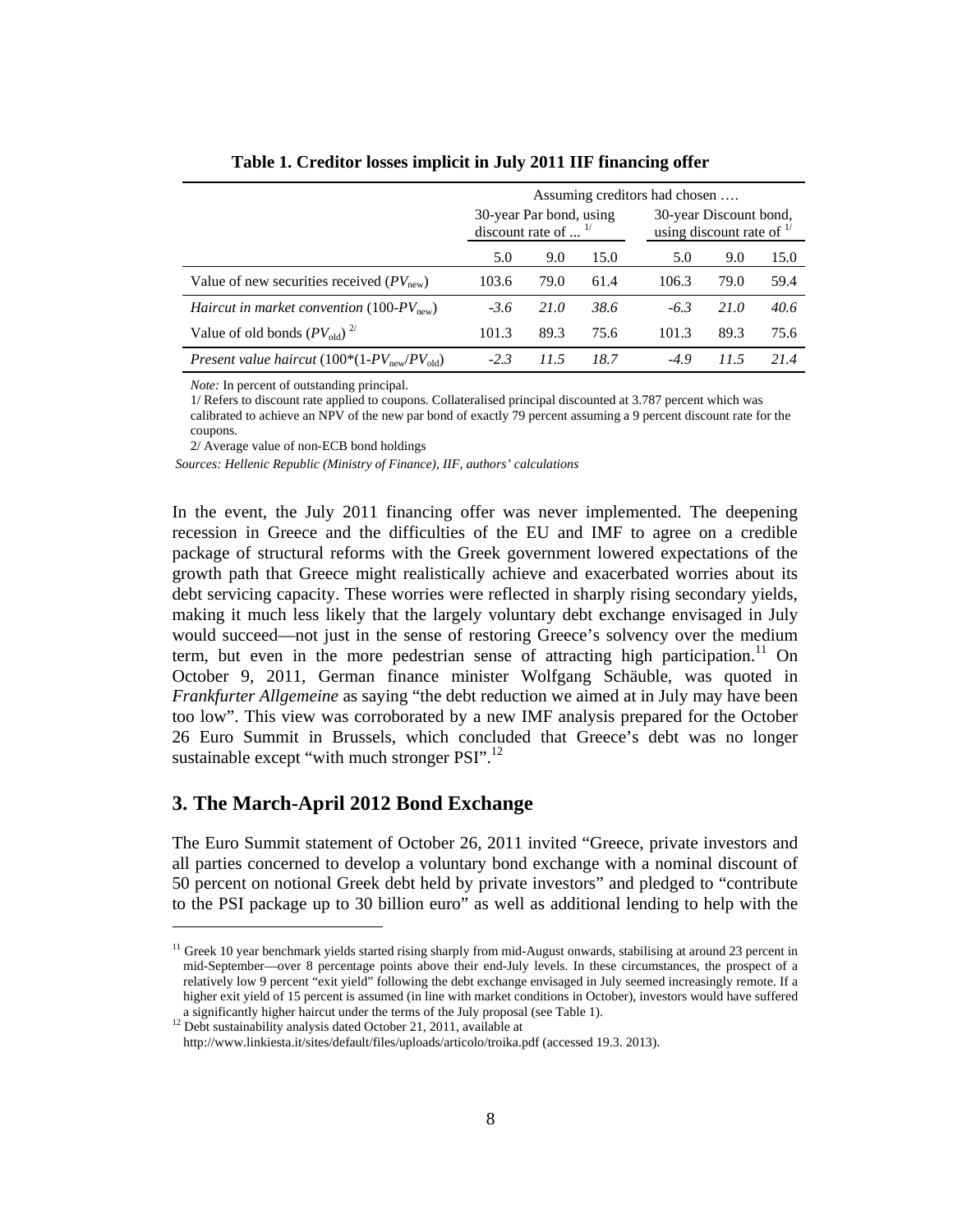recapitalization of Greek banks. This set the stage for a new round of PSI negotiations, which resulted in a major debt exchange in March and April of 2012.

On the side of private creditors, the negotiations were led by a steering group of 12 banks, insurers and asset managers on behalf of a larger group of 32 creditors, which together held an estimated 30-40 percent of Greece's privately held debt (Table 2). This effectively made the March 2012 restructuring a hybrid between a "London Club" negotiation led by a steering group of banks, as had been typical for the restructuring of bank loans in the 1980s and early 1990s—and a take-it-or-leave-it debt exchange offer, which was typical for most bond restructurings since the late  $1990s$ <sup>13</sup>

The rebirth of the creditor committee was likely due to the fact that much of Greece's outstanding debt was held by large western banks. It also made it easier for Greece's official creditors—particularly the Eurogroup—to influence the terms of the restructuring (see section 3.4 below). This likely helped in designing some features of the deal, such as the co-financing agreement between Greece and the European Financial Stability Fund (EFSF) described in more detail below, that might have been more difficult without some form of formal creditor representation.

| <b>Steering Committee Members</b> |      | Further Members of the Creditor Committee |     |                       |     |  |
|-----------------------------------|------|-------------------------------------------|-----|-----------------------|-----|--|
| Allianz (Germany)                 | 1.3  | Ageas (Belgium)                           | 1.2 | MACSF (France)        | na  |  |
| Alpha Eurobank (Greece)           | 3.7  | <b>Bank of Cyprus</b>                     | 1.8 | Marathon (USA)        | na  |  |
| Axa (France)                      | 1.9  | Bayern LB (Germany)                       | na  | Marfin (Greece)       | 2.3 |  |
| <b>BNP</b> Paribas (France)       | 5.0  | <b>BBVA</b> (Spain)                       | na  | Metlife (USA)         | na  |  |
| <b>CNP</b> Assurances (France)    | 2.0  | <b>BPCE</b> (France)                      | 1.2 | Piraeus (Greece)      | 9.4 |  |
| Commerzbank (Germany)             | 2.9  | Credit Agricole (France)                  | 0.6 | RBS (UK)              | 1.1 |  |
| Deutsche Bank (Germany)           | 1.6  | DekaBank (Germany)                        | na  | Société Gén. (France) | 2.9 |  |
| Greylock Capital (USA)            | na   | Dexia (Belg/Lux/Fra)                      | 3.5 | Unicredit (Italy)     | 0.9 |  |
| Intesa San Paolo (Italy)          | 0.8  | Emporiki (Greece)                         | na  |                       |     |  |
| LBB BW (Germany)                  | 1.4  | Generali (Italy)                          | 3.0 |                       |     |  |
| ING (France)                      | 1.4  | Groupama (France)                         | 2.0 |                       |     |  |
| National Bank of Greece           | 13.7 | HSBC (UK)                                 | 0.8 |                       |     |  |

**Table 2. Composition and estimated bond holdings of creditor committee** 

*Notes:* In €billion. Estimates of bond holdings refer to June 2011, creditor committee composition to December 2011. *Sources*: Barclays (2011) and Institute of International Finance (http://www.iif.com/press/press+219.php).

On February 21, 2012, Greece and the steering committee announced in parallel press releases that a deal had been agreed. A formal debt restructuring offer followed three days later. This turned out to look very different from the IIF's July "financing offer". Investors were only offered one take-it-or-leave it package—referred to as the "PSI consideration", not a menu of four alternatives. The promised official contribution was used not to collateralize principal repayments of the new bonds, but rather to finance

 $13$  See Rieffel (2003) and Das et al. (2012), Table 4. During the 1990s, Bank-led creditor committees also played a role in the restructuring of Soviet-era debt in 1997 and, again, in 2000.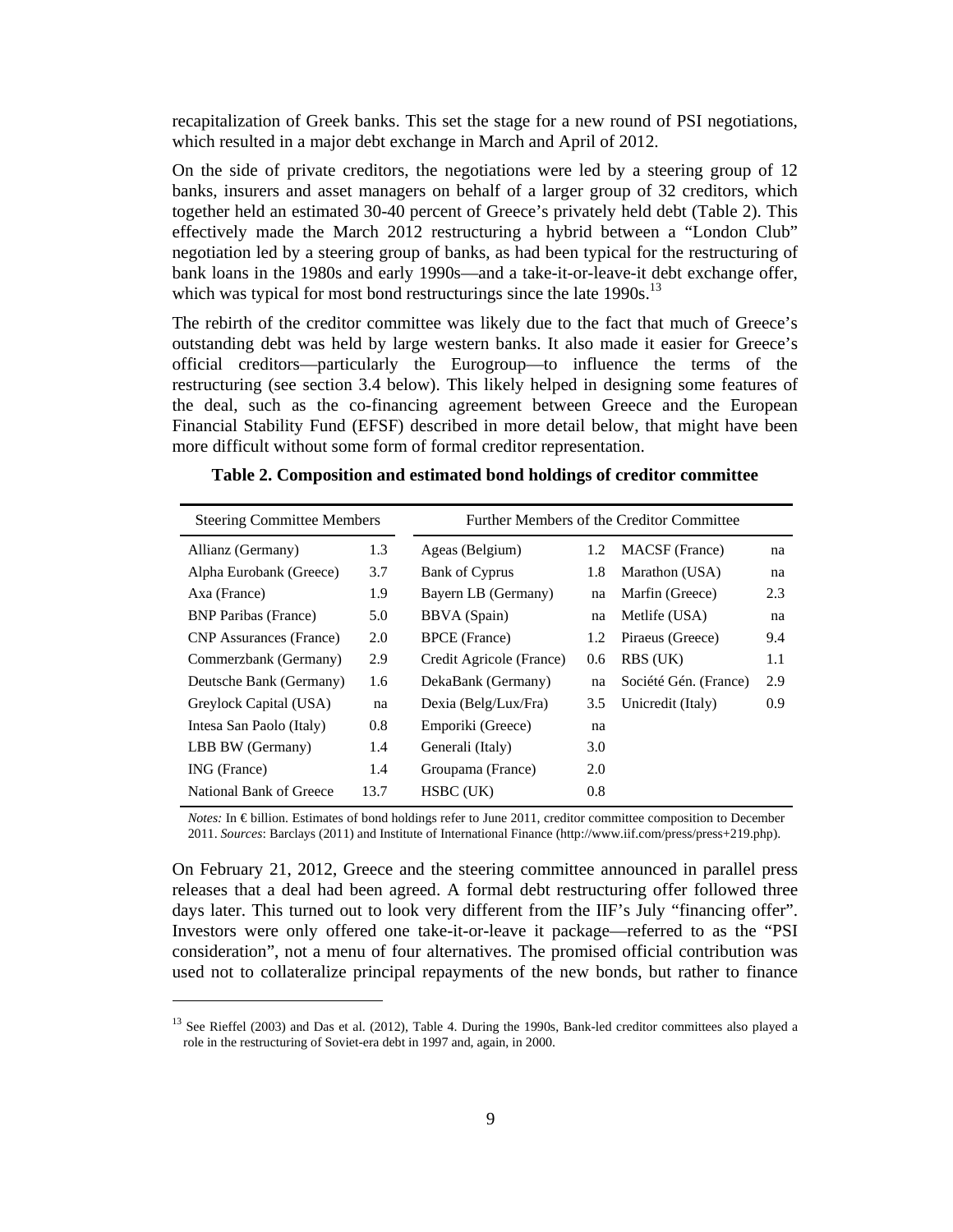large upfront cash payments. Most importantly, the new bonds offered for exchange involved both much lower face value and lower coupon rates. Specifically, the "PSI consideration" comprised (see also Appendix 1 for details):

- (i) One and two year notes issued by the EFSF, amounting to 15 percent of the old debt's face value;
- (ii) 20 new government bonds maturing between 2023 and 2042, amounting to 31.5 percent of the old debt's face value, with annual coupons between 2 and 4.3 percent. These bonds were issued under English law and governed by a "cofinancing agreement" with the EFSF which instituted a sharing provision for the private bondholders vis-à-vis the EFSF (see below);
- (iii) A GDP-linked security which could provide an extra payment stream of up to 1 percentage point of the face value of the outstanding new bonds if GDP exceeded a specified target path (roughly in line with the IMF's medium- and long-term growth projections for Greece).
- (iv) Compensation for any accrued interest still owed by the old bonds, in the form of six-month EFSF notes.

Another important difference with respect to the July proposal was that the offer cast a much wider net. Whereas the July plan had envisaged exchanging only sovereign and sovereign-guaranteed railway bonds with less than nine years of remaining maturity, the February  $2012<sup>14</sup>$  offer was directed at all privately held sovereign bonds issued prior to 2012, with total face value of  $\epsilon$ 195.7 billion, as well as 36 sovereign-guaranteed bonds issued by public enterprises with face value of just under €10 billion (not just Hellenic Railways, but also of the Hellenic Defense Systems, and of Athens Public Transport).<sup>15</sup> As a result, the total volume targeted in the February offer exceeded that of the July proposal by about  $\epsilon$ 50 billion, in spite of the fact that Greece's bonded debt stock had shrunk by  $\bigoplus$  0 billion in the meantime, as investors continued to be repaid in full and on time while negotiations dragged on.

Perhaps the only important sense in which the February proposal did *not* differ from the July plan is that it excluded the bond holdings of the ECB—Greece's single largest bondholder by far, with  $\epsilon 42.7$  billion (16.3 percent) of holdings in February 2012 national Central Banks (€13.5 billion of Greek bonds, about 5 percent of the total), and the EIB  $(\text{\textless} 315 \text{ million})$ . Just ahead of the publication of the offer, these were swapped into a new series with identical payment terms and maturity dates. As part of the February swap arrangement, the ECB committed to return any profits on Greek government bond holdings, most of which had been purchased significantly below par during 2010, to its shareholders. But this did not mean that they would be returned to Greece: the Eurogroup agreed on such a return only in late November 2012.<sup>16</sup>

<sup>&</sup>lt;sup>14</sup> Depending on how one counts them, 81 or 99 issues (the ambiguity comes from the fact that 18 Greek-law titles were listed using two different ISIN bond numbers, notwithstanding common issue dates, maturity dates and terms).<br><sup>15</sup> A number of sovereign guaranteed loans and bonds were left out of the exchange. However, information on

guarantees has been difficult to come by and we do not know their total volume.<br><sup>16</sup> Some national central banks, such as the Banque de France, had previously agreed to return their profits on Greek

government bond holdings to Greece, but this did not apply to SMP profits.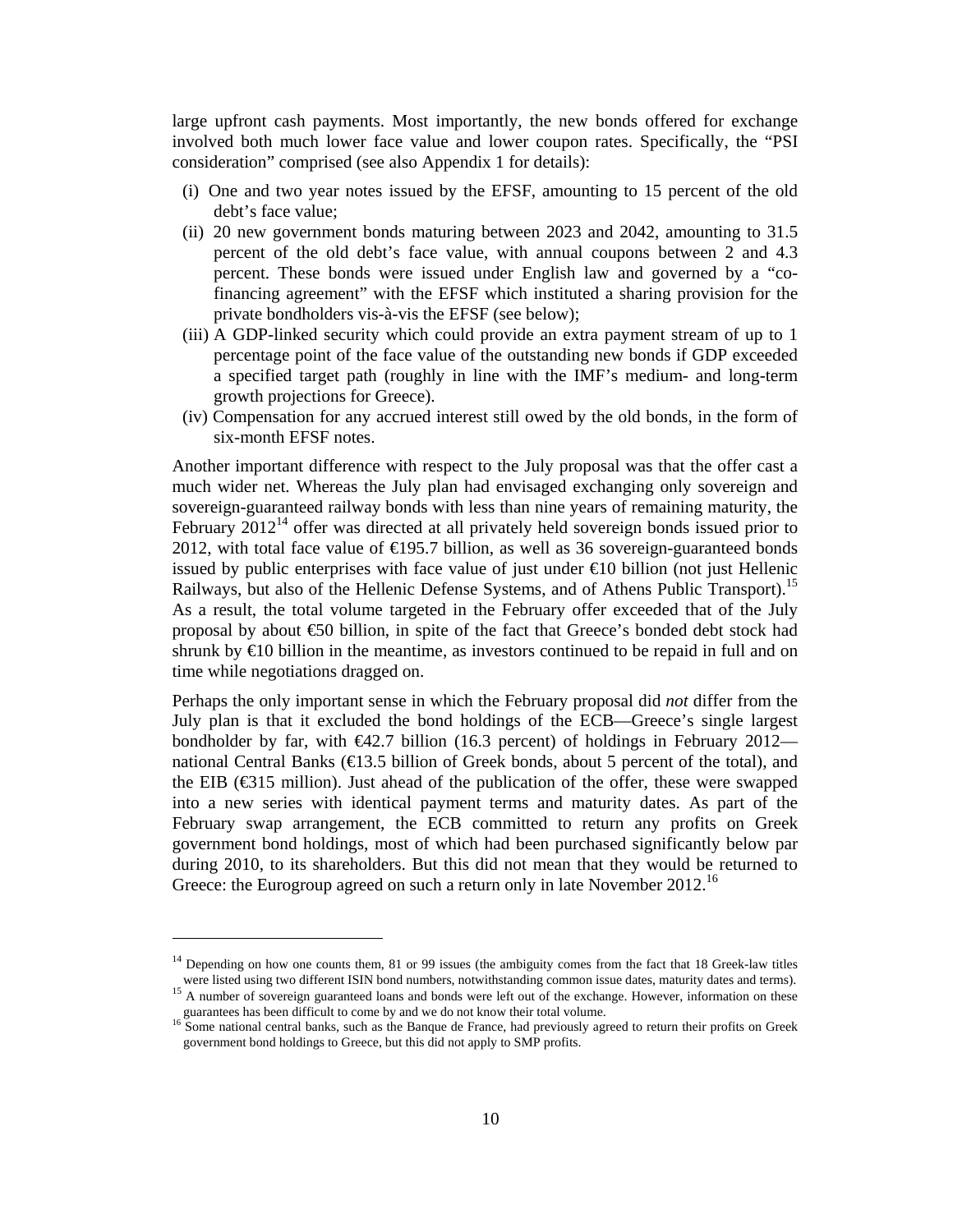With some exceptions, $17$  all bondholders that were offered the "PSI consideration" also received a "consent solicitation", in which they were asked to vote for an amendment of the bonds that permitted Greece to exchange the bonds for the new package of securities. Bondholders accepting the offer were considered to simultaneously have cast a vote in favor of the amendment. However, bondholders that ignored or rejected the exchange offer were deemed to have voted against the amendment only if they submitted a specific instruction to that effect.

The rules for accepting the amendment differed according to their governing law. About €20 billon of sovereign and sovereign-guaranteed bonds—just under 10 percent of eligible face value—had been issued under English law. For these bonds, the amendment rules were laid out in "collective action clauses" (CACs) contained in the original bond contracts, and voted on bond-by-bond.18 In contrast, the large majority of Greece's sovereign bonds that had been issued under Greek law—€177.3 billion, over 86 percent of eligible debt—contained no such collective action clauses, meaning that these bonds could only be restructured with the unanimous consent of all bond holders. However, because they were issued under local law, the bond contracts themselves could be changed by passing a domestic law to that effect. In theory, Greece could have used this instrument to simply legislate different payment terms, or give itself the power to exchange the bonds for the new securities, but this might have been viewed as an expropriation of bondholders by legislative fiat, and could have been challenged under the Greek constitution, the European Convention of Human Rights and principles of customary international law.

Instead, the Greek legislature passed a law (Greek Bondholder Act, 4050/12, 23. February 2012) that allowed the restructuring of the Greek-law bonds with the consent of a qualified majority, based on a quorum of votes representing 50 percent of face value and a consent threshold of two-thirds of the face-value taking part in the vote.<sup>19</sup> Importantly, this quorum and threshold applied across the totality of all Greek-law sovereign bonds outstanding, rather than bond-by-bond. While this "retrofit CAC" gave

 $\overline{a}$ 

<sup>&</sup>lt;sup>17</sup> The holders of a Swiss-law sovereign bond received only a consent solicitation, not an exchange offer, apparently because the latter would have been too difficult, given local securities regulations, within the short period envisaged. Holders of Japanese-law bonds, an Italian-law bond, and Greek-law guaranteed bonds received the opposite treatment, i.e., only exchange offers, but no consent solicitation. Although the Japanese-law bonds contained collective action clauses which allowed for the amendment of payment terms in principle, local securities laws made it impractical to attempt such amendments in the short period envisaged. The Greek-law guaranteed bonds also did not contain collective action clauses (or only with extremely high supermajority thresholds), and were kept outside the remit of the February 23, 2012 Greek bondholder law which "retrofitted" CACs on all Greek-

law sovereign bonds.<br><sup>18</sup> Typically, these envisaged a quorum requirement (i.e., minimum threshold of voter participation) between 66.67and 75 percent in a first attempt, followed by a quorum of between one-third and 50 percent in a second meeting if the initial quorum requirement was not met. The threshold for passing the amendment was usually between 66.67and 75 percent of face value in the first meeting, and as low as 33.33 percent in the second meeting. The Italian-law bond, as best we know, did not contain a collective action clause. The Greek-law guaranteed bonds also either did

<sup>&</sup>lt;sup>19</sup> While the quorum requirement was lower than typical for the initial bondholder meeting under English-law bonds, this was arguably justified by the fact that the Greek sovereign allowed itself only "one shot" to solicit the consent of bondholder to the amendment of Greek-law bonds, whereas under the English-law bonds, failure to obtain a quorum in the first meeting would have led to a second meeting with a quorum requirement between just one-third and one-half. The idea behind this structure is described in Buchheit and Gulati (2010).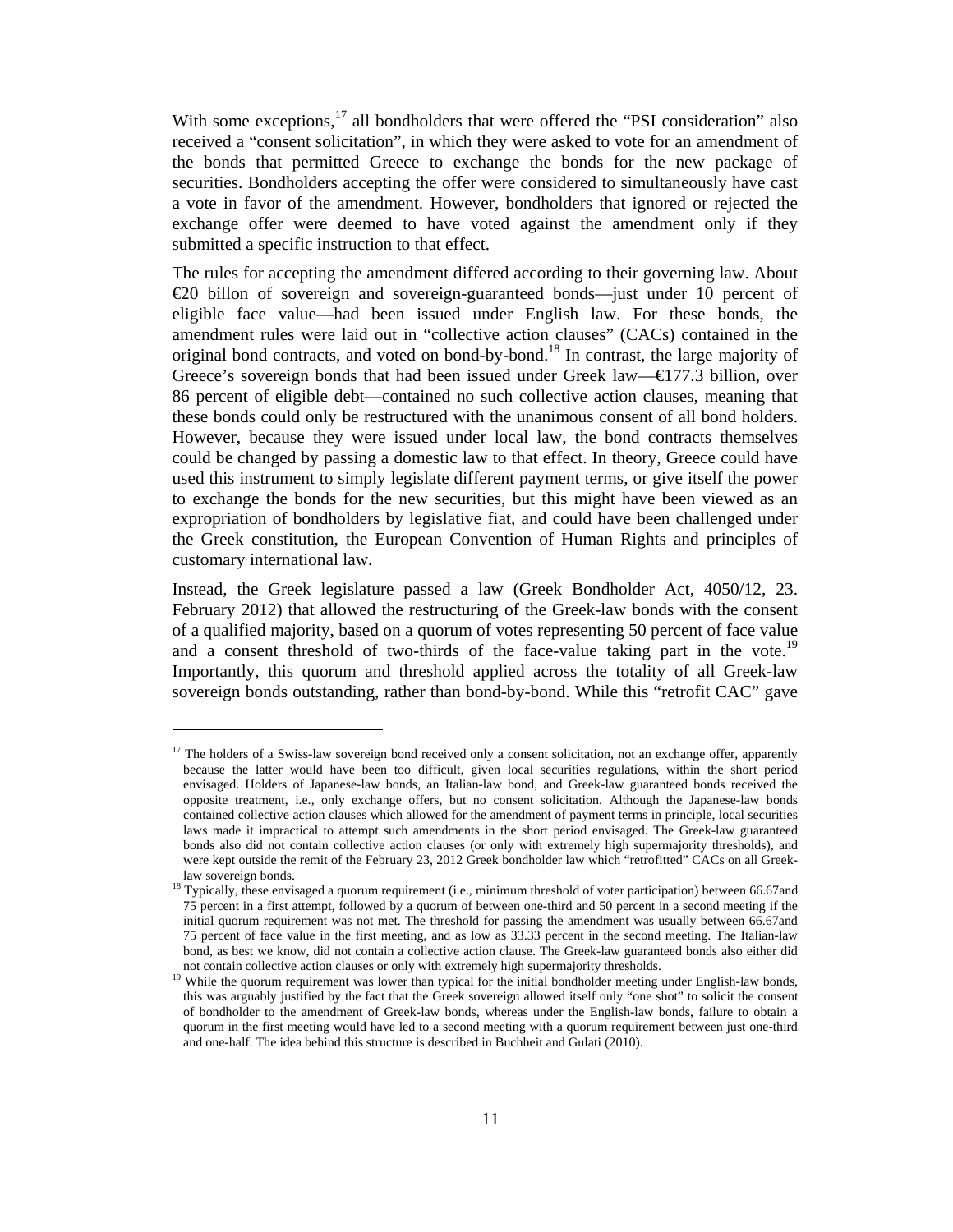bondholders collectively a say over the restructuring which was roughly analogous to that afforded to English-law bondholders, the sheer size of what it would have taken for bondholders to purchase a blocking position made it near impossible for individual bondholders (or coalitions of bondholders) to block the restructuring.

The offer was contingent on Greece obtaining the EFSF notes that were to be delivered to creditors in the exchange (which in turn depended on the completion of some prior actions under Greece's IMF- and EU supported program); and a "minimum participation condition", according to which the proposed exchange and amendments would *not* go forward if this were to result in a restructuring of less than 75 percent of face value. Conditions of the type had been used in most debt exchange offers since the mid-1990s to reassure tendering bondholders that they would not be left out in the cold (i.e., holding a smaller, and potentially illiquid claim) in the event that most other bondholders chose not to accept the offer. <sup>20</sup>

At the same time, Greece and the Troika decided to set a 90 percent minimum participation threshold as a precondition for unequivocally going forward with the exchange and amendments. This implied, in particular, that if Greece succeeded with its attempt to amend its domestic law sovereign bonds within the framework set out by the February 23 law, the exchange would likely go forward, since the Greek-law sovereign bonds alone amounted to about 86 percent of the total eligible debt. Between the two thresholds Greece would allow itself discretion, "in consultation with its official sector creditors" on whether or not to proceed with the exchange and amendments.

Greece gave its creditors just two weeks, until March 8, to accept or reject the offer. This tight deadline was needed to complete at least the domestic-law component of the exchange before March 20, when a large Greek-law bond issue was coming due for repayment.

#### **3.1. Restructuring Outcome**

l

On March 9, Greece announced that 82.5 percent of the  $\bigoplus$  77.3 billion in sovereign bonds issued under domestic law had accepted the exchange offer and consent solicitation.<sup>21</sup> Participation among the foreign-law bondholders was initially lower, at around 61 percent. But together, these participation levels implied that both thresholds that were critical for the success of the exchange—first the two-thirds threshold for amending all Greek-law bonds using the February 23 law, and subsequently the overall participation threshold of 90 percent—could be met by a wide margin. Since EFSF financing had also been made available in the meantime, the government announced that it would proceed with the exchange of the Greek-law bonds. At the same time, the participation deadline for foreign-law bondholders was extended twice, to early April. .

<sup>&</sup>lt;sup>20</sup> Hence, the minimum participation threshold can be interpreted as ruling out an inefficient equilibrium in which no bondholder tenders for fear of being in this situation. See Bi et al.  $(2011)$ .

<sup>&</sup>lt;sup>21</sup> These and all following numbers referring to participation exclude holdings by the ECB and national central banks, unless otherwise stated.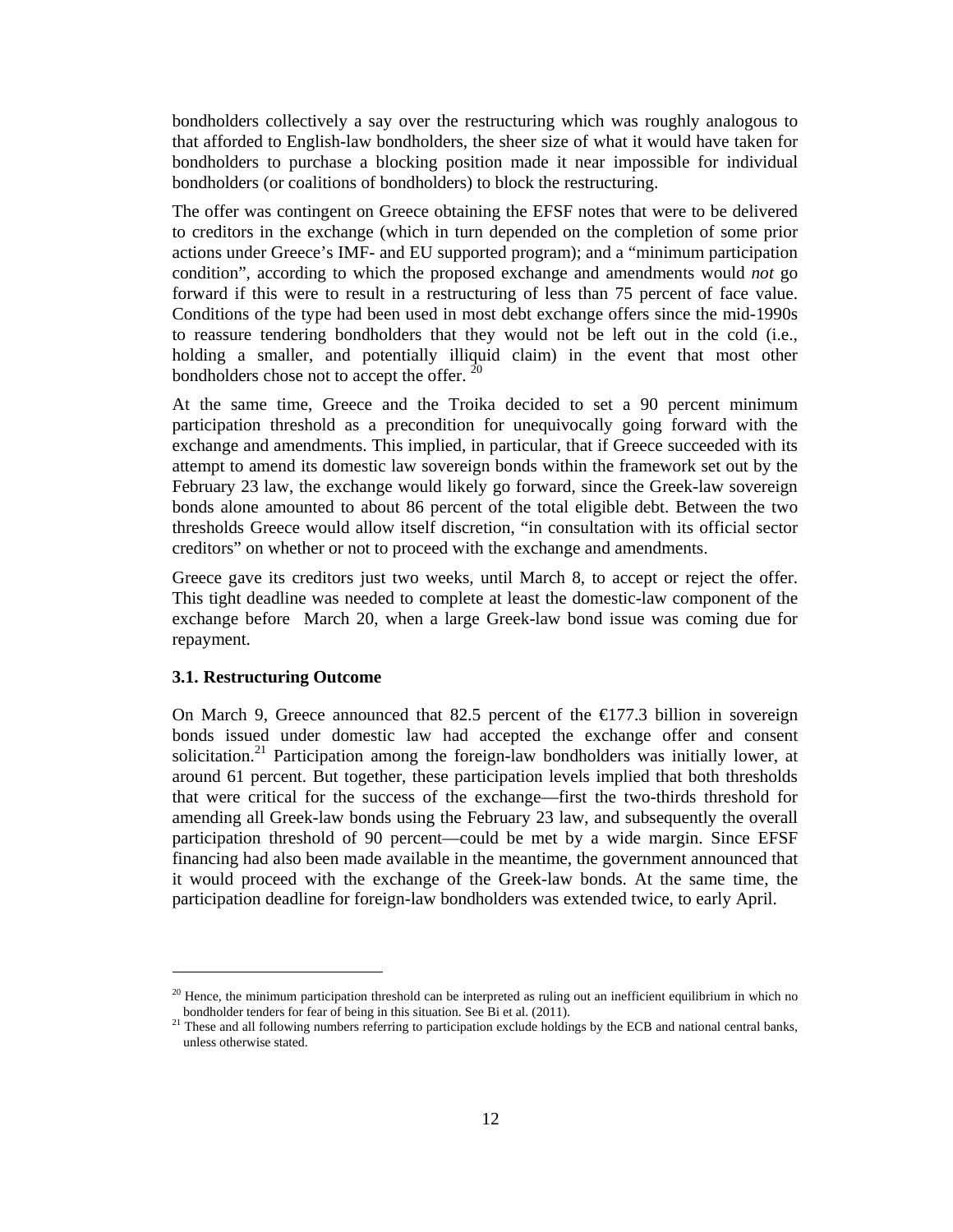

**Figure 1. Exit yield curve, by duration of new bonds** 

 *Source*: Bloomberg

l

Greece's new bonds started trading immediately, on March 12, at yields in the range of just under 14 (longer bonds) to about 17.5 percent (shorter bonds, see Figure 1). Weighted by principal, the average "exit yield" was 15.3 percent—higher than the sovereign yield of any other euro area country at the time, and suggesting that even after the success of a very significant debt reduction operation seemed all but assured, private creditors remained skeptical about the future of Greece's program and its longer term ability to repay. At the same time, Greece's high exit yields were not unusually high compared to emerging market debt restructurings of the past. $^{22}$ 

 By the end of the process, on April 26, after the last foreign law bonds were settled, Greece had achieved total participation of  $\in$  99.2 billion, or 96.9 percent of eligible principal, resulting in a payout of  $\epsilon$ 29.7 billion in short-term EFSF notes and  $\epsilon$ 62.4 billion in new long sovereign bonds. Hence, the face value of Greece's debt declined by about  $\text{E}107$  billion as the result of the exchange, or 52 percent of the eligible debt.<sup>23</sup>

Holders of  $66.4$  billion in face value held out. The holdouts were scattered across 25 sovereign or sovereign guaranteed bonds, of which 24 were foreign-law titles: Seven bonds for which no amendment was attempted, one inquorate bond, and 16 bonds for

 $22$  See Appendix 3, which shows exit yields for all distressed debt exchanges since 1990 for which secondary market prices were available soon after the exchange. Sturzenegger and Zettelmeyer (2007b) and Cruces and Trebesch (2013) provide some evidence suggesting that exit yields tend to be abnormally high (even after restructurings that ultimately prove to be successful). Possible reasons include the high degree of uncertainty in the period immediately

after a debt restructuring, and in some cases lack of liquidity in bond markets after defaults. <sup>23</sup> The source of these numbers are press releases issued by the Greek Ministry of Finance on April 11 and 25, 2012. Note there is a slight inconsistency between the reported total participation of  $\epsilon$ 99.2 billion and the  $\epsilon$ 9.7 billion and €62.4 billion in new issuance: based on the face value conversion coefficient of 0.15 and 0.315 respectively, the latter should be the  $\epsilon$ 29.9 billion and  $\epsilon$ 62.7 billion, respectively. The difference seems to be accounted for by the 2057 English law CPI-indexed bond with outstanding face value of €1.78 billion, which the Greek authorities counted as fully retired but of which only €0.67 billion was exchanged. See following footnote.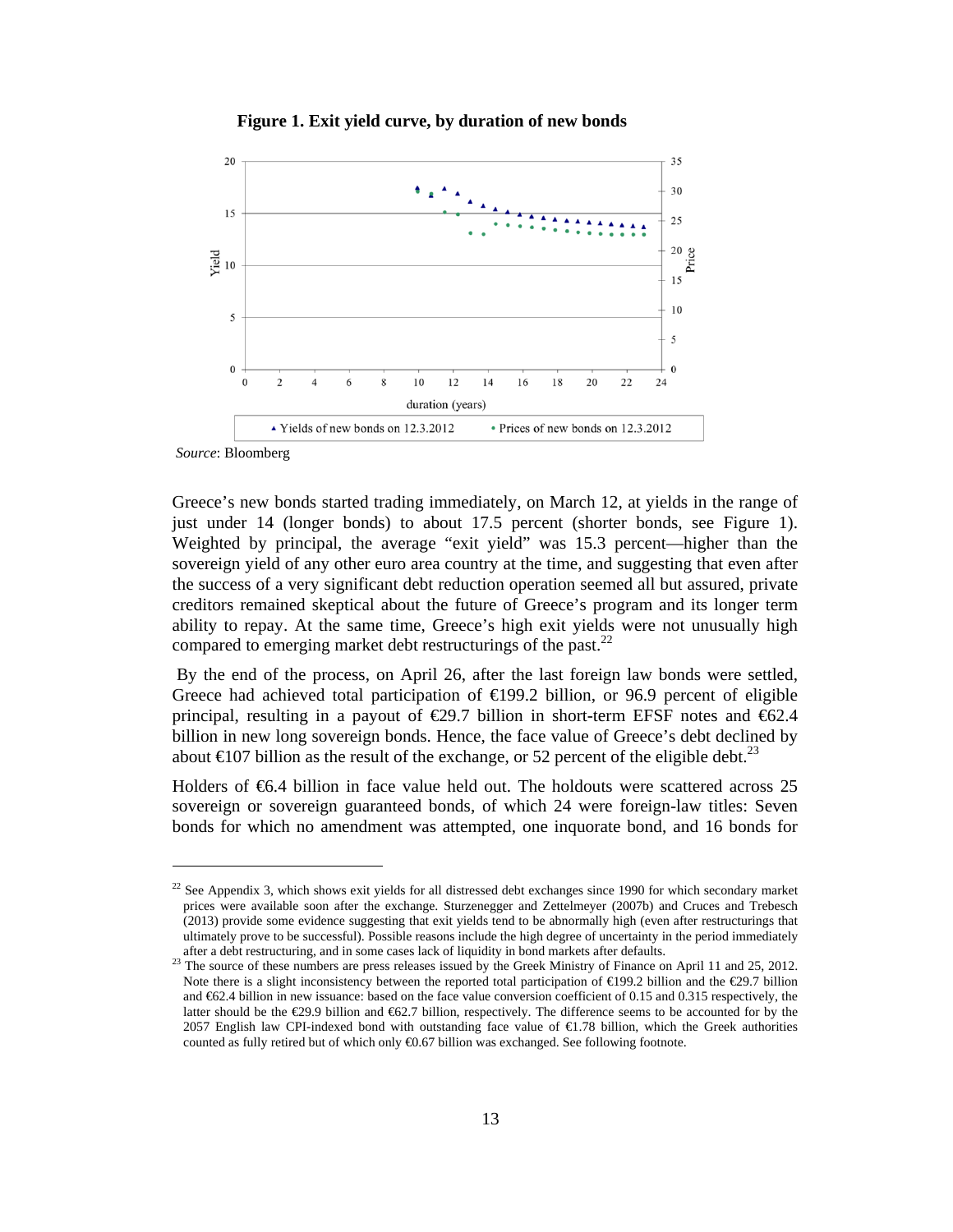which the amendment was rejected by the bondholders.<sup>24</sup> In addition, there were holdouts for one Greek-law guaranteed bond (an Athens Urban Transport bond maturing in 2013). All other Greek-law sovereign and sovereign guaranteed bonds were amended and exchanged in full (see appendix tables A3 and A4 for details).

The final participation rate among foreign law bondholders was 71 percent, slightly lower than the 76 percent achieved by Argentina in 2005. However, because of the large share of domestic law debt and the application of the Greek Bondholder Act to bind in the domestic law bondholders, the share of holdouts in total eligible debt was much smaller, just 3.1 percent. So far, Greece has repaid the holdouts in full. As of July 2013, seven bonds involving holdouts have matured.<sup>2</sup>





*Note*: Coupon plus principal repayments, at face value, in €billion. *Sources*: Hellenic Republic (Ministry of Finance and Public Debt Management Agency), Bloomberg, and authors' calculations.

Figure 2 shows how the debt exchange changed the payments expected by creditors. The series denoted "before" the exchange refers to the payment flows promised by Greece's old bonds, both interest and amortization. The series "after", which is decomposed in Figure 3, comprises both payment flows due to old bonds that were not exchanged (bonds in the hands of holdouts, national central banks and the ECB), flows promised by the new bonds, and payments flows associated with the short term EFSF notes (both the

<sup>&</sup>lt;sup>24</sup> This excludes a 2057 English-law CPI indexed bond, which was only partly exchanged ( $\text{ } \text{\textcircled{40.67}}$  out of  $\text{ } \text{\textcircled{1.78}}$  billion). For the remaining €1.11 billion, the government reportedly struck a deal "at terms more favourable to the Republic than PSI" (Ministry of Finance Press release, 11. April 2012). We have not been able to obtain information about these terms, but presume that these bonds were held by domestic institutional investors which may have received

some other form of consideration by the Greek government.<br><sup>25</sup> The first of these, an English-law sovereign bond with remaining face value of  $\epsilon$ 435 million repaid on May 15, 2012, was reportedly almost entirely owned by Dart Management, a fund that had already held out in Brazil's 1992 Brady exchange and, recently, in Argentina (see Schumacher et al. 2013).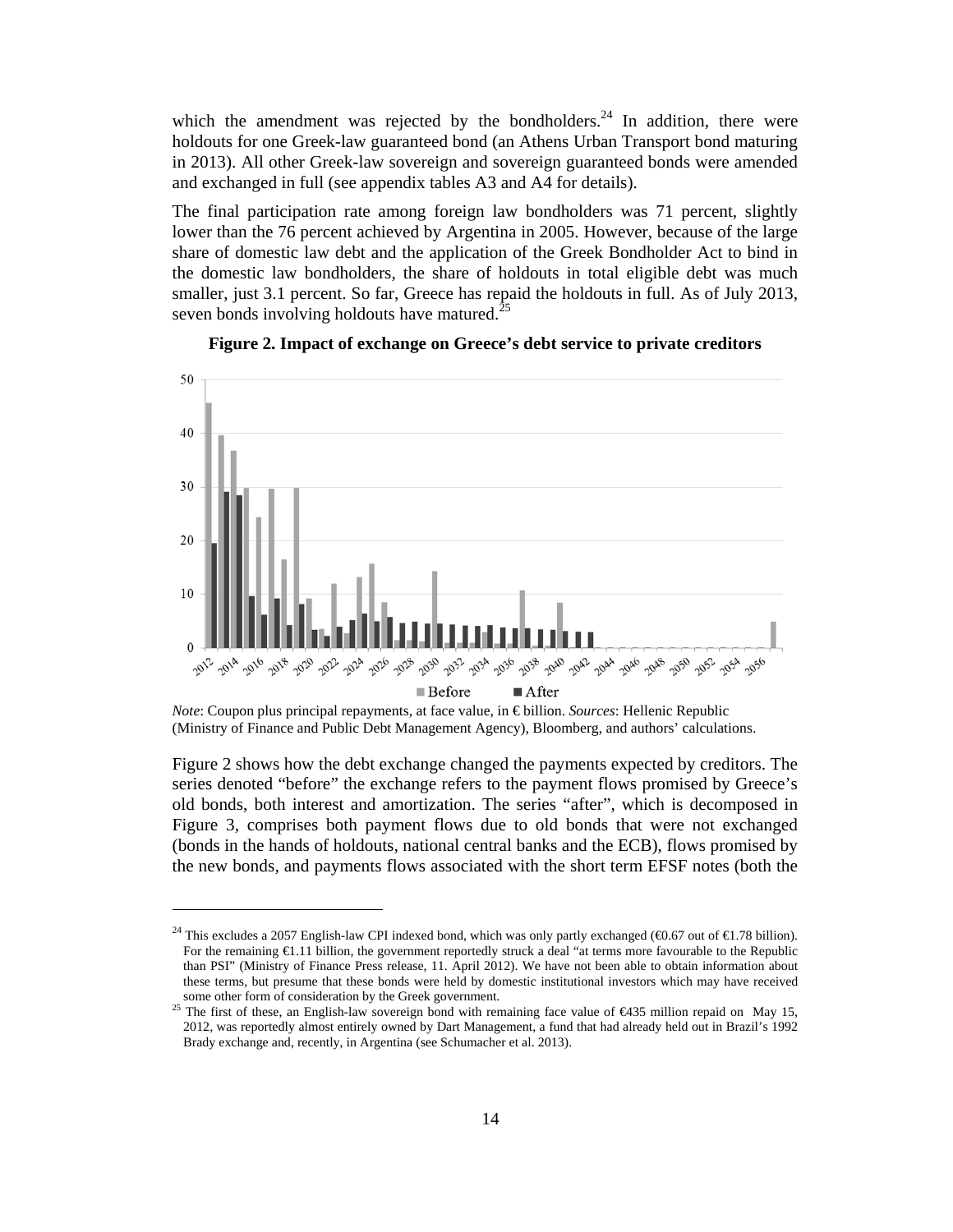six-month notes that compensated investors for accrued interest, and the one and two year notes in the amount of 15 percent of the old face value).<sup>26</sup>

The main message from Figure 2 is that although the exchange significantly lowered the flows to investors as a whole, they did not significantly shift the payment profile into the future, as the longer maturities of Greece's new bonds (compared to most of the old ones) was offset by a bunching of payments due to the EFSF notes at the short end of the maturity profile. In addition, Greece's debts to non-participating investors—holdouts ( $6.4$  billion) and the ECB and national central banks ( $6.6$ .7 billion)—were bunched at the short end (see Figure 3), and continued to exceed Greece's new long term bonds  $(662.4$  billion) in face value.



#### **Figure 3. Post-exchange debt service**

*Note:* In €billions, by type of creditor *Sources:* Hellenic Republic (Ministry of Finance and Public Debt Management Agency), Bloomberg, and authors' calculations.

#### **3.2. CDS Settlement**

 $\overline{a}$ 

Credit Default Swaps (CDS) held by investors seeking to protect themselves from a Greek default caught much attention in the initial phases of the Greek debt crisis. There was a fear that triggering CDS contracts would lead to bankruptcies of the institutions that had written CDS protection, much like the subprime crisis in the United States triggered the collapse of institutions that had written CDS protection on collateralized debt obligations backed by subprime loans. Many market participants interpreted the

<sup>&</sup>lt;sup>26</sup> Payments associated with the GDP linked-security are ignored in the figures because of their small expected amount and the uncertainty surrounding them.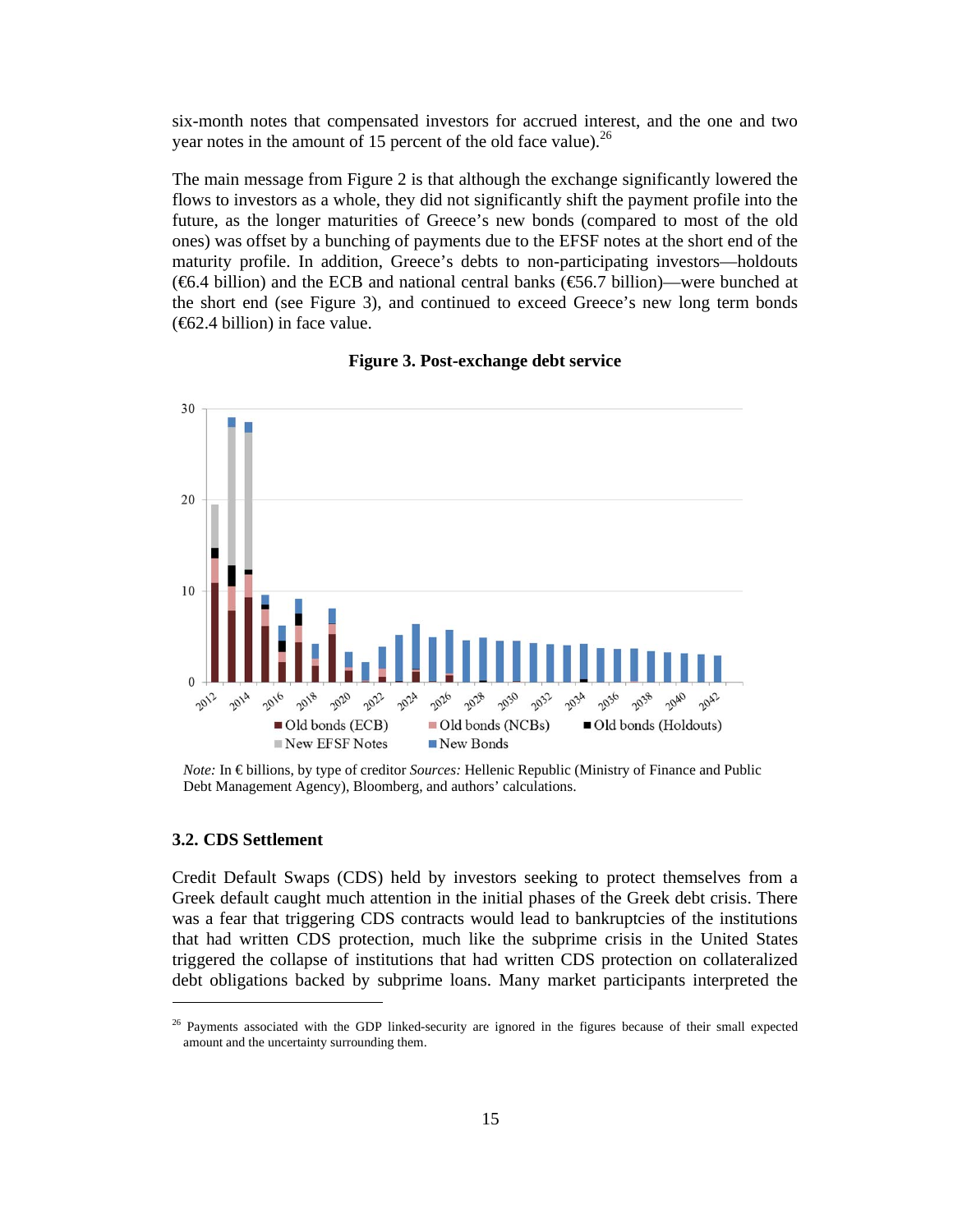initial insistence of the official sector on a purely voluntary debt exchange (presumed not to trigger the CDS) in this light.

When it became clear, in January of 2012, that the exchange was unlikely to be purely voluntary, fears of contagion via the triggering of CDS contracts resurfaced. On March 9, 2012—the day Greece announced that the participation thresholds for amending the Greek sovereign bonds had been met—the Determinations Committee of the International Swaps and Derivatives Association (ISDA) declared a triggering credit event, citing the use of CACs to bind in non-participating creditors.

However, the consequences were anticlimactic: there was no contagion, and even some relief that the restructuring had been recognized as a credit event.<sup>27</sup> A CDS settlement auction was announced for March 19, resulting in payouts of  $\epsilon$ 2.5 billion to protection buyers—a very small amount compared to the total size of the restructuring (less than 2 percent). CDS exposure had dropped sharply over the course of the crisis, as the costs of buying CDS protection kept rising. According to data compiled by the Depository Trust & Clearing Corporation (DTTC), the net notional volume of Greek CDS outstanding fell from more than  $\epsilon$  billion in end-2009 to below  $\epsilon$ 2.5 billion in early 2012.

Although contagion was limited, the CDS settlement process posed a challenge, for two reasons. First, there was still limited experience in settling sovereign CDS contracts, since this was the first major case apart of Ecuador in 2009. Second, the Greek credit event occurred after a preemptive debt restructuring, as the credit event was not triggered by an outright payment default. CDS contracts are typically settled through an auction in which bid and offer prices quoted by dealers and requests to buy or sell a defaulted reference bond (the "cheapest-to-deliver" bond) are used to determine a final settlement price. In a cash settlement, a buyer of CDS protection then receives the difference between the auction price and the par value of the defaulted bond.<sup>28</sup>

In the case of Greece, however, the CDS auction took place *after* the bond exchange. This meant that most of the old bonds had already been exchanged by March 19 and those remaining were insufficient for the purposes of the auction. The ISDA Committee therefore decided to base the auction on the 20 *new* English-law instruments issued by Greece on March 12. This resulted in a final auction price of 21.5 cents, consistent with the price of the 2042 new bond (the cheapest new bond), in secondary markets prior to the auction.

It is remarkable that things worked out well eventually (Gelpern and Gulati, 2012). In particular, the settlement price derived from the par value of the new 2042 *bond* (only 31.5 percent of original principal), turned out to be the same as the par value of the new *bundle* received by investors per 100 cents of original principal. Holders of CDS

<sup>27</sup> Against the fear of contagion via triggering the CDS, there was a countervailing fear that *not* triggering the CDS in a situation that to the holders of Greek sovereign bonds looked and felt like a default would have had even worse contagion consequences, by demonstrating the futility of CDS protection in high-profile sovereign default cases. This, it was felt, might lead to a flight out of the bond markets of other highly indebted southern European countries, and perhaps "kill the CDS market" for the sovereign asset class more generally.<br><sup>28</sup> Alternatively, there can be a "physical settlement" in which a bond holder with CDS protection delivers the

defaulted bond to the seller and receives the par value in return.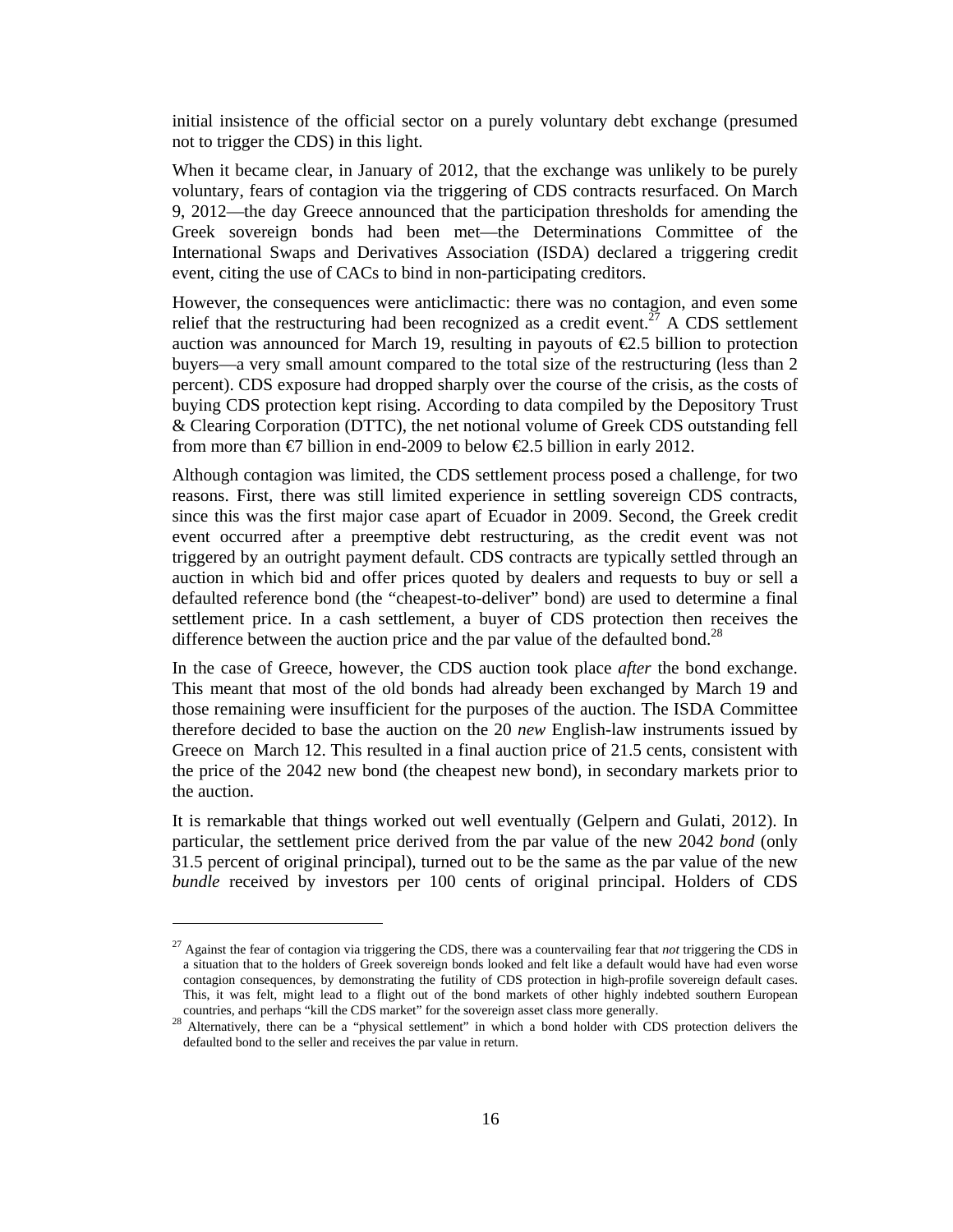protection thereby received roughly the difference between the face value of the original bonds and the value they received through the PSI, as they should have. Had the ratio of ESFS bills to new bonds in the package received by investors been considerably lower (higher) than it was, then the CDS payouts would have been considerably lower (higher) than the amounts needed to make investors "whole".<sup>29</sup>

It is difficult to say to what extent this happy outcome reflected luck or design. Given what was at steak—the credibility of sovereign CDS and of the ISDA settlement process—it is conceivable that some features of the debt exchange were chosen to facilitate the settlement of the CDS contracts. This may have affected the unusual design of the new package of securities offered to investors, in particular the large cash portion and the fact that Greece issued 20 new bonds across a long maturity range, including the 2042 bond that was ultimately used for CDS settlement.

#### **3.3. Distributional Implications**

We now compute the distributional implications of the restructuring, from three angles: First, aggregate investor losses; second, distributional implications across investors, and third, total debt relief received by Greece.<sup>30</sup>

#### *Investor losses in the aggregate*

l

As already mentioned in the discussion of the July 2011 financing offer, there are several ways to compute the loss, or "haircut", suffered by a representative investor holding sovereign bonds. Market practitioners define haircuts as 100 minus the present value of the new bonds offered. For the reasons explained above, this measure tends to exaggerates creditor losses, as it implies that so long as the value of the new bonds is below par, creditors suffer a haircut—even in an entirely voluntary debt management operation in which the new bonds have higher market value than the old bonds. We therefore take an alternative approach that follows our previous work (Sturzenegger and Zettelmeyer 2008, Cruces and Trebesch, 2013), but also private sector economists such as Ghezzi, Aksu and Garcia Pascual (2011) and Kopf (2011), namely, to compute present value haircuts as the percentage difference between the present value of the new and old bonds, both evaluated at the exit yield observable immediately after the exchange. This definition has two useful interpretations:

 First, it measures the loss suffered by a participating creditor compared to a situation in which he or she had been allowed to keep the old bonds and have

 $29$  As argued by Duffie and Thukral, (2012) the results of future CDS settlements could be made less arbitrary, if the settlement amount were based not on the post-exchange value of either the defaulted bond or a new sovereign bond, but rather on the value of the entire bundle of securities and cash received by an investor that has been subjected to

an amendment of the original payment terms.<br><sup>30</sup> Important distributional angles that are not covered in the analysis that follows include redistribution from the official sector to Greece as a result of change in bailout terms in March 2012, and the distributional implications of the restructuring *within* Greece. For example, Greek pension funds were hard hit (like other private sector creditors of the government), whereas banks and bank creditors were not hit at all, as banks were effectively compensated for losses on their sovereign bond holdings through a bank recapitalisation scheme. Establishing the overall distributional implications of the Greek crisis, bailout and restructuring is an area for future research.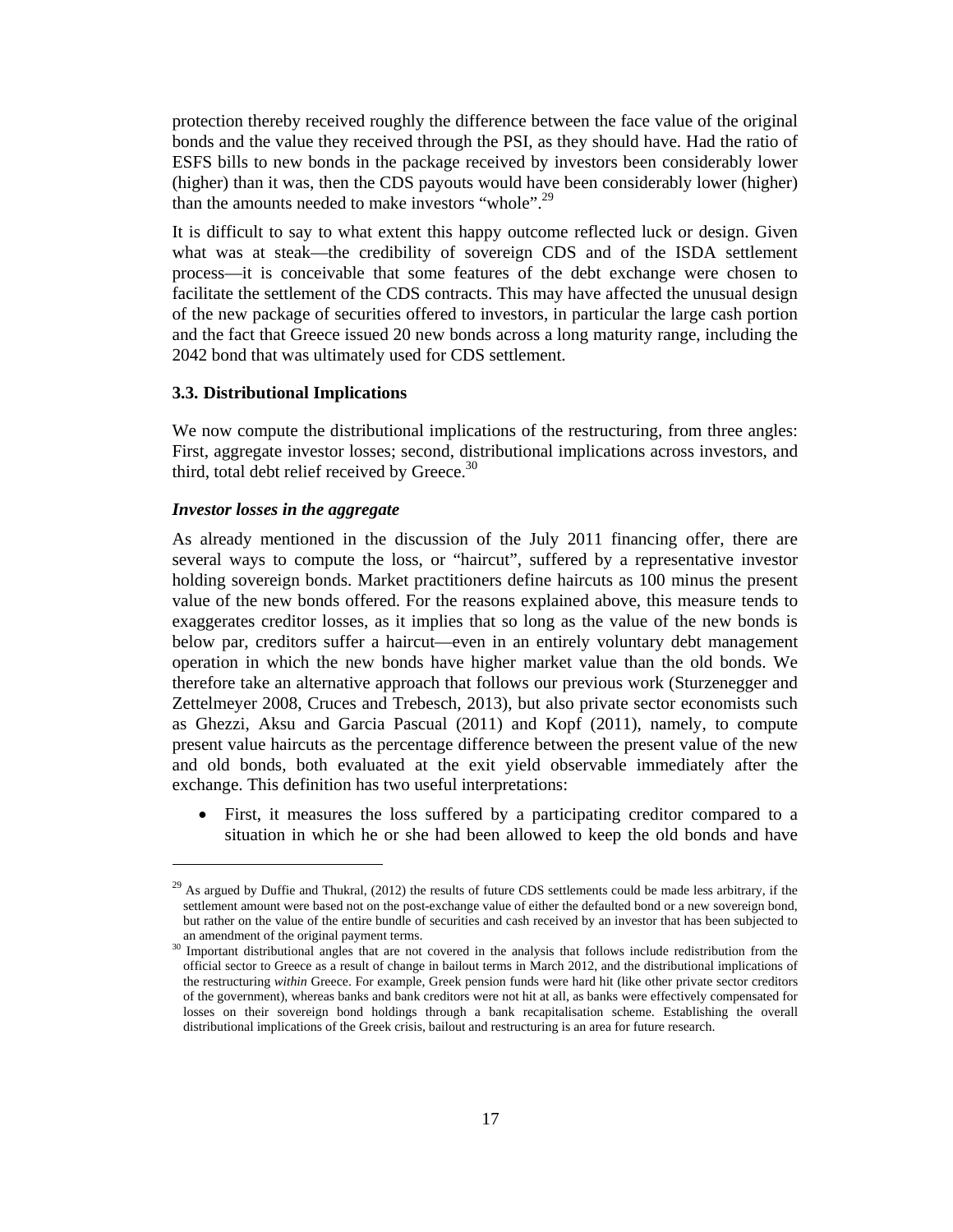them serviced with the same probability as the new bonds that were issued in the exchange. In other words, it compares the value of the old and new bonds in a hypothetical situation in which there would have been no discrimination against the holders of the old bonds.

• In actual fact, participating creditors of course chose the new bonds, suggesting that—if the haircut was positive—there must have been discrimination against holdouts in some form. Hence, the present value haircut can equivalently be interpreted as measuring the strength of the incentives that the debtor must have offered to prevent free riding—by threatening to default, or perhaps through other means. This leads to the question of what those incentives were in the case of Greece, and how they compare to previous exchanges. We take this up in the next section.

Although the present value haircut is conceptually simple, computing it in practice is not always straightforward. One problem is that the risk characteristics of the new bonds, and hence the exit yields, can be specific to the maturity of the new bonds (or more generally, the timing of the promised payment stream), which may differ from those of the old bonds. This was the case in Greece, where exit yields are available for bonds of 10 year maturity and up (Figure 1), but it is not clear what rate to use to discount old bonds of shorter maturity. Another problem is that the market on the first day of trading after a debt exchange may not be very liquid (for example, because some institutional investors are not yet in the market pending some rating action). Hence, the exit yield may not be entirely representative for the yield that establishes itself in the market shortly after the exchange, even if there is no new information about fundamentals in the intervening period.

We seek to address these problems by computing alternative aggregate haircut estimates based on three approaches (Table 3).

- The first column of Table 3 calculates the value of the old bonds using the average discount rate corresponding to the prices of the new bonds (15.3 percent). For the purposes of discounting shorter old bonds, this is likely too low.
- The second and third columns show the sensitivity of these results to using yields on two alternative dates: March 19—one week after the first date of trading; which incidentally coincides with the date on which the result of the CDS settlement was announced (16.3 percent); and April 25, the date on which the final exchange results were announced (18.7 percent).
- Finally, the last column of Table 3 shows the average haircut using a different discount rate for each bond depending on its maturity. For this purpose, we construct a yield curve which is based on observed data at the longer end (based on the exit yields of the newly issued bonds) as well as imputed yield curve values for the shorter end where no exit yields are observed. The latter are derived using a simple valuation model which assumes that the high observed long-term yields are driven by some combination of a continued fear of default in the short run and the expectation of lower (but higher than pre-crisis) sovereign yields in the long run if a new default is avoided. Combinations of these parameters—the short- and medium-run cumulative default probability, and the long-run yield—are calibrated to reproduce the observed high but falling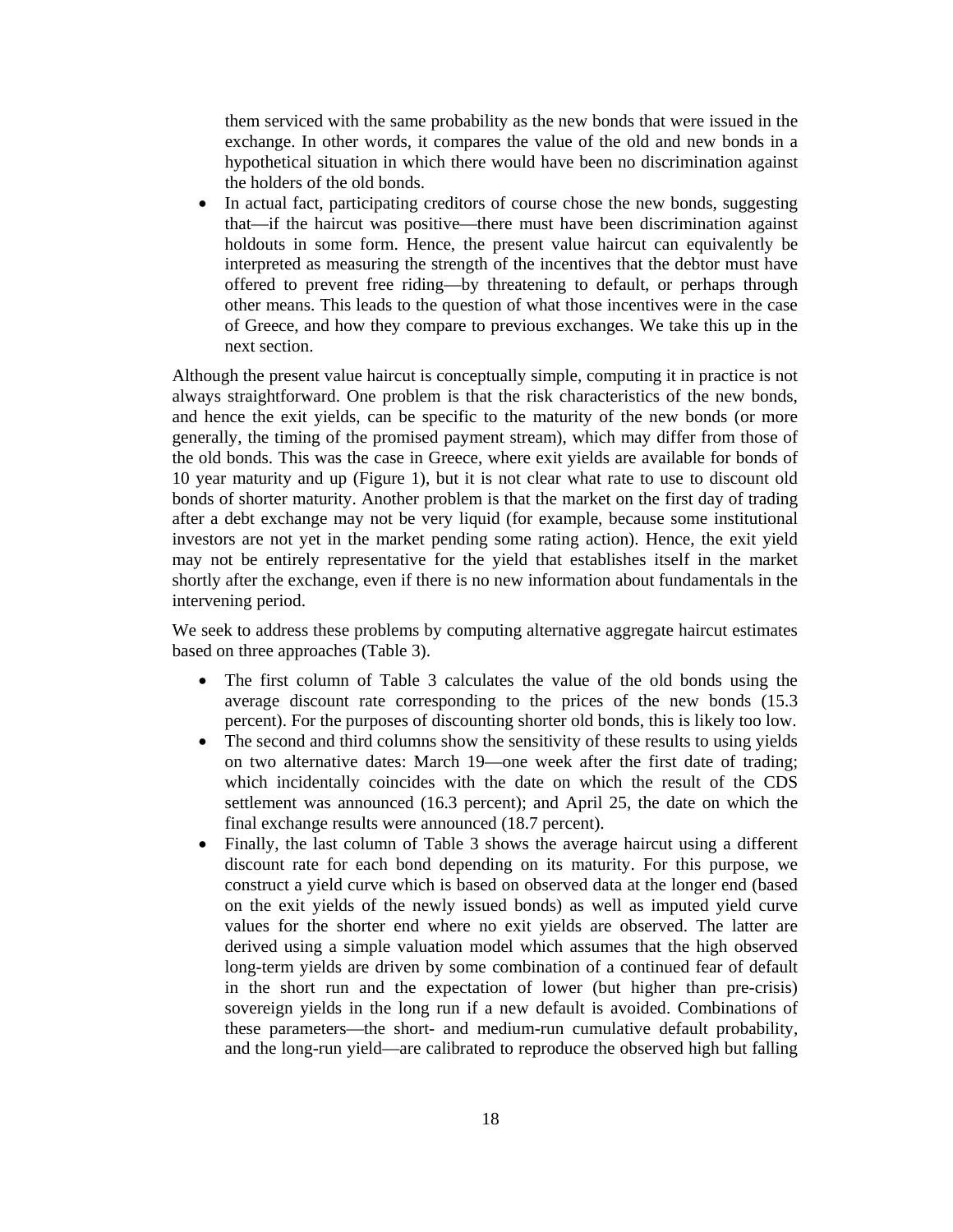exit yields at the longer end. Yields at shorter end of the curve are then calculated using these calibrated parameters and the actual cash flows of the shorter bonds Appendix 4 explains this procedure in more detail and undertakes some sensitivity analyses.

Computing the haircut also requires valuing the GDP-linked securities that were part of the offer. Each investor received the same number of units of these securities as principal units of new bonds, that is, 31.5 percent of the outstanding old principal. On the first day of trading, the price of each unit was 0.738 per 100 units of the *new* bonds; hence, the value for 100 units of the old bonds was  $0.315*0.738 = 0.232$ . Put differently, we find that the GDP warrants were nearly worthless, less than 0.3 percent of original principal. No matter which valuation approach is chosen, we find that their value is below 0.3 percent of original principal.

|                                                                    | Assumed discount rate (percent) <sup>1/</sup> |      |      |                   |  |
|--------------------------------------------------------------------|-----------------------------------------------|------|------|-------------------|--|
|                                                                    | 15.3                                          | 16.3 | 18.7 | $Curve^{2\prime}$ |  |
| Value of new securities received $(PV_{\text{new}})$               | 23.1                                          | 22.5 | 21.2 | 22.8              |  |
| <i>Haircut in market convention</i> (100- $PV_{\text{new}}$ )      | 76 Q                                          | 775  | 78.8 | 77.2              |  |
| Value of old bonds $(PV_{old})$ 2/                                 | 65.3                                          | 63.3 | 59.0 | 56.5              |  |
| Present value haircut (100*(1- $PV_{\text{new}}/PV_{\text{old}}$ ) | 64 6                                          | 64 4 | 64 O | 59.6              |  |

**Table 3. Creditor "haircut" in Greek debt restructuring** 

*Notes*: In percent of outstanding principal. New securities consisted of cash-like EFSF notes (valued at 15 percent of 'old' outstanding principal), new English-law government bonds (valued at 6-7.9 percent of old principal, depending on the discount rate applied) and GDP warrants (valued at 0.23 percent of old principal, corresponding to the issue price of 0.738 percent of the principal of new bonds issued).

1/ Used for discounting payment streams of both new and old Greek government bonds.

2/ Based on an imputed yield curve, see online appendix for details. The case shown is the one with assumed peak default probability after 2 years; 12 month standard deviation.

*Sources*: Authors' calculations based on Bloomberg and Hellenic Republic (Ministry of Finance).

Table 3 shows that the present value haircut of the Greek debt exchange was in the range of 59—65 percent. Using a fixed discount rate for all of the old bonds leads to estimates close to 65 percent regardless of whether we use the exit yield of 15.3 percent or the somewhat higher rates at which yields stabilized in subsequent weeks (16.3). However, the yield curve approach produces an average haircut that is notably lower; at around 59 percent (sensitivity analysis suggests a range from about 55 to 61 percent). The reason for this is that the valuation model used to construct discount rates for maturities of less than 10 years assumes that as of March 2012, much of the sovereign risk in Greece was concentrated in the period between the May 2012 election and mid-2015, as a result of election uncertainty, the continuing recession, and large debt repayment obligations to the ECB and (in 2014 and 2015) the IMF. As a result, the constructed discount rates in the maturity spectrum between 1 and 8 years, in which the bulk of Greece's old bonds were set to mature, are significantly higher than the average exit yield of 15.3 percent, resulting in a lower value of these bonds, and hence lower haircut estimates.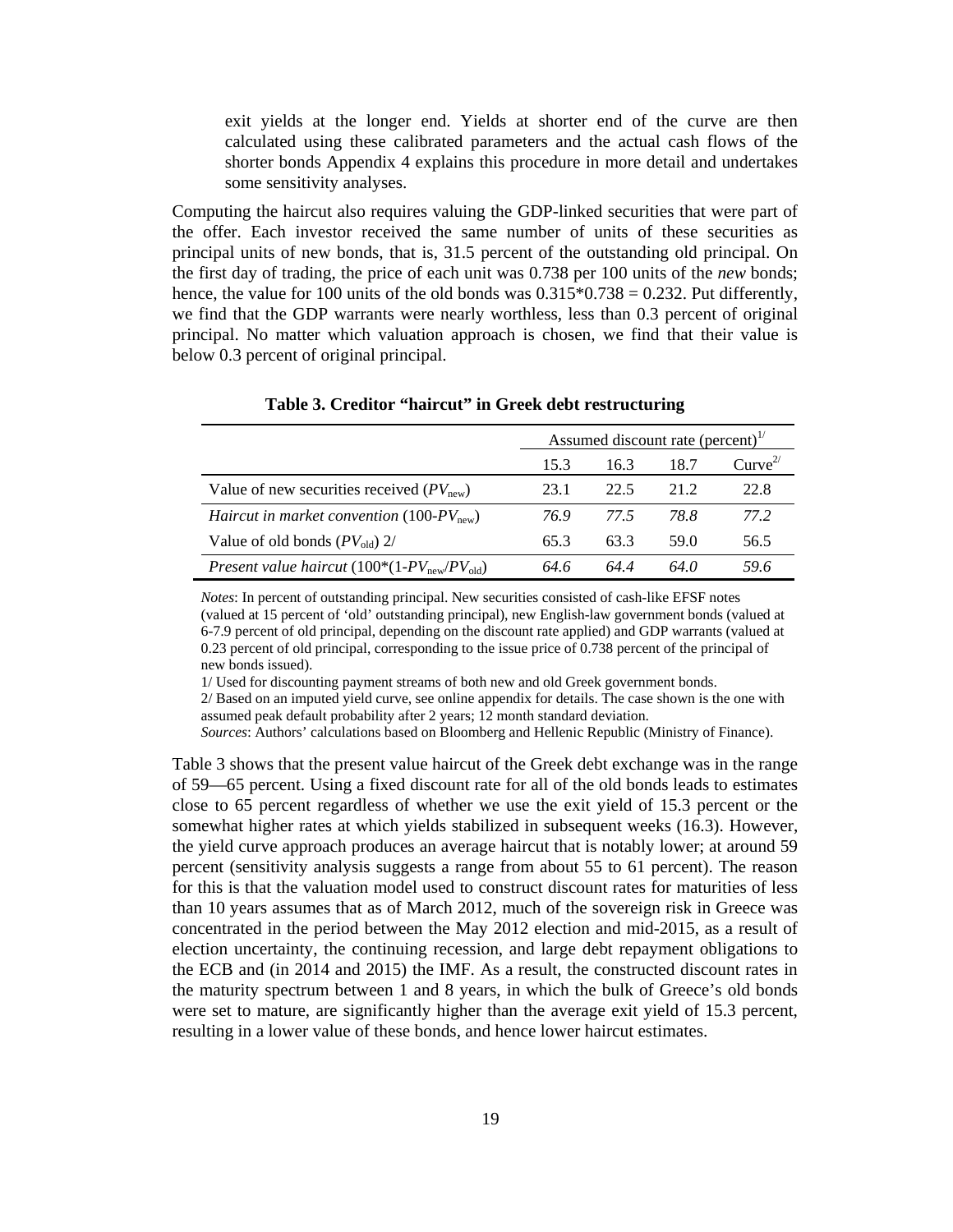How did the losses suffered by Greek bondholders compare to previous debt restructurings? The answer is in Figure 4, which compares the current offer with virtually all debt restructuring cases involving private creditors since 1975, based on estimates by Cruces and Trebesch (2013). For the purposes of historical comparison, we stick to the 64.6 percent haircut that is obtained by using the average exit yield for discounting, since the same approach was also used by Cruces and Trebesch.



**Figure 4: Haircut and size of the Greek exchange in historical perspective** 

*Note:* The figure plots the size of the present value haircut, using the methodology described in the text, for Greece (2012) and 180 restructuring cases from 1975 until 2010. The circle sizes represent the volume of debt restructured in real US\$, deflated to 1980 (excluding holdouts). For Greece, we use the haircut estimate of 64.6 percent (column 1 in Table 2) and the exchange volume of US\$ 199.2 billion (excluding holdouts).

*Sources:* Cruces and Trebesch (2013, all other deals) and authors' calculations (Greece).

Within the class of high- and middle-income countries, only three restructuring cases were harsher on private creditors: Iraq in 2006 (91 percent), Argentina in 2005 (76 percent) and Serbia and Montenegro in 2004 (71 percent). There are a number of cases of highly indebted poor countries, such as Yemen, Bolivia, and Guyana, that imposed higher losses on their private creditors. However, the Greek haircut exceeds those imposed in the Brady deals of the 1990s (the highest was Peru 1997, with 64 percent), and it is also higher than Russia's coercive 2000 exchange (51 percent).

The figure also shows that the 2012 Greek exchange was exceptional in size, exceeding the next largest sovereign credit event in modern history, which to our knowledge was Russia's default on 1.7 billion British pounds in 1918, equivalent to just under 100 billion in 2011 euros. The Greek exchange also easily surpasses the German default of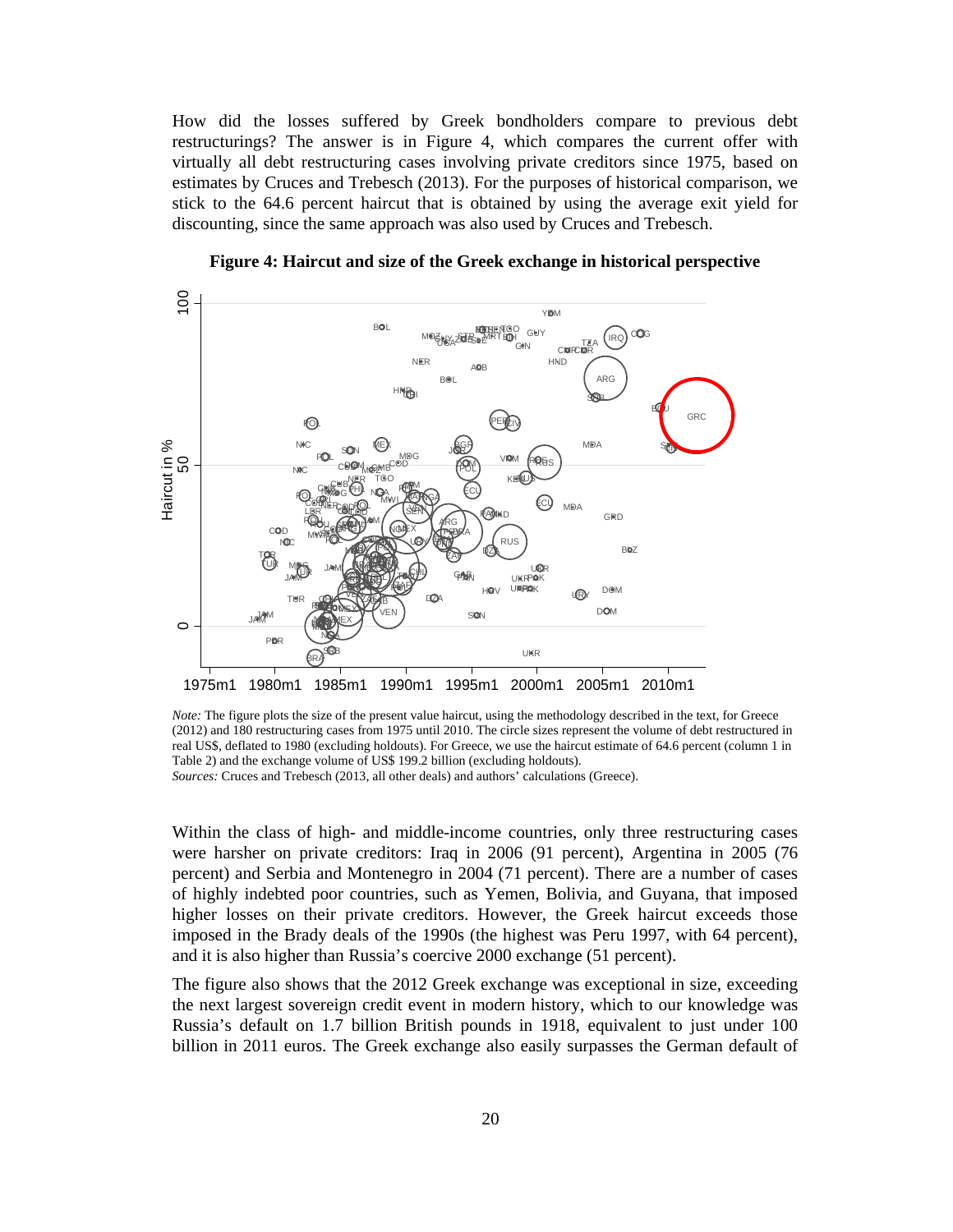1932-33, the largest depression-era default on foreign bonds, comprising 2.2 billion US dollars at the time, or approximately 26 billion in 2011 euros.

#### *Bond-by-bond "haircuts"*

l

An important characteristic of the Greek exchange was that every investor was offered exactly the same (and only one) package of new securities. At the same time, residual maturities across Greece's eligible bonds ranged from almost zero (March 20, 2012 bond) to 45 years (Greece had issued a CPI-indexed 50-year bond in 2007). Because coupon rates were typically in the order of 4-6 percent—much lower than the exit yields—the present value of long bonds was much less than those of short bonds (for the same face value). As a consequence, there are large differences in haircuts across bonds. Short dated bonds—were investors were asked to give up full repayment that was almost within reach—suffered much higher haircuts (up to 80 percent) than longer dated bonds, whose face value would have been heavily discounted in the high yield environment prevailing in Greece after the debt exchange (Figure 5). This fact is robust to the discounting approaches compared in Table  $3<sup>31</sup>$ 





*Note*: Calculated based on a uniform 15.3 percent discount rate. *Sources*: Authors' calculations based on Bloomberg and Hellenic Republic (Ministry of Finance).

We are not aware of a previous sovereign restructuring case with such a large variation in present value haircuts across instruments. There are a few examples of selective defaults, in which countries discriminate between domestic and foreign creditors as a

 $31$  If imputed yields are used for discounting, the drop at the beginning is much faster initially, followed by a plateau at around 50 percent, and then a further gentle drop. This reflects higher discount rates in the 2-6 year range, which imply that the values of the old bonds in this maturity range are lower in this approach than if a uniform discount rate is used.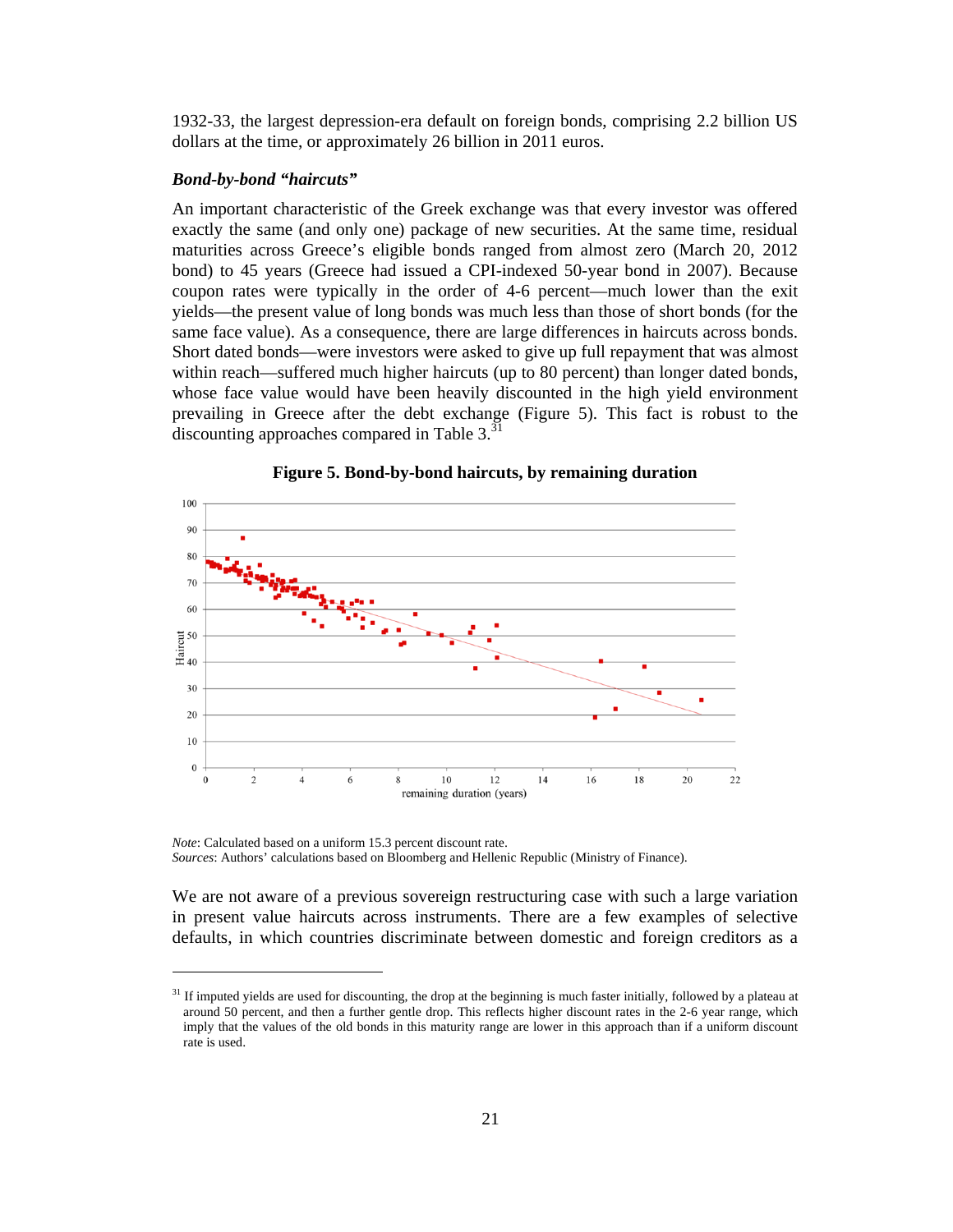group, or across types of debt instruments.<sup>32</sup> But within these groups, sovereigns typically tried to limit the variation of haircuts across bondholders by adapting the terms of the new instruments to the terms of the old instruments.<sup>33</sup> While there have been a number of previous exchanges with "one-size-fits-all" offers—such as in Pakistan 1999, Moldova 2002, or Cote D'Ivoire 2010—these tended to be simple operations directed at just a few outstanding instruments.

What explains the large variation in haircuts across bondholders? According to individuals close to the exchange, one motivation for the one-size-fits all approach was to keep it simple in order to get the deal done before March 20, 2012 when the next very large bond was coming due ( $\in$ 14.4 billion). It is also likely that the members of the creditor committee were mostly invested in longer-dated Greek instruments. Moreover, the Troika, Greece, and the creditor committee may all have been sympathetic to taking a tough approach against short-term creditors, because many of these were distressed debt investors that had deliberately bought short-dated instruments at large discounts in the hope of still being repaid in full.

#### *Debt relief*

The present values and haircuts presented in Table 3 may not be a good estimate of the debt relief received by the Greek sovereign, for three reasons. First, as already discussed, from the perspective of a debtor country it may be appropriate to apply a discount rate that reflects expected future borrowing rates over the lifetime of the new bonds, rather than the yields prevailing immediately after a debt exchange. Second, Greece borrowed the quasi-cash portion of the "PSI consideration" ( $\epsilon$ 29.7 billion in short term EFSF notes) from the EFSF. As a long-term liability with relatively low interest rates (namely, the funding costs of the EFSF plus a small mark-up), its present value can be expected to be lower than the value of the EFSF notes to investors (except at very low discount rates). Third, Greece borrowed  $\epsilon$ 25 billion from the EFSF to compensate Greek banks for PSI related losses. $34$  The present value of this restructuringrelated liability must be taken into account when computing the overall debt relief.

It is very difficult to say when, and at what rate, the government will be able to return to capital markets on a regular basis. While there are estimates for OECD countries linking debt, deficits, and growth to borrowing rates (for example, Ardagna, Caselli, and Lane, 2007), these variables are themselves extremely difficult to forecast for Greece. We

<sup>&</sup>lt;sup>32</sup> Recent examples include Russia's 1998-2000 defaults and restructuring, and Jamaica's 2010 sovereign debt swap, which both involved domestically issued debt but left Eurobonds untouched. See Sturzenegger and Zettelmeyer (2007a) and Erce (2012).

 $\frac{33}{13}$  In Ecuador's 2000 debt exchange, for example, shorter dated instruments were exchanged at par while holders of longer dated bonds suffered a face value haircut; in addition, shorter-term bondholders were given preferential access to a shorter maturity new bond. In Argentina's 2001 "Phase 1" exchange and Uruguay's 2003 exchange, the maturities of the new bonds depended on the residual maturities of the original bonds, i.e., bondholders with shorter instruments were offered shorter new bonds. 34 An IMF report of March 16, 2012: http://www.imf.org/external/pubs/cat/longres.aspx?sk=25781.0 states that the

Greek "PSI deal will trigger impairments of about €22 billion." However, in April 2012, Greece borrowed €25 from the EFSF for bank recapitalisation purposes. To avoid overestimating the debt relief associated with the Greek PSI, we go with the higher number.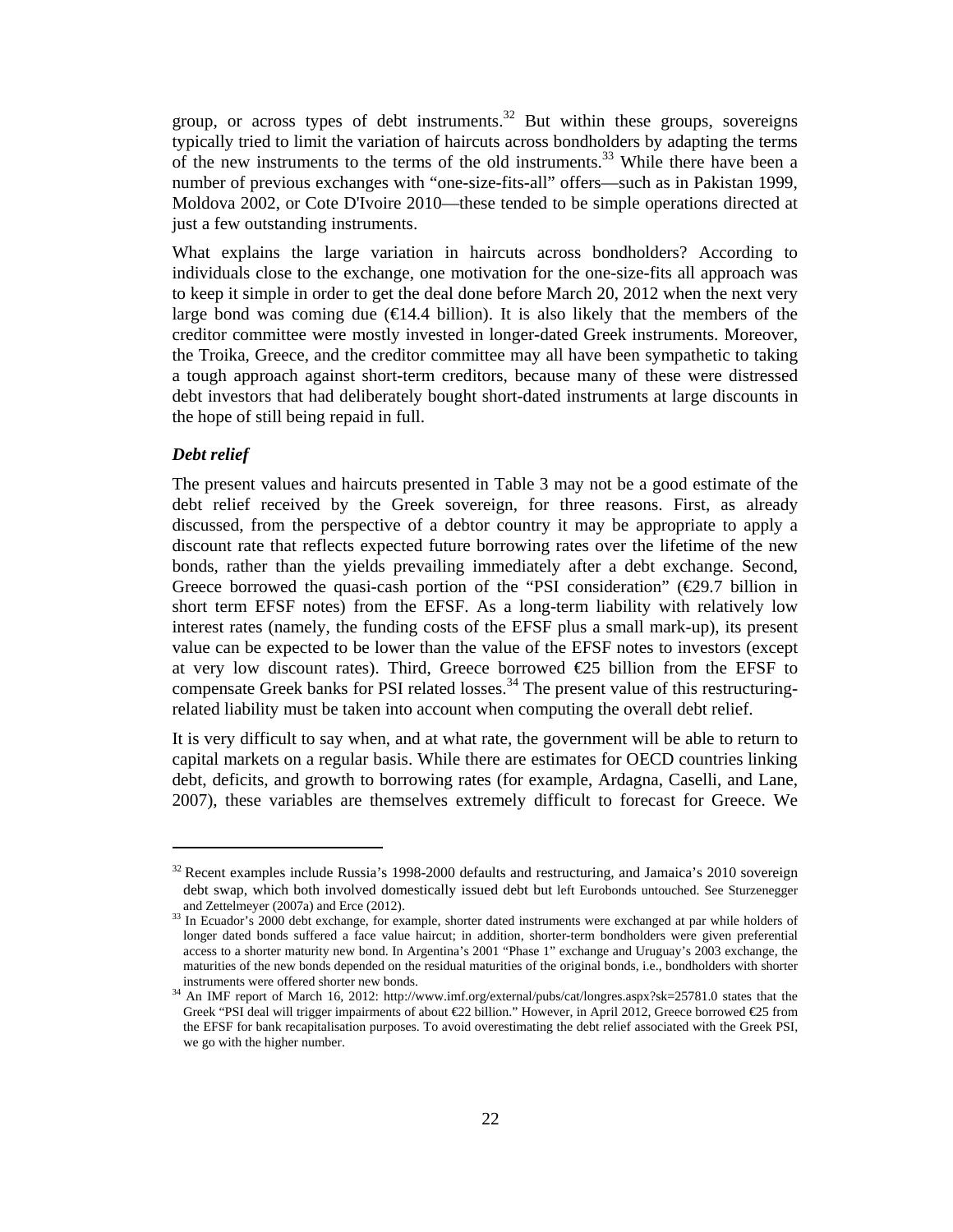therefore compute debt relief based on three alternative assumptions about borrowing conditions in the long term.

- 1. The average nominal interest rate on public debt assumed by the IMF at the outer end (for 2030) of its March 2012 debt sustainability analysis, namely 5 percent.
- 2. The expected long-run yield on the new Greek bonds implicit in the prices at which these bonds traded after issue, which is about 8 percent.<sup>35</sup>
- 3. A rate of 3.5 percent, which can be rationalized as corresponding roughly to Greece's expected borrowing rate from the official sector. This would be appropriate in a scenario in which Greece remains dependent on official sector support in the medium term.

For reference purposes, we also show the debt relief that would be implied by the exit yield of 15.3 percent (Table 4).

|                                                                                        | Assumed discount rate (percent) |       |       |       |  |
|----------------------------------------------------------------------------------------|---------------------------------|-------|-------|-------|--|
|                                                                                        | 3.5                             | 5.0   | 8.0   | 15.3  |  |
| Present value (PV) of $\bigoplus$ 99.2 billion old bonds (PV <sub>old</sub> )          | 217.2                           | 199.5 | 171.9 | 130.1 |  |
| PV of $\epsilon$ 29.7 billion EFSF PSI sweetener $(PV_{\text{eff}})^{1/2}$             | 31.4                            | 25.3  | 17.2  | 8.2   |  |
| Present value of $62.4$ new bonds ( $PV_{\text{new}}$ )                                | 61.9                            | 49.8  | 33.6  | 15.7  |  |
| Present value debt relief (percent) <sup><math>2^{7}</math></sup>                      | 57.1                            | 62.4  | 70.5  | 81.7  |  |
| PV of $\text{\textcircled{25}}$ billion EFSF bank recap loan $(PV_{\text{bnk}})^{1/2}$ | 25.7                            | 21.5  | 15.3  | 7.6   |  |
| PV debt relief net of recap costs ( $percent$ ) <sup>3/</sup>                          | 45.3                            | 51.6  | 61.6  | 75.9  |  |
| PV debt relief net of recap costs ( $\in$ billion) <sup>4/</sup>                       | 98.3                            | 103.0 | 105.9 | 98.7  |  |
| in percent of GDP $^{5/}$                                                              | 50.7                            | 53.1  | 54.6  | 50.9  |  |

**Table 4. Debt relief attributable to March-April 2012 debt restructuring** 

*Notes*: In billions of euros unless otherwise stated.

l

1/ Present value of Greece's liabilities to the EFSF, see http://www.efsf.europa.eu/about/operations/ for details. Uses Bloomberg and the IMF World Economic Outlook forecasts to project EFSF funding costs and assumes that Greece pays a 100 basis point spread over funding costs.

 $2/100*(PV_{old}-PV_{newb}-PV_{eff}-PV_{gdp})/PV_{old}$  where  $PV_{gdp}$  denotes the present value of the GDP kicker, valued at  $\bigoplus$ .45 billion (0.738 per 100 unit of new principal, consistent with valuation assumption in Table 3)

 $3/100*(PV_{old}-PV_{newb}-PV_{esf}-PV_{bnk}-PV_{gdp})/PV_{old}$  where  $PV_{gdp}$  is valued at  $\bigoplus$ .45 billion (see note 2/)

 $4/ PV_{\text{old}} - PV_{\text{newb}} - PV_{\text{eff}} - PV_{\text{bnk}} - PV_{\text{gdp}}$ , where  $PV_{\text{gdp}}$  is valued at  $60.45$  billion (see note 2/)

5/ Using preliminary 2012 GDP of Greece from Eurostat, €193.75 billion

*Sources*: Authors' calculations based on Bloomberg and Hellenic Republic (Ministry of Finance).

The first line of Table 4 shows the present value, at various discount rates, of Greece's €199.2 billion old bonds that were restructured in the exchange. The next two lines show the present values of the two new liabilities incurred by Greece as a result of the

<sup>&</sup>lt;sup>35</sup> To rationalize the exit yield curve mapped out by Greece's new bonds, one needs to assume not only high default probability in the short run, but also a long-term yield (in the event that default in short to medium term can be avoided), which turns out to be about 8 percent (see Appendix 4 for details). If Greece remains in the euro area, this would imply long-term *real* interest rates of about 6 percent, which is not implausible for a high-debt OECD country (for example, Italy borrowed at long term real interest rates of 6.5-7 percent between the late 1980s and the mid-1990s).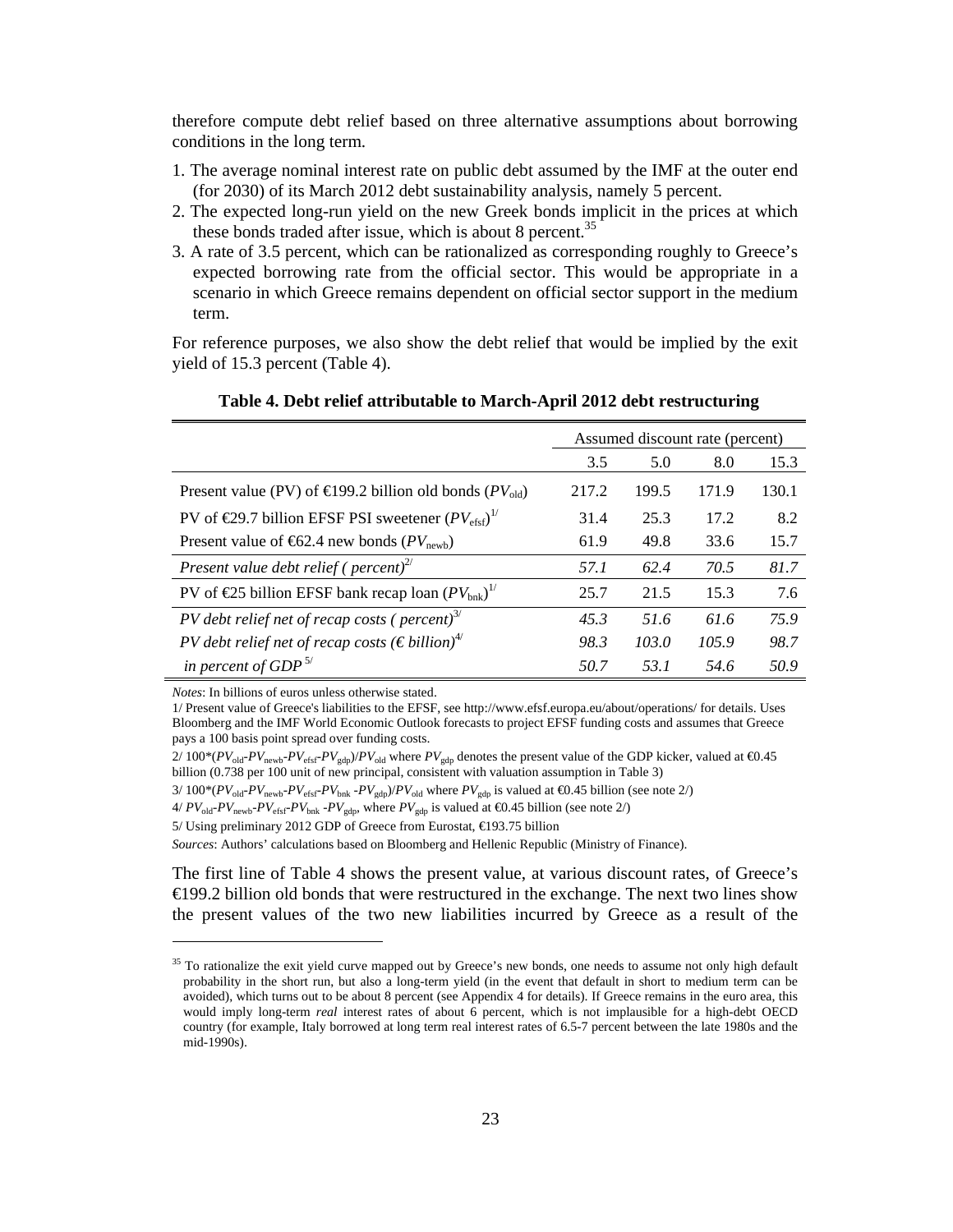exchange—to the holders of the new bonds, and to the EFSF. The following line, "present value debt relief ( percent)" is the mirror image of the "present value haircut" line in Table 3. At a discount rate of 15.3 percent, this is much higher than the haircut computed for the same discount rate in Table 3, reflecting the fact that at this discount rate, Greece effectively obtained debt relief from two sources—the private bondholders, but also the EFSF, from which it had borrowed the €29.7 billion in quasi-cash given to investors at much more favorable rates than 15.3. However, at the lower discount rates meant to reflect Greece's *future* borrowing costs, percentage debt relief—ignoring bank recapitalization costs—is about in line with the haircuts suffered by investors.

Next, the table computes debt relief net of bank recapitalization costs in both percentage and absolute terms. The main result is that the restructuring resulting in debt relief of €98 billion to €106 billion in present value, or about 51-55 percent of GDP, very close to the face value reduction of  $E[07]$  billion. This is very large in historical comparison. The next largest operation to restructure privately held debt, Argentina's 2005 debt exchange, achieved less than half that amount as a share of GDP, namely, about 22.5 percent of GDP, based on a discount rate of 7.7 percent (Sturzenegger and Zettelmeyer 2007b).

# **3.4. How the Free Rider Problem Was Overcome**

Every holder of Greek bonds, even members of the steering committee that negotiated the terms of the exchange offer with Greece, was in principle free to accept or reject Greece's exchange offer. Furthermore, every creditor was a potential free rider in the sense that no individual creditor was large enough to "sink" the exchange on its own (in the sense that Greece would have missed the 90 percent participation threshold). This leads to the question of what ultimately induced the high creditor participation of almost 97 percent, notwithstanding a present value haircut of more than 50 percent for all but the most long-term creditors.

Creditor composition and political pressure are an important part of the answer. The majority of Greek bonds were in the hands of large Greek and other European banks and insurance companies. This meant that European governments and regulators, i.e., Greece's official creditors, were able to exert pressure on these banks to participate. As famously remarked by Commerzbank's Chief Executive Martin Blessing, the participation of large European banks in the restructuring was "as voluntary as a confession during the Spanish inquisition".<sup>36</sup> The same is probably true for domestic Greek banks, which were asked by the Greek sovereign to participate. Hence, it is not surprising that on March 6, just prior to the exchange deadline, the major members of the creditor committee released press statements reiterating their commitment to participate in the offer.<sup>37</sup>

However, the members of the creditor committee held at most 40 percent of the debt eligible for the exchange. Additional debt may have been in the hands of other

 $\overline{a}$ 

<sup>36</sup> WSJ.com, February 24 2012

<sup>37</sup> *Financial Times*, March 6, "Greece inches closer to €206bn debt deal."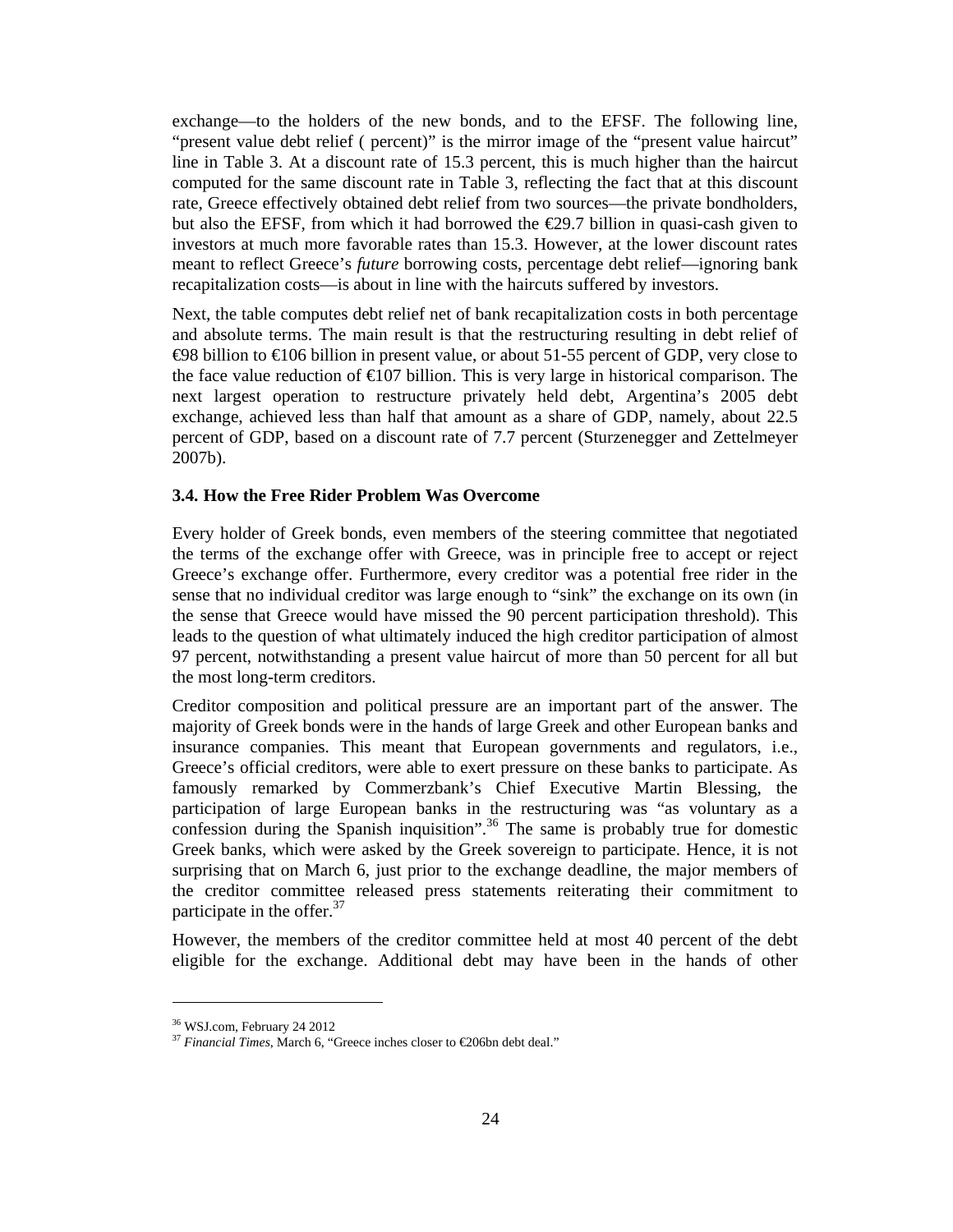institutions amenable to official pressure, but according to market estimates in early 2012, these institutions together held at most  $\bigoplus$  20 billion out of the almost  $\bigoplus$  00 billion that were eventually exchanged. The problem was how to deal with the remaining  $\epsilon$ 80 billion (at least) of potential free riders that might be tempted to hold out in the hope of being repaid in full or receiving a better deal.

In solving this problem, Greece and its legal and financial advisors could look to the experience of previous distressed debt exchanges. Following the return to bonds as the predominant form of emerging market finance in the early 1990s, there was a widespread fear that the dispersion of these bonds in the hands of many creditors would make it virtually impossible to achieve orderly debt restructuring. Yet, history by and large proved these fears wrong: Almost all debt exchange offers since the Brady deals of the 1990s have been successes in the sense that creditor participation has been high, and restructurings much quicker than in the era of bank finance (see Bi et al., 2011 and Das et al., 2012 for details). To deter free riding among dispersed bondholders, countries used a combination of three mechanisms:

- Most frequently, threatening potential holdouts with non-payment—an approach that is particularly credible when an exchange offer follows a default, as happened in Russia (2000), Argentina (2005), and a number of other cases—or undertaking actions to weaken their legal position in the event of litigation. In some exchanges, such as Ecuador (2000) and Uruguay (2003), countries used consent solicitations ("exit consents") to weaken the legal protections in the bonds of holdout creditors, taking advantage of the fact that the non-payment clauses of bond contracts can generally be changed with simple majority (Buchheit and Gulati, 2000).
- Less frequently, "collective action clauses" that allow a qualified majority of creditors to change the payment terms of the bonds against the opposition of a group of holdouts, if such clauses were present.<sup>38</sup>
- Finally, legal devices or financial enhancements that put tendering bondholders at advantage in future sovereign debt crises.<sup>39</sup> This can be achieved through the already mentioned "exit consents", which weaken the position of holdouts in absolute and relative terms, or by offering creditors cash, collateralized securities, securities issued by a more creditworthy borrower, or securities that are harder to restructure and hence de facto senior. Examples include the collateralized "Brady bonds" offered to bank creditors that had suffered default in the 1980s and the Russian 2000 debt exchange, which replaced debt owed by

<sup>38</sup> Prior to Greece (2012), collective action clauses had been used in Ukraine (2000), Moldova (2002), to restructure Uruguay's yen-denominated bond (2003), in Belize (2007), and in Seychelles (2009). However, in the first three cases they were used for only one bond, and in the last two the number of bonds involved was small. Possible reasons include the fact that bonds issued in New York tended to lack such clauses prior to 2003, and that CACs are of limited utility in restructurings involving multiple bond issues, because they have to be voted on bond-by-bond,

<sup>&</sup>lt;sup>39</sup> This effect can lead an individual creditor to accept even when suffering a large haircut, and even conditional on all other creditors accepting, because it implies that the original instrument is riskier, and hence needs to be discounted at a higher rate, following a successful exchange. This is true even in a "voluntary" setting in which the debtor genuinely would continue servicing a holdout's instrument so long as it has the funds to do so. See Gulati and Zettelmeyer (2012a) for details.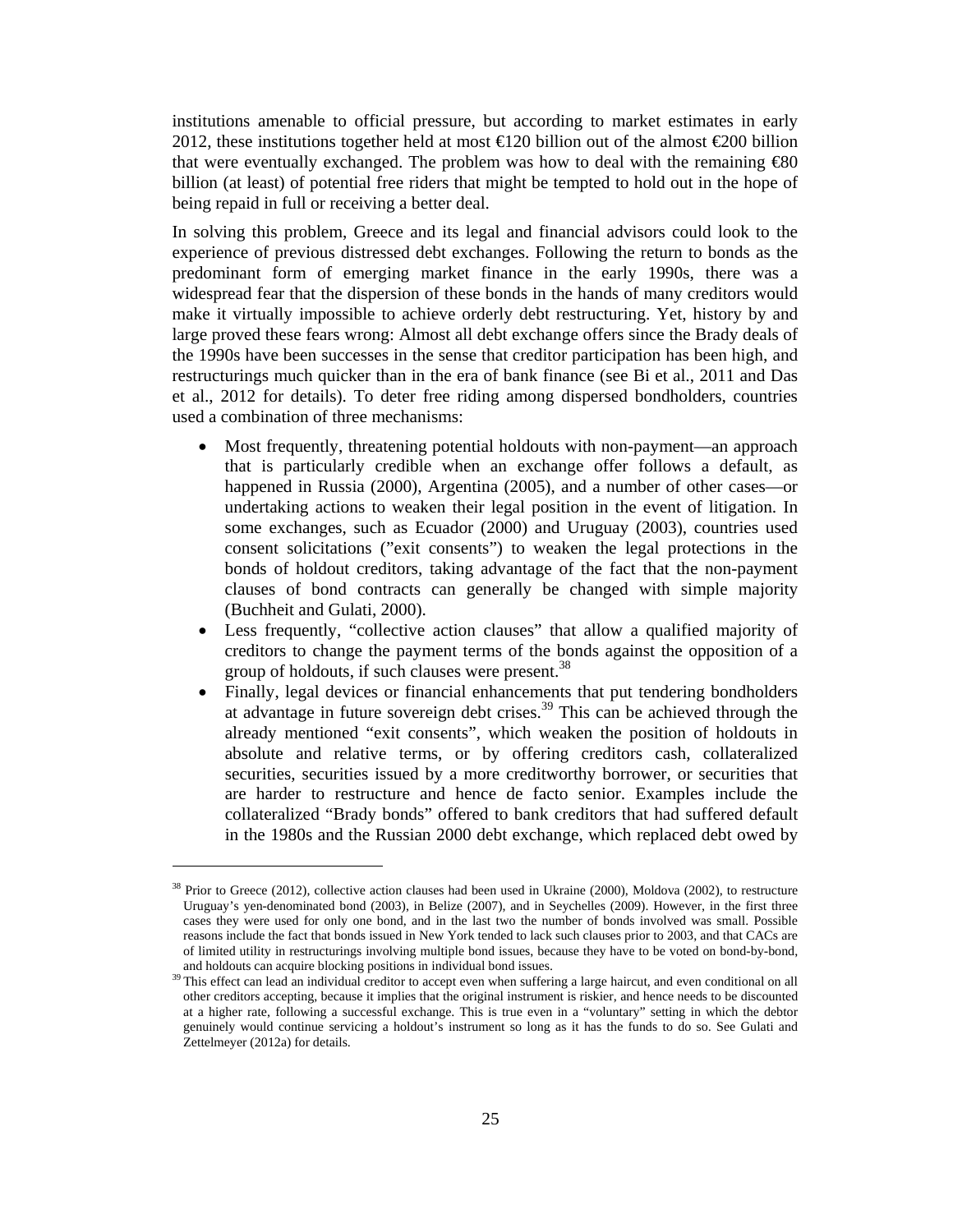a state-owned bank with Eurobonds owed directly by the Russian sovereign and issued under foreign law.

The July 2011 proposal was an attempt to deal with free riding only through the last mechanism, by offering an upgrade from Greek law to English law combined with collateralized principal. Even after the official creditors had decided on "stronger PSI" in October 2011, the idea of undertaking a "purely voluntary" debt exchange relying only on positive participation incentives lingered on. By January 2012, however, it became clear that there was a problem with this approach: offering a combination of cash incentives and a safer instrument would not, by itself, address the free rider incentive for creditors holding sufficiently short-term bonds. Conditional on a successful voluntary exchange, short-term bondholders are very likely to be repaid in full even if the claim is junior to the new debt, as the chance of a new debt crisis in the (short) period between the exchange and the maturity date is very low. Hence, it seemed very unlikely that the holders of a  $\in$  4.5 billion March bond, whose participation was considered essential, would agree to tender (Gulati and Zettelmeyer, 2012a).

The end result was that Greece relied on all three of the above mechanisms, although with different emphasis, and in new ways:

First, and most importantly, it introduced a powerful collective action mechanism into domestic law bonds. In February 2012, the Greek parliament enacted the Greek Bondholder Act, which allowed it to impose the new payment terms on holdouts with the agreement of two-thirds of face value weighted votes. Unlike the English-law bonds, this threshold applied across bonds rather than just bond-by bond, subject only to a participation quorum of at least 50 percent of face value. In the end, this aggregation feature turned out to be pivotal for the results of the debt exchange, as it allowed the restructuring of 100 percent of the Greek-law sovereign bonds, which themselves made up over 86 percent of the bonds covered by the restructuring.

Second, the bundle of new securities was designed to be as attractive as possible, for a given haircut, to bondholders who feared (correctly) that Greek sovereign risk would remain high even after a successful debt exchange. Three features of the "PSI consideration" made it particularly valuable to investors in these circumstances:

- Bondholders were offered an exceptionally large cash sweetener, in the form of highly rated EFSF notes—worth 15 percent of the 'old' bond's face value and due to mature in 2013 and 2014.<sup>40</sup> These notes turned out to be by far the most valuable component of the securities bundle offered to creditors, representing almost two-thirds of its value (15 out of 23; see Table 3). Regardless of what happened to Greece, participating investors would have this "bird in hand".
- The new bonds were issued under English law, and included standard creditor protections such as pari passu, negative pledge, and cross-default clauses. Greeklaw sovereign bonds contained almost none of these protections. However, the contract provisions were arguably less important than the governing law itself.

 $\overline{a}$ 

 $40$  To our knowledge, this was the largest cash sweetener ever offered in a sovereign debt restructuring (aside from outright cash buybacks). According to data by Cruces and Trebesch (2013), the average cash sweetener across 180 debt restructurings since 1975 amounted to only 3.6 percent.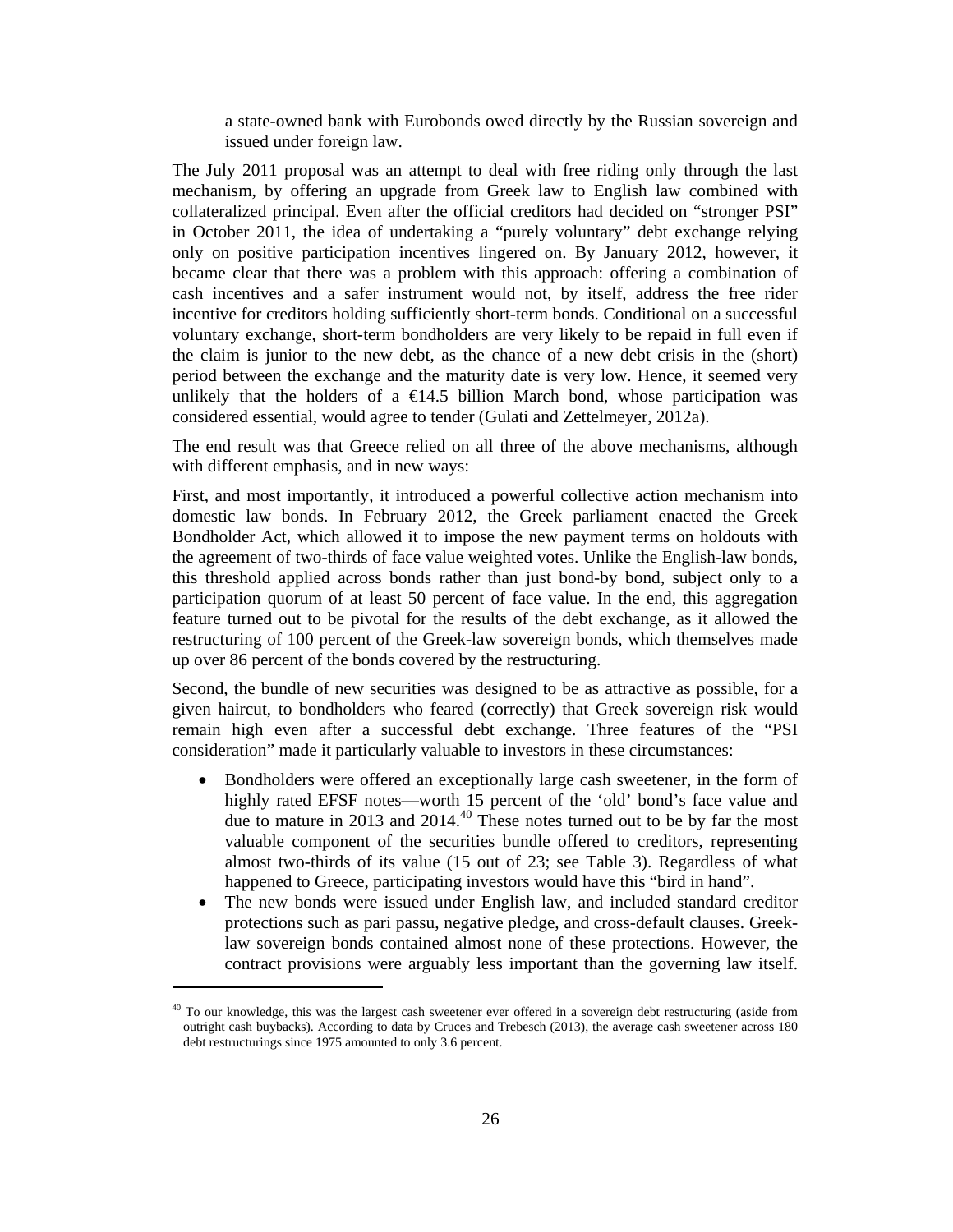Greek-law bondholders who had just experienced the power of the local legislature to change contract provisions retroactively would find some comfort in the fact that English law bonds would preclude a change of their contractual rights through legislative fiat.

 Furthermore, the new bonds were issued under a "co-financing agreement" that created an exact symmetry between Greece's debt service to the new bondholders and its debt service to the EFSF related to the EFSF notes and bills that it had received for the purposes of the debt exchange. In the event of a shortfall in payments by Greece, a common paying agent committed to distributing this shortfall pro rata between the EFSF and the bondholders. Hence, the co-financing agreement made it difficult for Greece to default on its bondholders without also defaulting on the EFSF. The co-financing agreement also stipulates that the payment terms of the new bonds cannot be amended without the consent of the EFSF, and imposed a cap on new bond issues.

Apart from making the "PSI consideration" more attractive to risk-averse investors, the implication of the last two features was to commit Greece to an aggressive stance vis-àvis holdouts in the event of a future default. Faced with the choice of defaulting on "old" Greek-law bonds whose terms could be changed through an act of parliament or on new bonds that exposed the Greek sovereign to litigation in foreign courts and forced it to also default on the EFSF, Greece would surely opt for the latter.

Finally, although the Greek government went out of its way to appear non-coercive before and during the exchange offer—for example, the February 24 invitation refers to the exchange as a "voluntary liability management transaction by way of a voluntary bond exchange"—it did, at the last minute, adopt a harsher tone towards potential holdouts. On March 5, three days before the expiry of the exchange deadline, Greece issued a press release stating that "Greece's economic program does not contemplate the availability of funds to make payments to private sector creditors that decline to participate in PSI." On the same day, Greek finance minister Evangelos Venizelos was quoted as saying that "Whoever thinks that they will hold out and be paid in full, is mistaken" (Reuters, March 5, 2012). $^{41}$ 

Although it is impossible to say exactly how much either the upgrade in "safety" or fear of discrimination contributed to the success of the exchange offer, it is clear that the safety upgrade was viewed as essential ex ante and that one or both played a significant role ex post. Even a solid commitment by members of the creditor committee would not have been enough to ensure that the two-thirds majority threshold specified by the Greek Bondholder Act would be met. With hindsight, we know that over 82 percent of Greek law bondholders exchanged their bonds and an additional 3.3 percent voted in favor of the amendment, far exceeding the holdings of the institutions that were either members of the creditor committee or otherwise susceptible to regulatory pressure. Thus, there must have been a significant contingent of potential free riders (perhaps 20 to 30 percent

 $41$  Even so, an analysis of Greece's behaviour using an index of government coerciveness developed by Enderlein et al. (2012) indicates that the Greek government's actions were among the least coercive in a sample that includes all distressed debt exchanges since 1990. Only Uruguay 2003 was less coercive as far as debtor behaviour is concerned. See Appendix 5.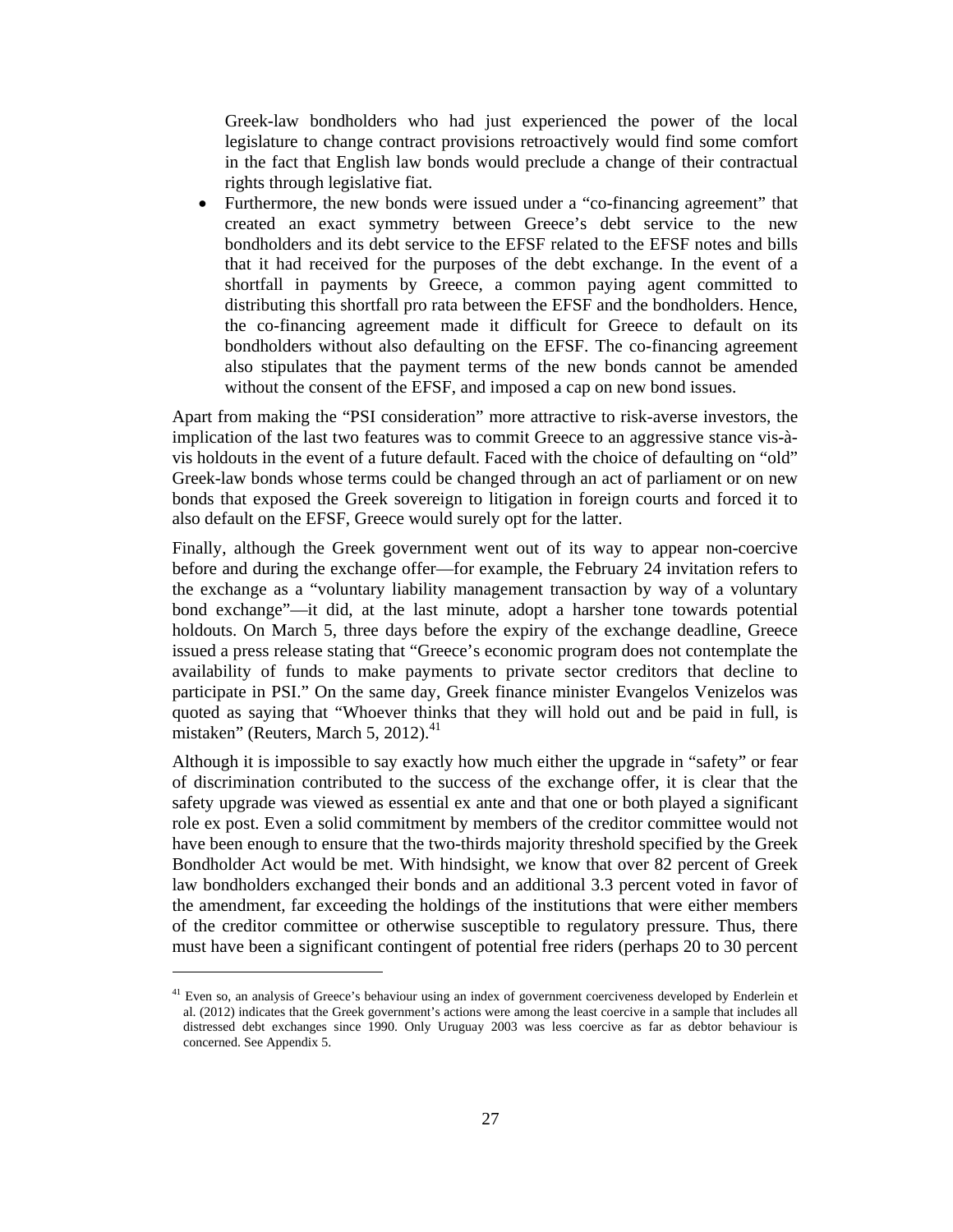of old principal) that opted in favor of the offer or amendment as a result of some combination of sweeteners and fear of discrimination.

# **4. From Debt Exchange to Buyback**

Despite the success of the debt exchange and the associated approval of a second official bailout program for Greece on March 14, 2012, high yields on the new bonds signaled the market's view that a second default in Greece continued to be a clear and imminent danger. Part of this had to do with domestic political and social opposition to the adjustment program, which materialized in the general elections in May with the unexpected rise of the left-wing Syriza party. The ensuing political deadlock receded only after a second election in June enabled a pro-bailout coalition government under a new Prime Minister, Antonis Samaras (Figure 6).



**Figure 6. Yields of new Greek sovereign bonds from issue date until buyback** 

 *Source:* Bloomberg

However, continued high default risk also had to do with the design of the March debt exchange and the associated second bailout program itself. Greece had received a high degree of debt relief, but only at the price of promising more austerity and structural reform which—given its economic and social troubles—did not seem plausible to many outside observers. At the same time, debt service after the exchange continued to be surprisingly high in the short term. This reflected the compromise that had made the debt exchange possible in the first place: getting official Europe and the ECB to agree to a restructuring required exempting the ECB and national central banks from a haircut, and also taking a soft approach vis-à-vis free riders. At the same time disproportionately high haircuts discouraged particularly short term bondholders from taking part in the exchange. As a result of all these factors, the debts to ECB, national central banks and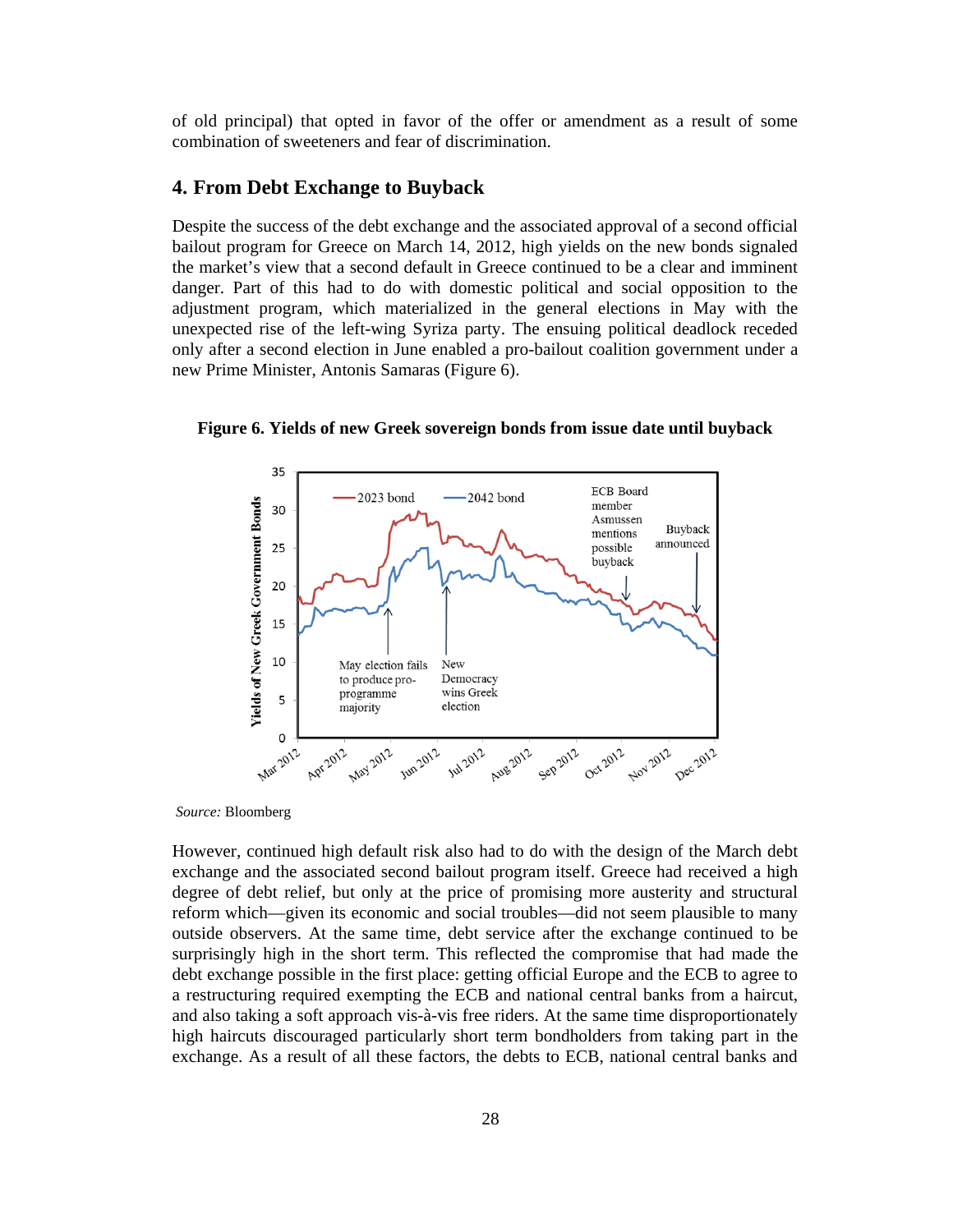holdouts implied payments of more than €10 billion in each year between 2012 and 2015 (see Figure 3). This meant that there was no room for slippage: if official disbursements under the program stopped or were delayed, a default on the ECB, in particular, was very much in the cards, and with it, potential exit from the euro.

In the event, program payments *were* delayed, as the program ran off track almost immediately as result of the May and June elections and protracted negotiations with the new government. An initial set of disbursements under the March program—€75.6 billion in total, three quarters of which was financing for the debt restructuring and the associated bank recapitalization—took place between March and June, but over €36 billion in additional EFSF and IMF payments promised for the second and third quarter were withheld. Greece coped by continuing to cut spending, accumulating arrears on other government liabilities and selling T-bills to its banks. A critical moment came on August 20 when Greece repaid over  $\bigoplus$  billion to the ECB, using ad-hoc financing from the ECB through the Emergency Liquidity Assistance (ELA) mechanism.<sup>42</sup>

At the same time, the economic news was not encouraging, especially with respect to growth. As summarized by the IMF (2013, p. 11) "the deepening recession created further headwinds for fiscal adjustment, increased the burden of Greece's debt, and raised substantially the probability that Greece would get stuck in a weak-confidence, high-debt, low-growth trap". The privatization program came to a near-complete halt, yields on Greek bonds remained high even after the political crisis had been resolved, and by September 2012, it became clear that the budget shortfall was even larger than expected, up to  $\epsilon$ 30 billion, thus substantially increasing the Greek debt/GDP ratio for 2012.

Against this backdrop, the IMF began to demand further debt relief for Greece as a condition for further IMF disbursements. Given that by far the largest creditor of Greece at this point was the EU—both through the EFSF, and through the "Greek Loan Facility" (GLF) that had financed the first bailout program—meaningful debt relief could only come from the official sector. At the same time, euro area leaders balked at the idea of large scale debt relief so soon after large scale official lending had been made available to Greece at terms that were already significantly more favorable than the first package. There was particular resistance against politically highly visible cuts in the face value of debt owed by Greece.

The result was a compromise within the Troika, involving four elements. First, longer maturities and lower interest rates on GLF and EFSF lending (but no face value reduction). Second, a commitment to return profits made in connection with ECB purchases of Greek bonds to Greece. Third, EFSF funding for a partial buyback of Greece's newly issued bonds, which were still trading at a large discount (prior to the

 $42$  According to press reports, on August 2, 2012 the ECB governing council approved a request from the Bank of Greece to raise the ceiling of short-term paper that it could accept as collateral for emergency liquidity assistance to Greek banks from €3 billion to €7 billion. This allowed the Greek government to raise the money to repay the ECB by selling €4 billion in T-Bills to Greek banks on August 14. See "ECB saves Greece from bankruptcy by securing emergency loans paper", Reuters, 3. August 2012; "Greece avoids default ... for now", CNN Money, 17. August 2012.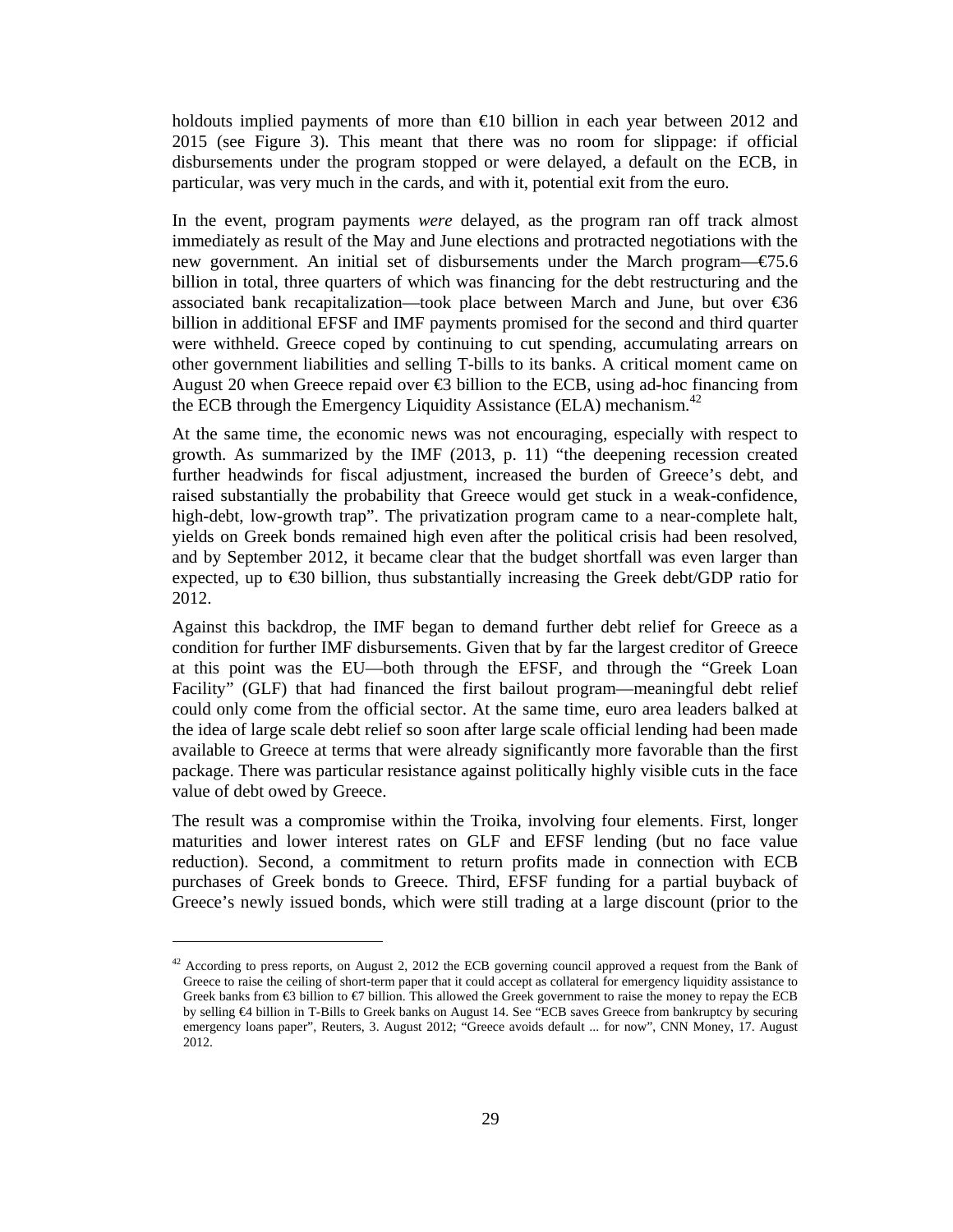announcement, about 28 cents for each euro of face value). Finally, a commitment by the Eurogroup to "consider further measures and assistance, including inter alia lower co-financing in structural funds and/or further interest rate reduction of the Greek Loan Facility, if necessary, for achieving a further credible and sustainable reduction of Greek debt-to-GDP ratio, when Greece reaches an annual primary surplus, as envisaged in the current MoU, conditional on full implementation of all conditions contained in the programme."<sup>43</sup> The latter was likely important to the IMF, which was concerned that the debt relief granted by the EU was not going far enough.<sup>44</sup>

#### **4.1. The December Buyback: A Boondoggle?**

The most controversial element of the November package, and the only one involving private creditors, was the proposed buyback of Greek sovereign bonds issued only nine months earlier. From the perspective euro area leaders, the appeal of this proposal was that it allowed a face value reduction of Greek debt without requiring an unpopular nominal write down on the official debt. Indeed, when the buyback was carried out on December 12, 2012, it used  $\bigoplus$  1.3 billion in EFSF financing to retire  $\bigoplus$  1.9 billion of Greek bonds, hence reducing the face value of Greece's debt by  $\epsilon 20.6$  billion.<sup>45</sup> On this basis, it was declared an important success in the quest to put Greece's debt on a sustainable path, $46$  and cleared the way for the next installments of EFSF and IMF disbursements.

At the same time, the average price at which Greece had bought back its debt, 34 cents per euro of face value, had increased by over 20 percent since the buyback was announced in late November. This seemed to confirm a problem with voluntary buybacks that economists had been pointing out for some time, triggered by the experience of the Bolivian buyback of  $1988:^{47}$  namely, that their benefits tend to be appropriated by the creditors, in the form of a higher market value of debt, rather than by the debtor country.

The question is to what extent this is true for the case of Greece, and whether and to what extent Greece improved its debt sustainability as a result of the buyback. To answer these questions, it is necessary to briefly recall the essence of the "buyback boondoggle" argument—that is, the claim that voluntary debt buybacks are generally a waste of public funds. The argument consists of two parts.<sup>48</sup>

<sup>43</sup> See Eurogroup statement on Greece, 27. November 2012.

<sup>44</sup> In its January 2013 report on Greece, the IMF states that, if macro risks played out, "additional debt relief and financing would be needed from Greece's European partners". Specifically, this "would require an upfront haircut of about 25 percent on EFSF loans, GLF loans, and ECB SMP bond holdings." (IMF 2013, p. 39).

<sup>&</sup>lt;sup>45</sup> Initially, a ceiling of  $\bigoplus$  billion EFSF financing had been set for the buyback, but following the buyback auction, the EU agreed to finance a slightly higher amount.<br><sup>46</sup> See Eurogroup statement on Greece, 13. December 2012.<br><sup>47</sup> Key contributions include Bulow and Rogoff (1988) who coined the term "buyback boondoggle", Krugman (1989)

Froot (1989), Dooley (1989), and Krugman et al. (1991). For summaries and commentaries in the context of the euro area crisis see Claessens and Dell'Ariccia (2011), Manasse (2011), Adam (2012), Sterne (2012) and various FT Alphaville blogs; for example "The return of the Greek buyback (boondoggle)", October 19, 2012.

<sup>&</sup>lt;sup>48</sup> See Claessens and Dell'Ariccia (2011) for a slightly different and more detailed rendering of the same two points, and an overview of the pros and cons of buybacks.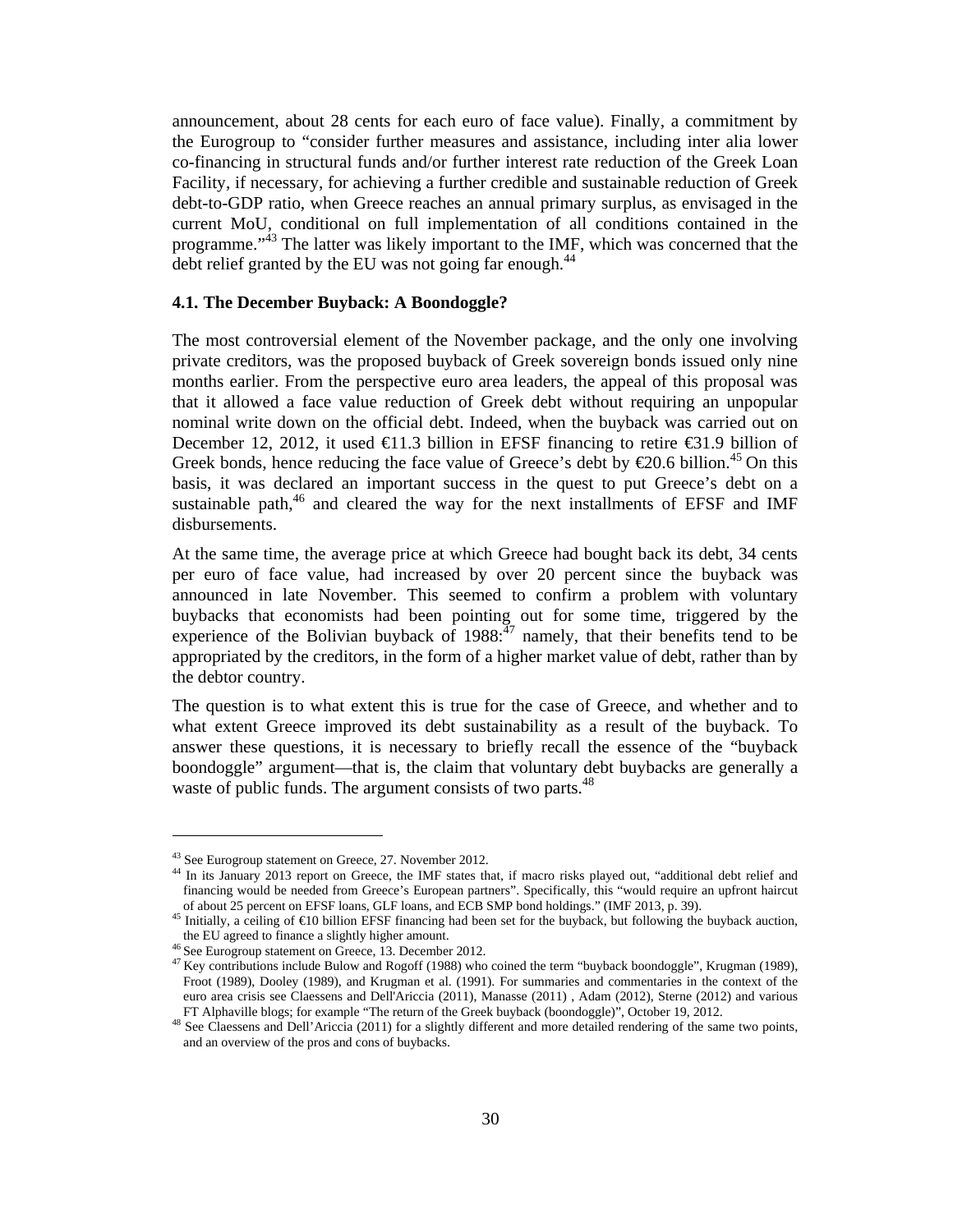The first is that the reduction in debt service obligations expected from the buyback and hence the increase in the probability that a distressed sovereign will actually be able to service the remaining debt—will also result in a secondary market increase of the debt, after the buyback is announced. The average buyback price will therefore be generally higher than the initial price of the debt. This result is an inescapable consequence of the voluntary nature of the buyback. If debtors expect the debt to decline as a result of the buyback, they will no longer be willing to sell at the initial price, because this no longer reflects the true value of the debt. As a result, "negotiated buybacks", which cap the extent of the price rise (or try to lock in the pre-announcement price), are always preferable to voluntary buybacks, at least from the perspective of debt reduction.

Note, however, that the extent to which the price actually rises in a voluntary buyback will depend on the circumstances. For example, compare a situation where the cash used in the buyback is a gift from donors (as in the famous 1988 Bolivian case) with another where it is borrowed from a senior lender such as the IMF. In both cases, the expected net reduction in the face value of debt service obligations will tend to push the price up. But in the case of the IMF-financed buyback, there is a countervailing effect: private borrowers realize that if there is a debt problem, they will be last in line. This means that the buyback price will rise less compared to the pre-buyback price (it is even possible to construct examples where it would fall).

The second part of the argument, which is more controversial,  $49$  assumes that the benefits of the buyback to the country can be judged by the change in its net asset position as a result of the buyback, with debt measured at market prices. For example, the buyback critics of the late 1980s would feel that a situation in which the market value of the debt is unchanged after the buyback—because the reduction in face value is offset by an increase in the price of the debt, as happened in Bolivia—is clear waste of public money. Implicit in this view is the assumption that debt repayment involves a zero-sum game between a debtor country and external creditors in which the value of the debt reflects the expected resource flow from debtors to creditors.<sup>50</sup> However, this may not be true in situation in which a default has large domestic costs, or involves a deadweight loss. In such cases, a buyback that helps the country avoid default may well be welfare improving even when it leaves the market value of the debt unchanged (indeed, even if it increases the market value of the debt).

In the case of Greece, which had large domestic creditors and undertook the buyback in the context of a broader deal with its official creditors, it is almost surely wrong to use the change in the market value of its net assets as the yardstick for whether the buyback should be considered a success. Nonetheless, since the literature used this yardstick for other famous cases, it is interesting to see how the Greek exchange would fare by comparison. To do this, it is necessary to select a "pre-buyback price". The most

 $\overline{a}$ 

 $49$  See, for example, Cline (1995), pp. 187-93, in the context of the Bolivian buyback debate; or the discussion section

of Bulow and Rogoff's 1988 paper. 50 The classic papers written during the buyback debate of the late 1980s all model the costs of default in terms of creditors seizing debtor resources. That is, in these papers, all costs arising to the country from either debt repayment or default involve a corresponding gain to creditors, and vice versa.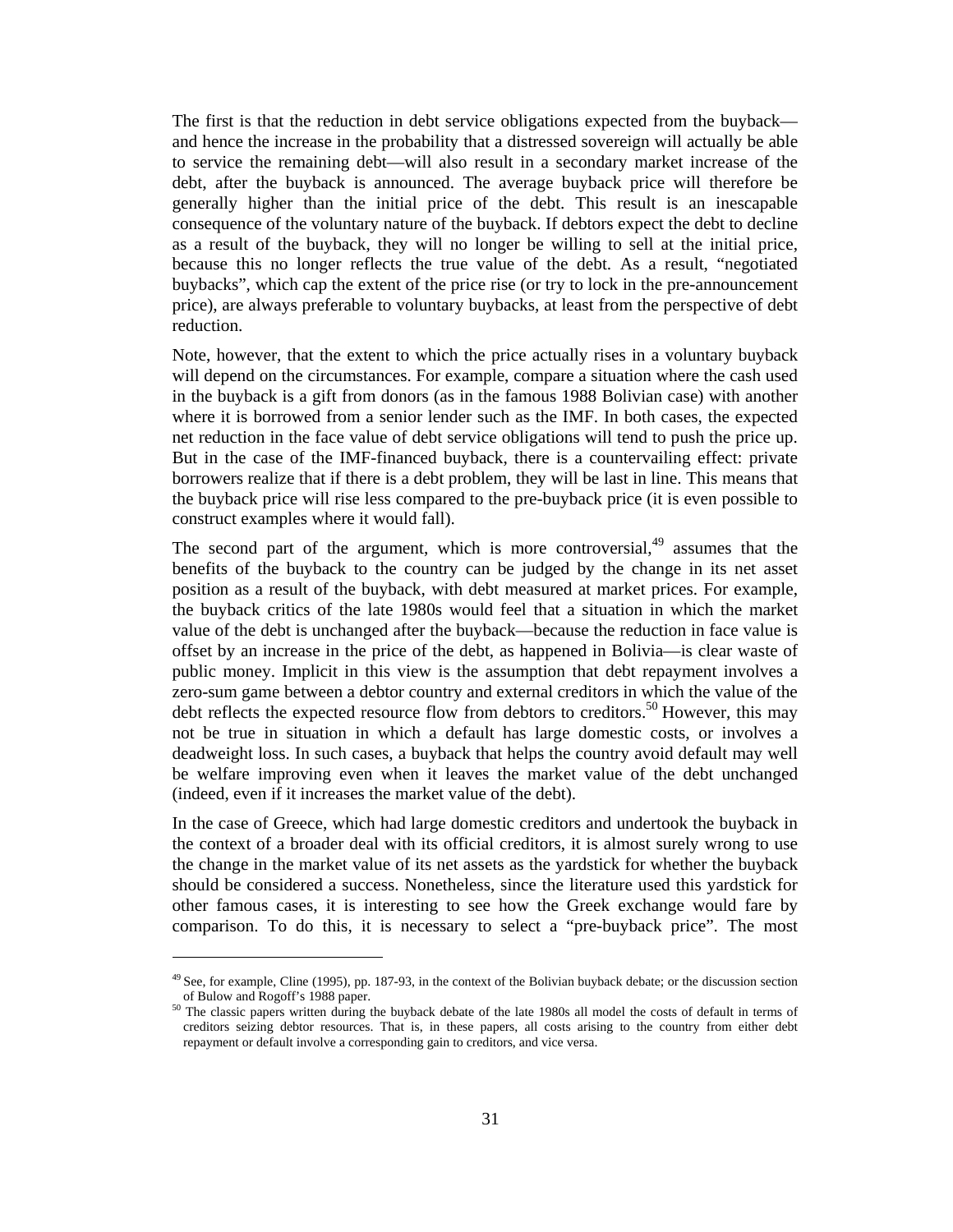obvious candidate is the price on November 23, 2012, just before the official buyback announcement.51 Note that this could be wrong in either direction. In particular, the change in price between November 23 and December 12 could well overstate the impact of the buyback announcement because it was a reaction not just to the buyback but also to the other elements of the November package (including the resumption of EU-IMF disbursements, and official sector debt relief); but it is also possible that it understates the impact of the buyback, as the latter may have been priced in to some extent, following remarks by ECB board member Jörg Asmussen in mid-October.<sup>52</sup> As an alternative, one can hence use the secondary market price of 11. October (just before Asmussen's remarks became public); this would generate an upper bound on the price change that may have been driven by the buyback.

Based on the November 23 reference price (27.8 cents/euro), the market value of Greek bonds dropped by  $\epsilon$  billion as a result of the buyback: from  $\epsilon$ 17.1 billion to  $\epsilon$ 10.1 after the operation was completed on December 12. To finance this debt reduction, Greece's debt to the EFSF went up by  $\bigoplus$  1.3 billion in face value. There are, of course, no observable market prices for this debt; but it is a fair assumption that the default risk faced by the EFSF following the buyback is no longer very different from that of the private sector: given what little privately held debt Greece has left at this point (see below), it is hard to imagine a scenario where Greece would again restructure its debts to private creditors and not also to the EU. Using the average bond yield prevailing immediately after the buyback (11.75 percent) to discount debt service flows to the EFSF leads to a present value of just  $\epsilon$ 2.7 billion—reflecting the low interest rates and very long maturity of this EFSF loan (it amortizes linearly between 2023 and 2042). Hence, the market value of Greece's net asset position would have improved by  $\epsilon$ . €2.7 = €4.3 billion, a net return of 157 percent on the €2.7 billion value of extra borrowing from the EFSF.

What if the price of October 11 is used as the reference? In this case, the initial market value of the debt that was bought back would be much smaller, namely just  $\epsilon$ 13.7 billion, but this still implies a drop of  $\epsilon$ 3.5 billion in market value as a result of the buyback, which exceeds the  $\epsilon$ 2.7 billion increase in the value of the EFSF borrowing by €0.8 billion. The net return is 31 percent.

These calculations are obviously sensitive to the way in which the EFSF debt is discounted. If it is discounted at a sufficiently lower discount rate than the market yield of 11.75 percent, the improvement in Greece's net asset position due to the buyback goes away. Using the November 23 reference price, that threshold discount rate would be about 6 percent; using the October 11 reference price, it would be 10 percent. But the point here is merely that based on a market value yardstick, it is not possible to condemn

<sup>&</sup>lt;sup>51</sup> The Eurogroup statement of November 27, 2012 itself seems to view the price November 23 as the relevant prebuyback reference: "The Eurogroup was informed that Greece is considering certain debt reduction measures in the near future, which may involve public debt tender purchases of the various categories of sovereign obligations. If this is the route chosen, any tender or exchange prices are expected to be no higher than those at the close on Friday, 23 November 2012."  $52$  See Reuters, "ECB's Asmussen says Greece could buy back own debt", October 12, 2012.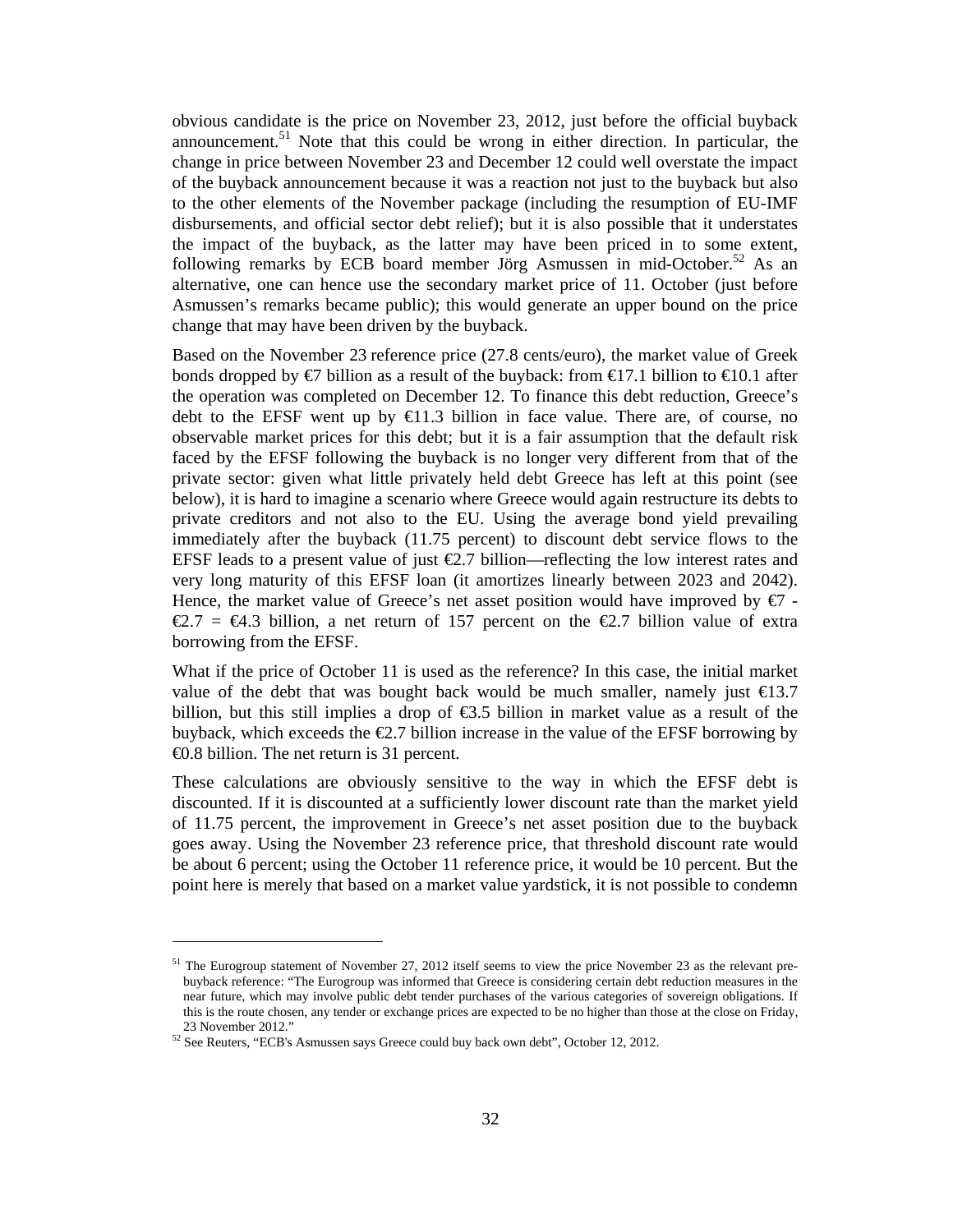this buyback unless one assumes that the risk of a Greek default to the EFSF is significantly lower than that of a new default to the private sector.

We next move to the question whether the buyback achieved debt relief that made it easier for Greece to repay its remaining debt *in full*. Given that this was the stated purpose of the buyback, this strikes us as the key issue. To answer this question, we compute the impact of the buyback on the Greek debt burden use the same discount rates as in the previous section—3.5, 5, and 8 percent—to discount both the old flow (Greek bonds bought back) and the new one (new debt service to the EFSF). As explained before, the justification for using these rates is that they represent different guesses for the rates at which Greece might be able to transfer revenues over time, based on borrowing from either the market after it reopens or from the EFSF.

|                                                 | Discount rate (percent) |      |      |  |
|-------------------------------------------------|-------------------------|------|------|--|
|                                                 | 3.5                     | 5.0  | 8.0  |  |
| Reduction in Greek government bonds             |                         |      |      |  |
| Face value                                      | 31.9                    | 31.9 | 31.9 |  |
| Present value                                   | 31.7                    | 25.4 | 17.0 |  |
| Increase in debt to the EFSF                    |                         |      |      |  |
| Face value                                      | 11.3                    | 11.3 | 11.3 |  |
| Present value                                   | 10.8                    | 8.2  | 4.9  |  |
| Debt relief                                     |                         |      |      |  |
| Face value                                      | 20.6                    | 20.6 | 20.6 |  |
| Present value                                   | 20.9                    | 17.1 | 12.1 |  |
| Present value (percent of $GDP$ ) <sup>1/</sup> | 10.8                    | 8.8  | 6.2  |  |

#### **Table 5. Debt relief attributable to December debt buyback**

*Notes*: In € billion unless otherwise stated.

l

1/ Using preliminary 2012 GDP of Greece from Eurostat, €193.75 billion

*Sources*: Authors' calculations based on Bloomberg and Greek Ministry of Finance.

The main result, given in the bottom two rows of Table 5, is that in addition to a face value reduction of  $\epsilon 20.6$  billion, the buyback operation did in fact achieve a reasonable volume of present value debt relief, ranging from  $\bigoplus$  2 billion for the highest of the three discount rates to just under  $\epsilon 21$  billion for the lowest discount rate, or 6.2 to 10.8 percent of 2012 GDP. These are not very large amounts, but respectable, given Greece's dire situation and the limited scale of the operation.<sup>53</sup>

<sup>&</sup>lt;sup>53</sup> One might ask at this point whether these amounts need to be adjusted by public money used to compensate Greek banks which, according to IMF information, contributed  $\in$  4.1 billion of the  $\in$  1.9 bought back in the operation. The answer is no: although the EFSF subsequently released a  $\epsilon$ 6 billion loan tranche to Greece that was earmarked for recapitalisation, this was motivated by the generally poor asset quality of banks, not by the buyback. There is no reason why the buyback, even if it was not fully voluntary, would have inflicted a loss on Greek banks. In economic sense, banks made a capital gain, since they received the bonds for an average price of 25 cents/€ or less, and were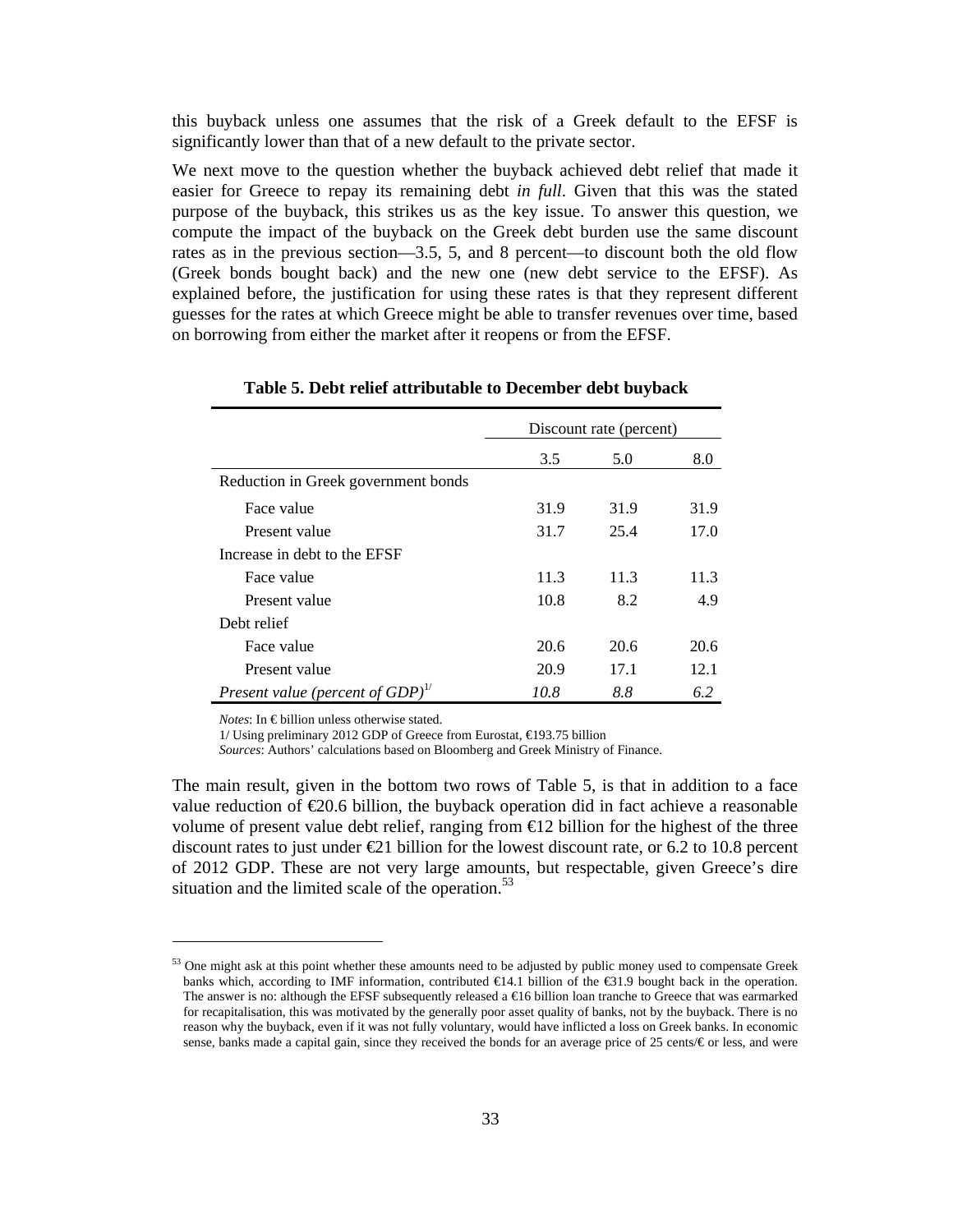The finding that the buyback did in fact reduce Greece's debt burden does not, of course, imply that this was the best to use the extra EFSF financing. Leaving aside the fact that the EFSF money might have been better spent addressing social needs, preparing privatization or supporting structural reforms, there could have been more effective ways of using the extra financing even from the narrow vantage point of reducing Greece's debt burden—in particular, by conducting the buyback at a negotiated price that would not have distributed the buyback induced appreciation of Greek bonds back to investors. In the next section, we show some counterfactual calculations that illustrate this point.



**Figure 7: Change in composition of Greek sovereign debt**

*Note:* The Figure shows Greek government and government-guaranteed debt owed to private creditors (brown, bonds and T-bills only as well as guaranteed debt issued by banks) and official creditors (blue) in € billion as of end-December 2012. ECB/NCB debt refers to ECB SMP holdings as well as holdings by national central banks in the euro area. EU/EFSF loans include the bilateral GLF loans as well as the EFSF loans. T-bills are privately held short-term debt instruments. *Sources*: Authors' calculations based on Bloomberg and Hellenic Rep. (Ministry of Finance).

Figure 7 shows the overall effect of the Greek restructuring on Greece's creditor structure. In less than a year, the structure of Greek government debt was turned upside down, with privately held debt (bonds and T-Bills) now accounting for only about 20 percent of total. Most strikingly, there was a near elimination of privately held sovereign bonds. In mid-February 2012, banks and other investors still held almost €206 billion of Greek bonds. But after the March/April exchange and the subsequent buyback this

 $\overline{a}$ 

selling it for 34 cents/€. In accounting terms, banks were either marking their holdings to market, in which case the buyback made no difference or were holding them to maturity, in which case the would have been valued at the initial 25 cents/€ price, in which case banks realised a profit.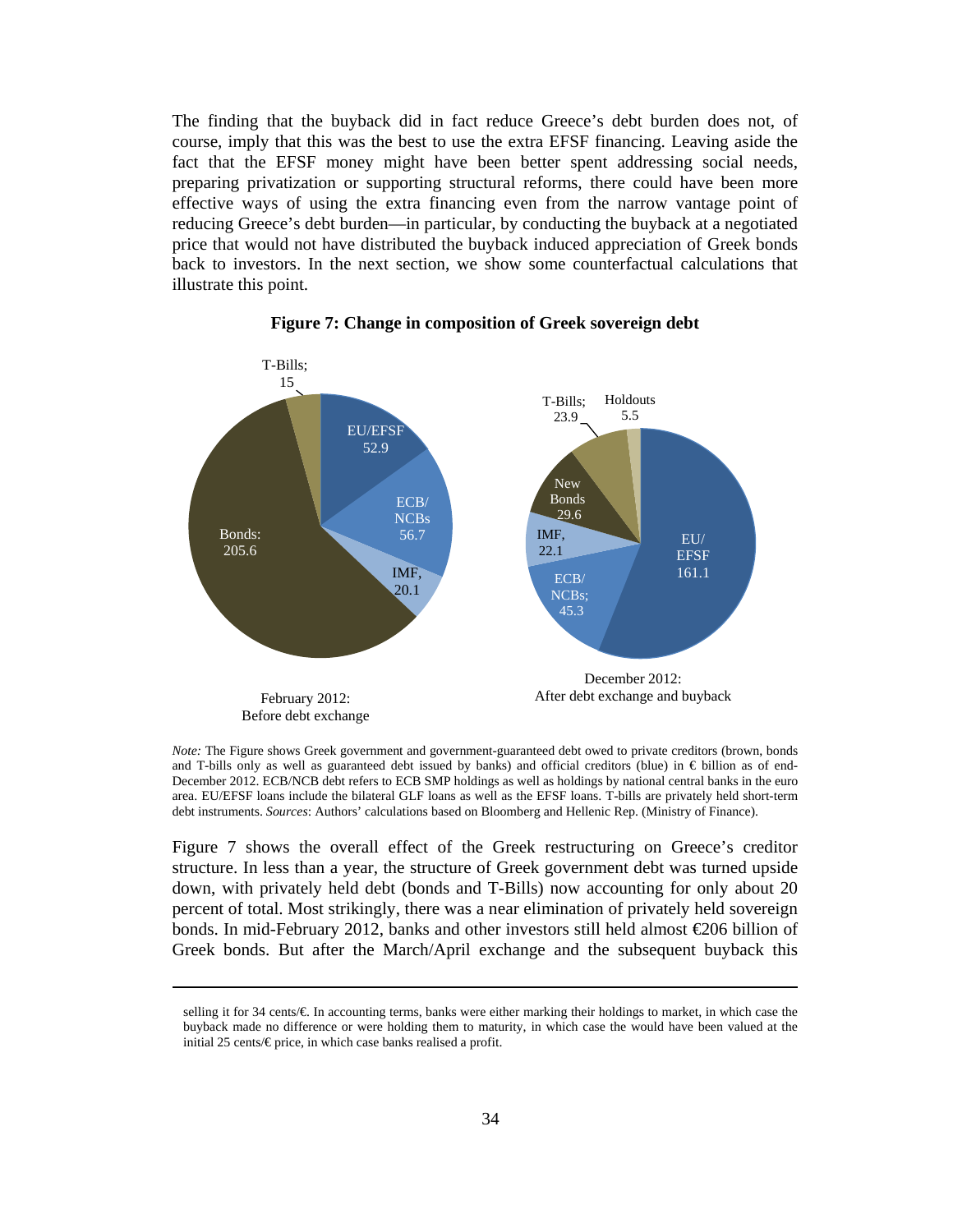figure had shrunk to a mere  $\text{\textsterling}35$  billion ( $\text{\textsterling}9.5$  billion in the form of new bonds and  $\text{\textsterling}5.5$ billion of old GGBs held by holdouts). At the same time, official loans by other euro area governments increased from €58 billion in early 2012 to more than €160 in late 2012, with a further  $\epsilon$ 55 billion committed for 2013. We are not aware of any other similarly drastic case of "credit migration" from private into official hands in the history of sovereign debt.

Finally, what was the combined effect of the debt exchange and buyback on Greece's creditors? A creditor participating in both would have received 15 cents in quasi-cash and 31.5 cents of new face value per old unit of face value of quasi-cash in March or April, followed by 34 cents per unit of new face value in December. This sums to  $15+0.315*34 = 25.7$  cent per original face value. The creditor's alternative was to keep the original debt. Discounted at the 11.75 percent yield prevailing in the market after the buyback, this would have been worth just under 74 cents on the euro, implying a haircut of  $(1-25.7/73.9) = 65$  percent—almost exactly the same result as obtained in Table 3 using the exit yield of 15.3. We conclude that participating investors lost about 65 percent of the value of their claims on average as a result of both restructuring operations, with wide difference between holders of short maturities, who lost up to 74 percent, and of longer maturities, who lost far less, as indicated in Figure 5.

# **5. Assessment and Outlook**

For students of debt restructurings, there were many aspects of the Greek restructuring that were, to use the technical term, cool. The retrofit CACs, the size of the exchange and the size of the haircut have all received attention from the financial press. The Greek deal also hit firsts (or near firsts) in terms of the use of aggregation provisions, the attempt to link repayments of new bonds and repayments to a multilateral, and in giving official creditors a veto over changes in bond payment terms or new debt issues beyond a specified maximum.

For the people of Greece and Europe, however, it is not legal and financial pyrotechnics that count, but what the restructuring ultimately delivered. In this section, we draw some normative implications from our case study. Was the decision to restructure Greek debt the right one? Could Greece (and/or its official creditors and the taxpayers they represent) have gotten a better deal? Will the restructuring make future debt restructuring in Europe easier or more difficult? And to what it extent does Greece's restructuring provide a template for other euro area countries seeking to restructure their debts?

#### **5.1. Was the Restructuring a Good Idea?**

Economic theory answers the question of when it is optimal for countries to default roughly the same as common sense would. In the presence of default costs—financial disruptions and output costs—defaults should be rare events, but can be desirable when countries face high debt and large solvency shocks (see Adam and Grill (2012) and references therein). The presence of collateral damage on other countries—contagion changes the interpretation of default costs, but does not change the answer; except for one key complication: it implies that there may be a second instrument—transfers across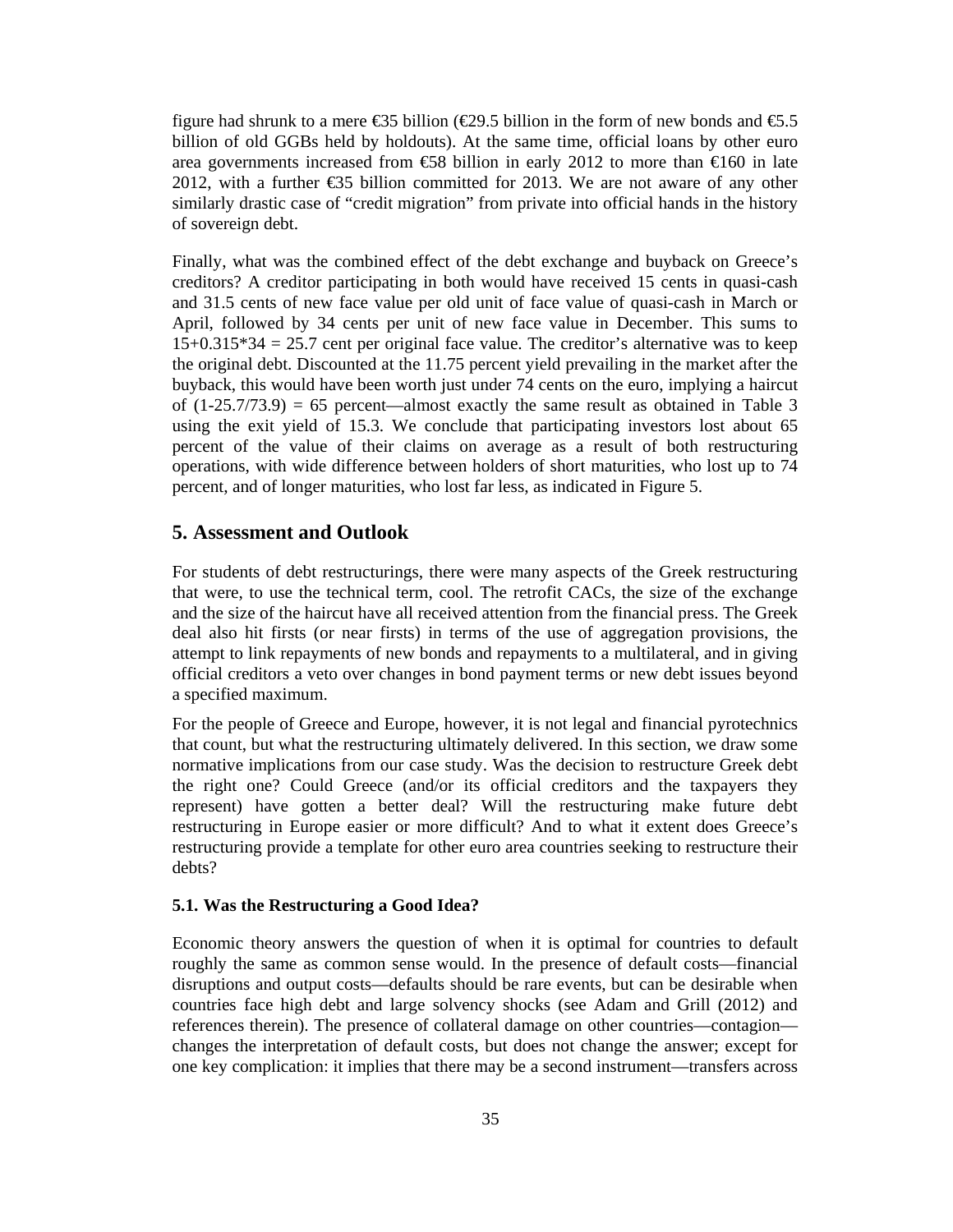countries—as an alternative to default. This may help ex post, but creates a moral hazard problem ex ante, since debtor countries have control over their debt levels, the contracts they enter into, and ultimately, their resilience to shocks.

Deciding whether the Greek restructuring was the right decision hence involves two questions. First, had Greece reached the threshold level of distress and high debt which would justify a debt restructuring purely from a domestic standpoint, abstracting from contagion? Second in light of the collateral damage that the Greek restructuring was likely to inflict on other countries—and arguably did—was there a better alternative?

With respect to the first question, a first pass are the IMF's debt sustainability analyses (DSAs), conducted every three to six months since the beginning of the May 2010 program. While for the first year or so IMF staff reluctantly concluded that Greek debt was sustainable (although it consistently refused to say that this was true "with high probability") the Fund gave up by October 2011, when its DSA noted a more severe drop in output than expected (projected at -5.5 percent in -2011 and 3 percent in 2012), a slower expected recovery, continued exclusion from capital markets, and lower privatization proceeds. Under the baseline scenario, the debt to GDP ratio would rise to 184 percent by 2014 and remain above 130 percent even in 2030, despite a continued primary surplus of at least 3.5 percent.

Was the IMF's take on Greece too pessimistic? In an analysis conducted a month earlier, Cline (2011) argued that the preliminary PSI agreement of July 2011 greatly helped debt sustainability and would suffice if Greece only stuck to its fiscal adjustment targets. In his baseline scenario the Greek debt ratio would peak at 175 percent in 2012 and then fall to 113 percent by 2020. Several reasons explain Cline's more favorable view. He assumed a more optimistic growth path (of  $+0.6$  percent in 2012, and  $+2.1$  percent in 2013), as well as higher privatization receipts than the IMF. He also predicted a primary surplus of 6 to 7 percent from 2014 onwards. With hindsight, these assumptions do not seem plausible, particularly for a country with a weak fiscal track record. Between 1990 and 2007, the average Greek primary surplus was 0.6 percent or GDP despite the economic prosperity of these two decades.<sup>54</sup>

This leads to the second question: accepting that the debt was unsustainable; might a better approach have been to deal with the Greek debt problem through a mixture of conditionality and large transfers—genuine transfers, not just loans? The Greek PSI decision arguably contributed to the widening of the euro area turmoil in mid-2011, when the crisis spread to Italy and Spain (see Ardagna and Caselli, 2012). Given the enormous costs of a euro area break-up and the risk of disorderly defaults in larger countries, would it have been better to resolve the Greek crisis through official transfers rather than PSI? We do not think so, for three main reasons:

Even after a  $\infty$  billion transfer from the private sector and a maturity extension and interest reduction in its official loans, Moody's (2012) continues to consider the Greek debt unsustainable, and the IMF continues to suggest that further "official sector involvement" in Greece might be needed. Hence, to both

 $\overline{a}$ 

<sup>&</sup>lt;sup>54</sup> See also Cline (2013), in which he takes a darker view of sovereign debt sustainability in Greece.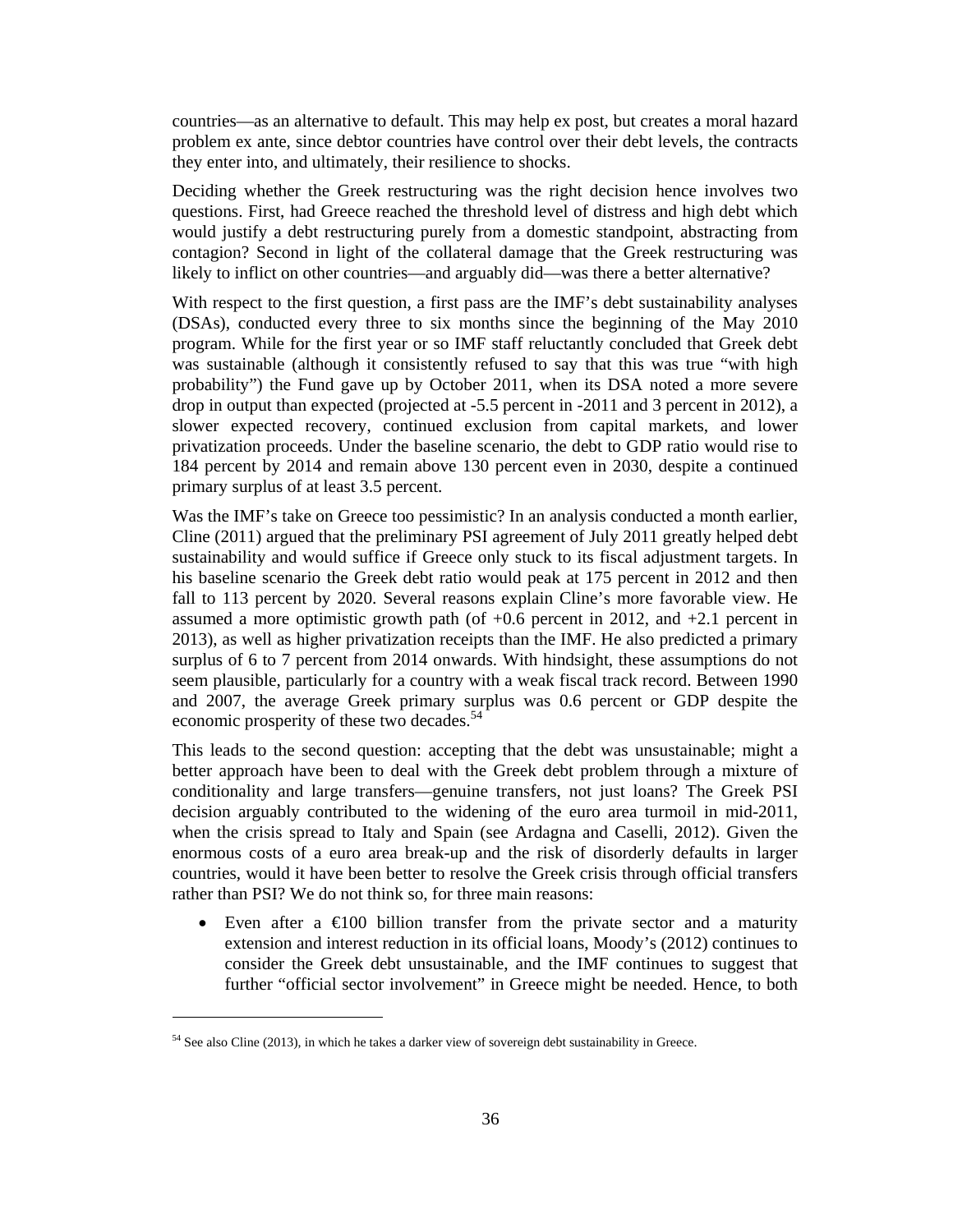substitute for the private restructuring and address the Greek debt sustainability issue, the official transfer (not just loan) to Greece would have had to be enormous. Cross-country transfers of this magnitude should not occur outside a fiscal union which exercises centralized control.

- Even though the decision to restructure was risky, the euro area had instruments to contain these risks—primarily, vested in the European Central Bank—and eventually exercised them, albeit reluctantly, and after an initial learning period.
- Finally, the outcome of the March-April exchange itself proved many critics wrong, some of which had gone as far as arguing that there could be no such a thing as an orderly debt restructuring (Bini-Smaghi, 2011). Not only was it orderly, but it took place swiftly (within six months since the start of negotiations), with high participation and no significant legal disputes. The losses imposed by the restructuring did not trigger knock-on insolvencies of systemically important institutions. And the much-feared triggering of CDS contracts in March of 2012 went by with barely a whimper (Section 3.2).

We conclude that even if the alternative of a large-scale official transfer had been politically feasible—which it was not—the debt restructuring was the right thing to do. It was a necessary, albeit not sufficient, step towards ending the debt crisis.

# **5.2. Could the Restructuring Have Been Handled Better?**

The Greek restructuring was both unavoidable and successful in the sense of being orderly, reasonably quick, and in providing significant debt relief. At the same time, it can be subjected to a battery of criticisms. Most importantly, it was too little, too late, or both; hence failing to clearly restore Greece's debt sustainability. The question is whether this reflected avoidable policy mistakes or unavoidable trade-offs—in the sense that Greece and its official creditors faced difficult choices, and did their best given what was feasible. To answer this question, it is helpful to step back and recall the constraints faced by policymakers at the time.

The design of the Greek restructuring can be interpreted as an attempt to treat creditors as gently as possible subject to two important Troika-imposed constraints: to reach the ambitious nominal debt reduction target set in October 2011, and to exclude the holdings of central banks. Granted, the exchange may not have felt very "gentle" to bondholders suffering losses of 65 percent or more, particularly if they were among the majority whose bond contracts had been retroactively changed by the Greek parliament to make them easier to restructure. Subject to this, however, the authorities went out of their way to maximize carrots and minimize sticks in almost every conceivable way, including:

- Offering exceptionally high cash "sweeteners" (15 percent of the value of old debt, the largest such sweetener ever recorded);
- Offering an upgrade of governing law for most creditors (from old Greek law bonds to new English law bonds), as well as the "co-financing agreement" with the EFSF which tried to align the priority of bondholders with that of some official loans;
- Leaving sovereign guaranteed bonds untouched and outside the reach of the 23. February bondholder law.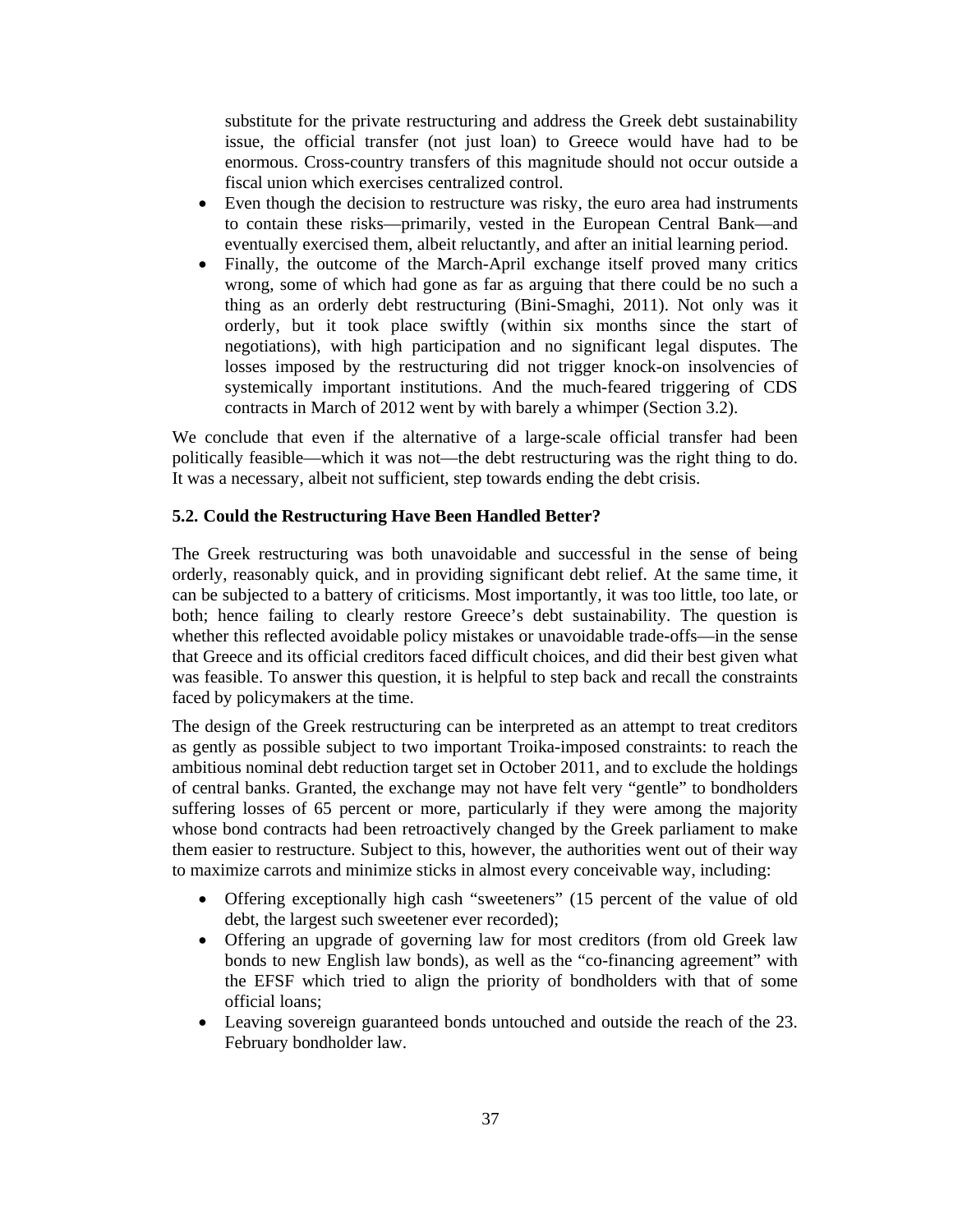- Using domestic law merely to introduce a collective action provision rather than to change payment terms;
- Eschewing legal techniques such as exit consents to discourage potential holdouts among the holders of English law bonds;
- Offering unsuccessful holdouts exactly the same bundle as participating creditors (as opposed to keeping their old bonds with modified payment terms, for example, which would have put them at a disadvantage);
- Avoiding default threats directed at potential holdouts (with few last-minute exceptions, see section 3), hence giving the impression that except for the use of collective action provisions, the exchange was indeed voluntary—and indeed confirming that impression ex post by repaying holdouts in full and on time;
- Carrying out the December buyback at market prices, rather than using a fixed negotiated buyback price.

Using this approach, the exchange succeeded in meeting the conditions imposed by the Troika and in avoiding financial collapse in Greece and beyond (with one significant glitch: the large damage inflicted on Cypriot banks, which unlike their Greek counterparts were not compensated for restructuring-related losses). This was no small feat.

At the same time, a number of costly policy mistakes were made with respect to the timing, design, and execution of the exchange—that is, costs to Greece and/or Europe that cannot be justified either by overall success of the exchange or the objective of minimizing contagion.

First, the restructuring was delayed until it was (almost) too late. Notwithstanding Greece's exceptionally dire debt situation, the decision not to seek a restructuring immediately in April of 2010 (when Greece lost market access) may have been defensible. It gave Greece a chance to adjust and reform so as to avoid default, and it gave the remainder of Europe time to bring their fiscal and financial houses in order to as to minimize the necessary contagion. What cannot be defended, however, is the continuing delay after the Greek program had gone off track in early 2011. Time was wasted on fruitless "soft PSI" discussions, while bonds were continuously being repaid in full. Implementing a deep restructuring by mid-2011 could have saved at least  $\text{\textsterling}0$ billion in bond amortizations between July 2011 and early 2012.

Second, the design of the exchange left money on the table, in very large sums. Appendix 6 presents a number of alternative ways in which the exchange could have been carried out that could have been used either to significantly increase debt relief or to reduce the large volume of EFSF financed cash incentives. The costliest mistake in this regard was the "one size fits all" approach of offering the same bundle of new bonds and cash to all investors, irrespective of the maturity of their old bonds, and with no distinction between foreign law bonds and Greek law bonds. Appendix 6 shows that imposing the same 70 percent haircut on all investors would have resulted in an additional debt relief of almost  $\textcircled{3}0$  billion in face value terms and  $\textcircled{2}3$  billion in present value terms. A 70 percent haircut would have been lower than the haircut that was deemed to be acceptable for short term creditors, and hence surely feasible. A differentiation by governing law, by imposing an additional 5 percent haircut on Greek law bondholders, could have achieved a further €24 billion in face value debt relief. Alternatively it could have been used to reduce official cash incentives by almost  $\epsilon$ 15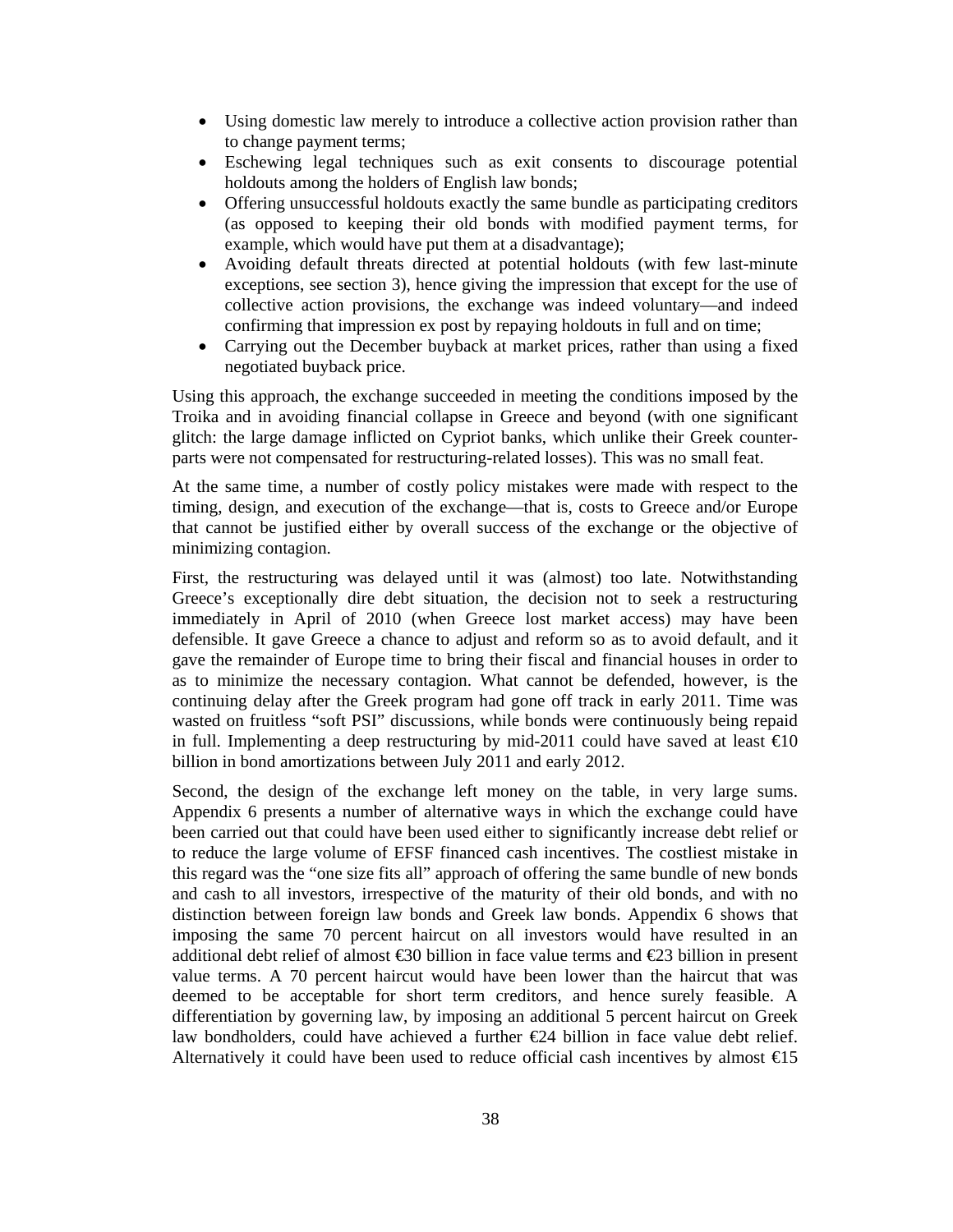billion, or some combination of the two. Of course, implementing this approach would have meant tougher negotiations—particularly with banks that held longer-dated instruments—which may well have required more time. But Greece and its official creditors could have taken that time, either by starting negotiations earlier or by imposing a moratorium on amortizations so as to push back the March 20 bond repayment that effectively became the deadline for the actual negotiations.

Third, the soft approach to private sector holdouts was costly not just for Greece but also for future European crisis management. For Greece, full private sector participation could have achieved a further  $\bigoplus$  billion in debt relief. More importantly, the decision to continue servicing the bonds of holdouts on time and in full set a bad precedent for future debt restructurings in Europe. Given the success of holdouts in the Greek exchange, small investors will feel encouraged to reject future debt exchange offers. In addition, larger investors will be emboldened to acquire blocking positions in foreign law bonds—a strategy that worked well for distressed debt funds in the case of Greece.

The fourth policy error was to conduct the December buyback at market prices (via an auction mechanism), instead of opting for a negotiated buyback at predetermined prices. This decision consumed an additional  $\bigoplus$  1 billion in official financing for modest gain. Appendix 6 shows that a negotiated approach could have achieved significantly higher debt relief, or required significantly less cash financing, without necessarily making private creditors worse off relative to where they would have stood in October or the first half of November. More generally, it would have been better to conduct the March debt exchange as a full negotiated buyback from the start. Compared to the actual debt restructuring and buyback, this could have achieved deeper relief, in the order of  $\epsilon 40$ billion in face value, while saving the official sector cash.

What explains these bad decisions? In our interpretation, they had to do with the huge distance that the European official sector had to travel between denying the need for any sovereign debt restructuring in Greece (or anywhere else in Europe) as late as early 2011, and the necessity to implement a deep restructuring. To climb down from its initial position, the Eurogroup and the ECB resorted to the notion of a voluntary exchange as an intellectual and political compromise. Unfortunately, this compromise critically hurt both the timing of the eventual restructuring—via fruitless discussions on soft PSI options—and weighed negatively on its design.

Other aspects of the restructuring were also problematic—in particular, the decisions to exempt the central banks from the exchange, and not to bail-in bank bondholders. The ECB exemption perpetuated the mutual dependency between Greece and its official creditors and contributed to its continuing debt burden. The full compensation of Greek banks for PSI-related losses led to a large discrepancy between the treatment of sovereign bond holders and bank bondholders. It is nonetheless difficult to pass judgment on these decisions, as they involved real trade-offs. Political and legal constraints with respect to ECB participation could have prevented the debt restructuring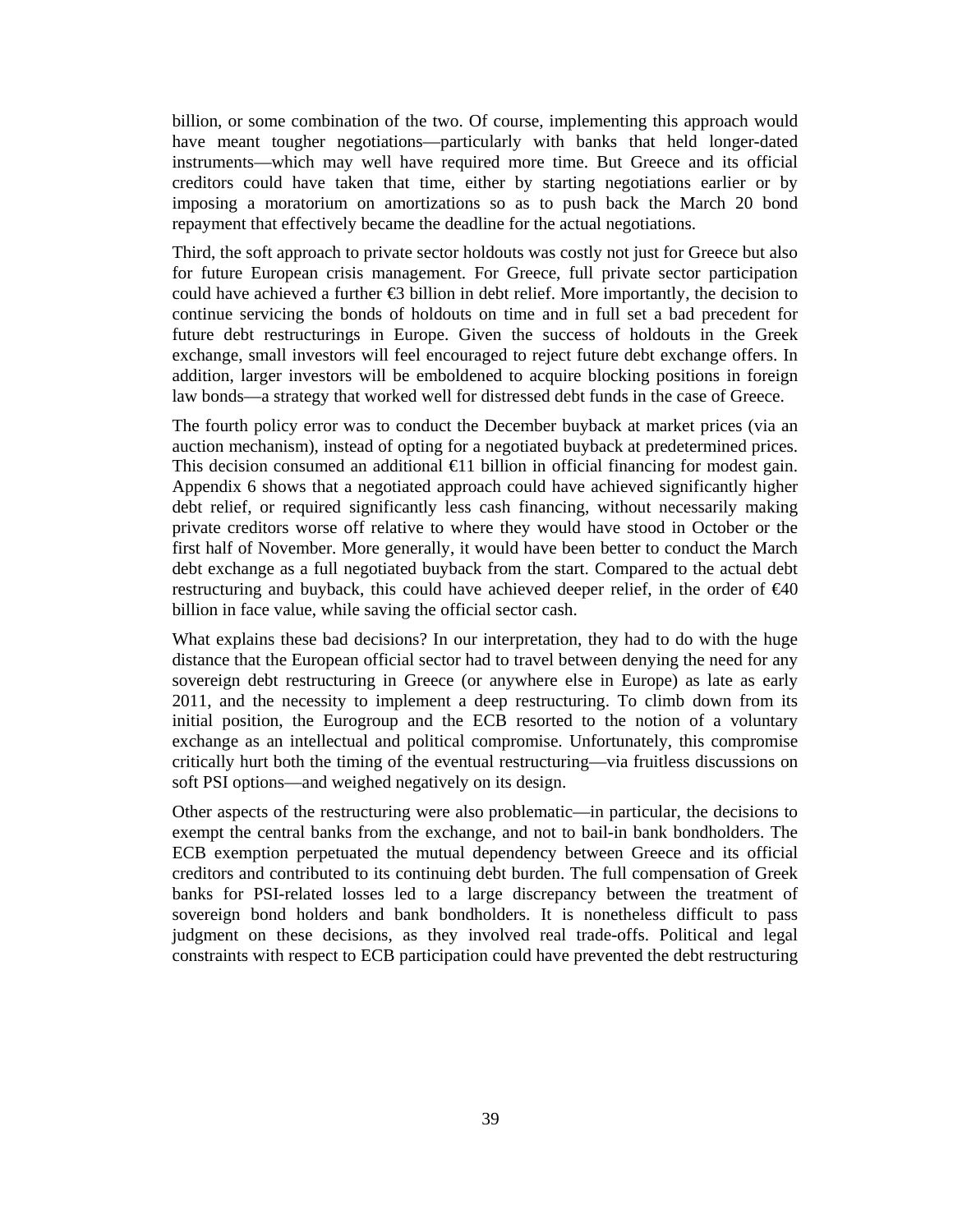from happening in the first place.<sup>55</sup> And combining a sovereign restructuring with a bailin of bank bondholders clearly would have made the restructuring operation more difficult to manage and perhaps more risky with respect to contagion.

To summarize, the debt restructuring could have been handled better, even without involving the ECB or bailing in bank bondholders. In particular, it should have been conducted earlier and used a different design, involving modestly higher average present haircuts applied consistently to all bondholders. The combination of earlier timing (for example, conducting an exchange in June of 2011 rather than March/April of 2012) and different design would have achieved additional debt relief of perhaps €60 billion in face value terms and €45 billion in present value terms—almost 25 percent of GDP. This would almost surely have been sufficient to make the remaining Greek debt sustainable.

#### **5.3. Implications for Future Sovereign Debt Restructurings in Europe**

What does the Greek case teach us for future sovereign debt restructurings in Europe? At first glance, it would appear that the techniques used with Greece would be readily applicable elsewhere in the monetary union. After all, most euro area nations share the key characteristic that enabled Greece's restructuring—over 90 percent of their debt stock is governed by local law. Greece also used a new bargaining approach, which combined a classic creditor committee with a take-it-or-leave-it exchange offer. This two-part negotiation scheme proved to be suitable vehicle in a context in which banks are the main type of creditors, as is the case in many other European countries. Moreover, the Greek deal showed that having local law debt instruments can ease restructuring ex post. Countries like Italy, Spain, and Ireland could use retrofit CACs to restructure sovereign debt and achieve high creditor participation just the way Greece did. Local law also opens the option to offer a seniority upgrade, meaning that creditors can be offered new foreign law bonds as a sweetener to dissuade free riders in a debt exchange. More generally, in a situation of debt distress, countries may exploit the fear of local law instruments by swapping them against foreign law bonds at a discount—a purely voluntary operation, but one that might achieve a haircut (Gulati and Zettelmeyer, 2012b). So the Greek deal did contain some elements that are worth imitating.

However, there are at least four reasons why the approach chosen in Greece will be difficult to imitate elsewhere in Europe:

First, in many countries, bond contracts and/or the legal environment are not as restructuring-friendly as in Greece. The US constitution, for example, guarantees the payment of the federal government's debts. A similar example is Cyprus, where the constitution envisages that government debt payments take priority over most other obligations of the state. Removing a constitutional protection is possible, but harder than a simple legislative action. Cyprus also has a much higher share of foreign-law bonds (close to half were issued under English jurisdiction). The same is true for Estonia,

 $\overline{a}$ 

<sup>&</sup>lt;sup>55</sup> Importantly, this argument rationalizes some form of special treatment for the ECB, but not the fact that the ECB was excluded from the restructuring entirely, without (until late November 2012) making any commitment to returning profits on Greek bondholdings to Greece.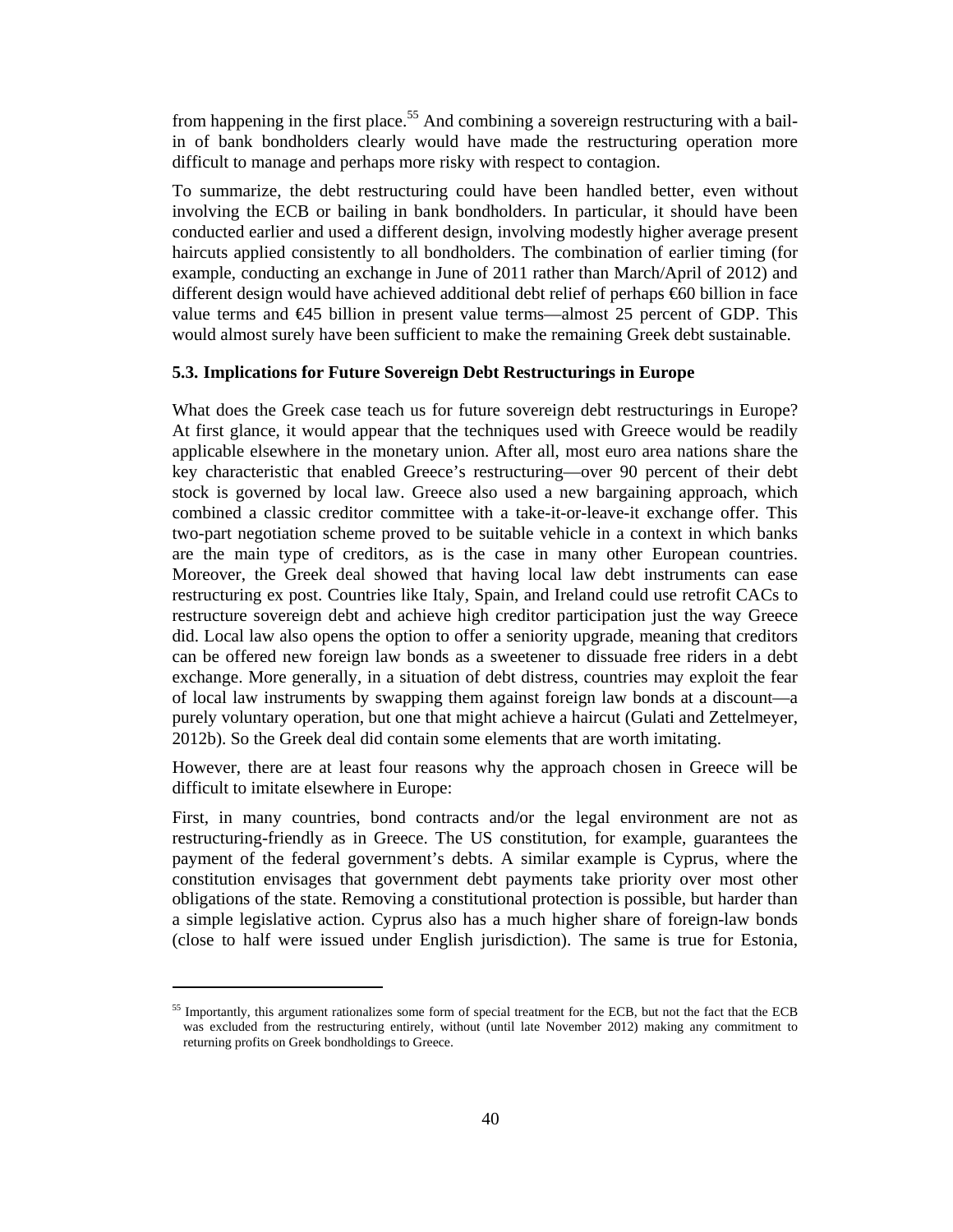Slovakia, and Slovenia and many emerging market economies. In these contexts, retrofit CACs via parliamentary legislation are not a solution.

Second, we expect that more creditors will be encouraged to hold out and litigate instead of accepting future exchange offers, for two reasons. First, due to the precedent of treating holdouts so gently in Greece, as already discussed; and second, two major court decisions unrelated to Greece, *Assenagon Asset Management SA v. Irish Bank Resolution Corporation Ltd.* and *NML Capital Ltd. v. Republic of Argentina* (the former under English law and the latter under New York law) which have arguably enhanced the ability of holdout creditors to block restructurings.<sup>56</sup> Holdouts and legal disputes are therefore likely to become a more serious stumbling block than they were in Greece.<sup>57</sup>

Third, the Greek restructuring approach required large volumes of official financing. In total, about €87 billion, 45 percent of 2012 GDP, were transferred in cash and underwritten by the European taxpayer, who became the main holder of Greek sovereign risk. As a result, there is no private "buffer" left at this point that could protect the European taxpayer from the consequences of a deterioration of the crisis. In future restructurings, some cash transfers may be avoided by bailing in bank creditors, but the rest is the price of the idea of implementing "voluntary" debt restructurings and of taking a soft approach to dissuading free riding. Cash transfers of this scale could be spent otherwise—for example, on crisis lending that helps sustain public investment or social spending while a country is adjusting. Moreover, rescue money is becoming scarce in the euro area, both because of public and political opposition to further bailouts and because the pool of available resources is shrinking, as demand continues to increase and the potential roles of the EFSF/ESM are being expanded (most recently to direct recapitalization of banks).

Finally and perhaps most importantly, a large fraction of the bonds issued by the weaker euro area sovereigns have been moving out of the hands of foreign investors and into the hands of local banks and other domestic institutions (Brutti and Sauré, 2013). That means that any significant restructuring of the government's debt will present the danger of causing an internal banking crisis. Of course, this is the very reason why the migration of sovereign debt to domestic holders, and banks in particular, could be happening. Domestic banks are relatively immune from restructurings because they expect to be recapitalized, for financial stability reasons, if their losses from domestic sovereign bond holdings are sufficiently high. Indeed, if the holdings of the banking system as a whole are high enough, the restructuring will likely not happen at all (see Broner et al. 2010).

Hence, we conclude that the Greek debt restructuring approach can be useful in specific cases, but it falls far short of providing a template that could be a permanent fixture of the European financial architecture.

<sup>56</sup> The cases are at [2012] EWHC 2090 and 699 F.3d 246 (2d. Cir. 2012) respectively. See Gelpern (2013) and Weidemaier et al. (2012).<br><sup>57</sup> Schumacher et al. (2013) document the rise of creditor litigation in sovereign debt markets since the 1970s. In

recent years, about 50 percent of debt restructurings involved legal disputes.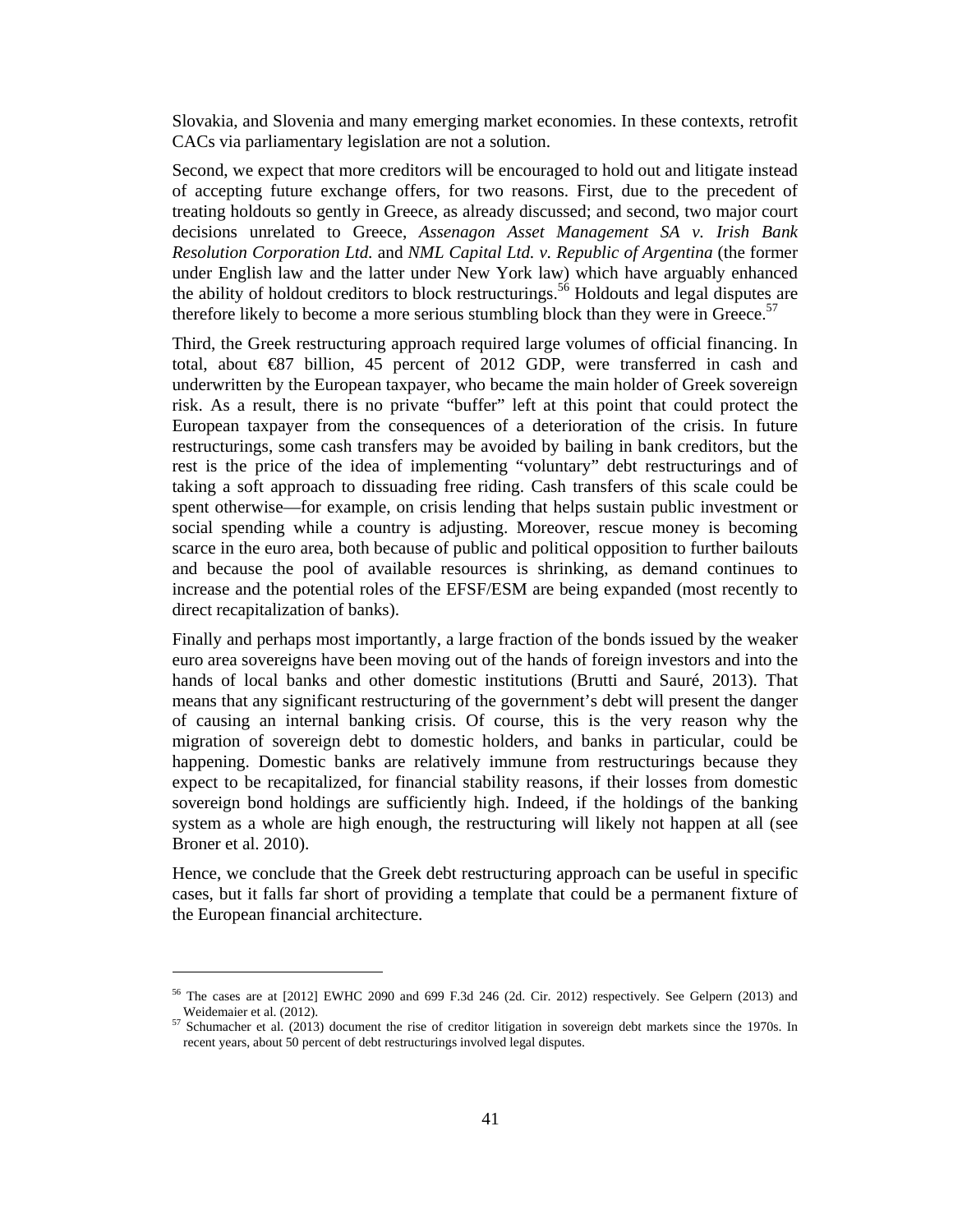Is help already on the way? Euro area countries have recently agreed to introduce CACs into all new sovereign debt from January 2013 on, regardless of governing law. However, as the case of Greece illustrates, CACs are no panacea, as they need to be voted on bond by bond (see Gelpern and Gulati, 2013). It is telling that distressed debt investors explicitly targeted Greek bonds with English-law CACs: these holdout investors succeeded by purchasing blocking minorities in individual bond series, which could not be offset by pro-restructuring majorities elsewhere. While euro area CACs contain an "aggregation feature" that allows changes at the individual bond level to be decided with a lower majority if enough investors across all bonds vote for a restructuring, this feature is weak. First, the aggregate voting threshold is higher than in the Greek "retrofit" CAC (75 rather than 66.67 percent). Second, euro-CACs require at least a 66.67 percent vote in *each* individual bond issuance, while in Greece it was sufficient to reach this threshold in aggregate.<sup>58</sup> This means that the holdout problem faced by Greece would not be avoided.<sup>59</sup>

Against this backdrop, it may be time for setting up a more systematic mechanism to deal with restructurings in Europe. One solution would be to reform the newly introduced euro-CACs in a way that they allow aggregation across bond series, without bond-by-bond voting. However, even if this happened, it will take another 5 to 10 years until they will be contained in the majority of euro area sovereign bonds. Until then, there will be a mixed regime of pre-2013 bonds (mostly without CACs), and post-2013 bonds (with euro-CACs). All of this does not inspire confidence that European sovereigns will have an easier time in future restructurings, especially if there is less public money to finance cash incentives or collateral to minimize holdouts.

A more ambitious but immediate solution could be achieved in a fairly straightforward fashion by modifying the treaty of the European Stability Mechanism to say that the assets and revenues of any euro area member nation that is undertaking an ESMendorsed debt restructuring will be immune from attachment by holdout creditors (see Buchheit, Gulati, and Tirado, 2013). A template for doing so exists already, and has worked in the context of Iraq's post-war restructuring of  $2006$ .<sup>60</sup> Such a restructuring approach, in pre-agreed circumstances and based on pre-agreed principles, could have more political and legal legitimacy than the current system, with its ad hoc debt exchanges that rely either on threats towards creditors or on retroactive changes in domestic law.

Whatever the specific approach, it is essential to make it less likely that the day of reckoning will again be postponed at great social and economic cost, as happened in Greece.

<sup>&</sup>lt;sup>58</sup> Details on the Euro-CACs are provided by the following note. Clifford Chance—Briefing Note, 2012. Euro Area Member States Take Collective Action to Facilitate Sovereign Debt Restructuring, December (http://www.cliffordchance.com/publicationviews/publications/2012/12/euro\_area\_me).

 $59$  In the 17 out of the 18 bonds for which amendments were voted on bond-by-bond in the Greek restructuring, the blocking majority was well above the 33.34 threshold required to block an amendment attempt under euro-CACs. 60 United Nations Resolution 1483 (May 22, 2003) put into place instructions to enable the restructuring of Iraq's

debts after Saddam Hussein's removal. In response to the resolution, legislation was passed in both the EU and US and, as a result, Iraq was able to obtain close to a 90 NPV reduction of its external long-term debts.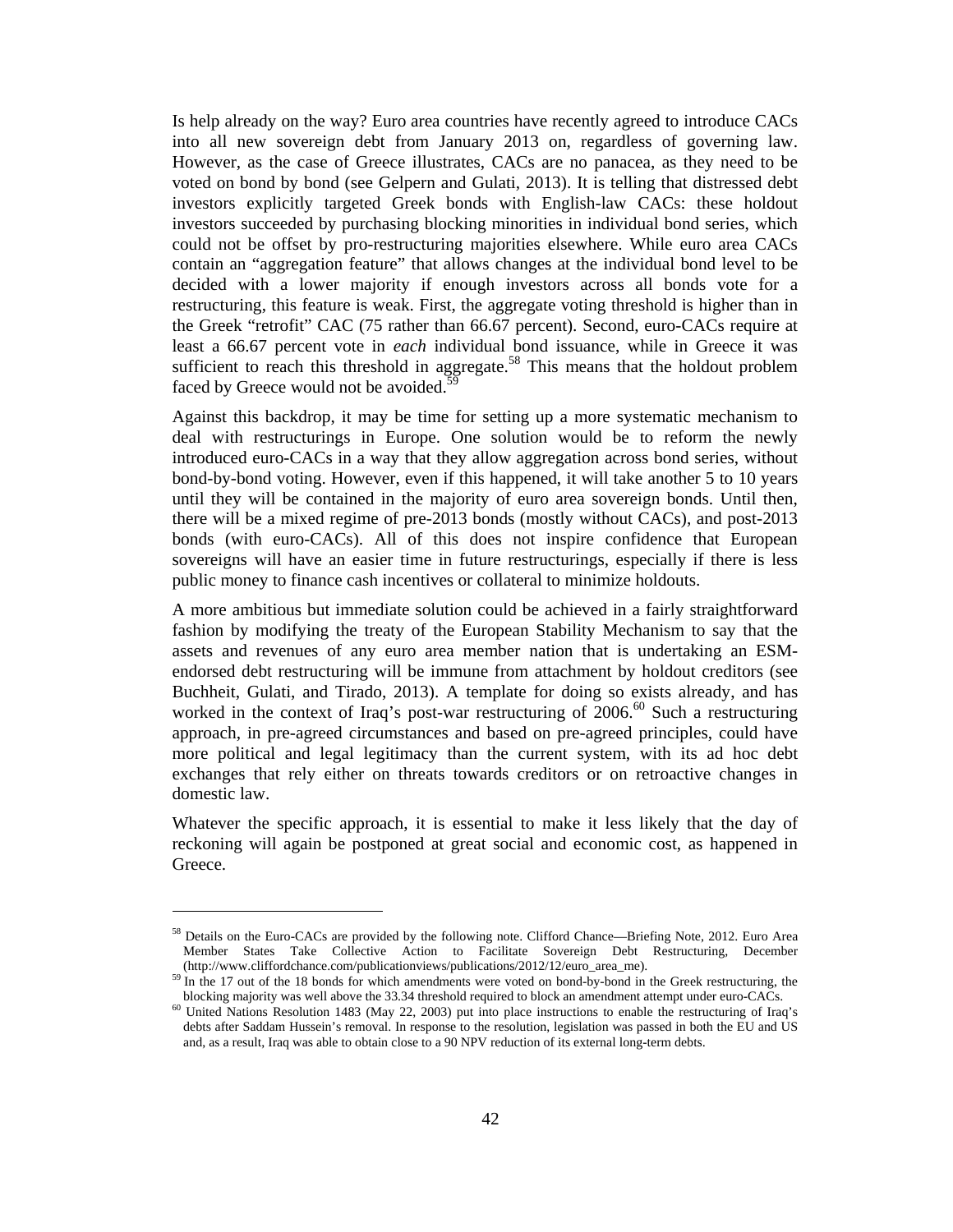# **References**

- Adam, Klaus. 2012. "Greek Bond Buyback Boondoggle", Wall Street Journal, October 22, 2012.
- Adam, Klaus and Michael Grill. 2012. Optimal Sovereign Default, mimeo; University of Mannheim.
- Aguiar, Mark and Manuel Amador. 2013. "Sovereign Debt", chapter prepared for the *Handbook of International Economics*, Vol. 4.
- Ardagna, Silvia, Caselli, Francesco and Timothy Lane. 2007. "Fiscal Discipline and the Cost of Public Debt Service: Some Estimates for OECD Countries," The B.E. Journal of Macroeconomics, 7(1).
- Ardagna, Silvia, and Francesco Caselli. 2012. "The Political Economy of the Greek Debt Crisis: A Tale of Two Bailouts", Centre for Economic Performance Special Paper No. 25, March, London School of Economics.
- Barclays. 2011. "Euro: Greek Top 40 and the 'Voluntary' Question "Global Rates Strategy Report, 17 June 2011
- Bi, Ran, Marcos Chamon, and Jeromin Zettelmeyer. 2011. "The Problem that Wasn't: Coordination Failures in Sovereign Debt Restructurings", IMF Working Paper 11/265.
- Bini Smaghi, Lorenzo. 2011. "Private sector involvement: From (good) theory to (bad) practice". Speech at the Reinventing Bretton Woods Committee, Berlin, 6 June 2011 (http://www.ecb.int/press/key/date/2011/html/sp110606.en.html)

Broner, Fernando, Martin, Alberto, and Jaume Ventura. 2010. "Sovereign Risk and Secondary Markets," *American Economic Review*, 100(4): 1523-55.

- Brutti, Filippo and Philip Sauré. 2013. "Repatriation of Debt in the Euro Crisis. Evidence for the Secondary Market Theory." mimeo, University of Zurich. http://papers.ssrn.com/sol3/papers.cfm?abstract\_id=2253404
- Buchheit, Lee C., and Mitu Gulati. 2000. "Exit Consents in Sovereign Bond Exchanges", 48 *UCLA Law Review* 59-89.
- Buchheit, Lee C., and Mitu Gulati. 2010. "How to Restructure Greek Debt", Duke Law School Working Paper (http://papers.ssrn.com/sol3/papers.cfm?abstract\_id=1603304).
- Buchheit, Lee, Gulati, Mitu and Ignacio Tirado. 2013. "The Problem of Holdout Creditors in Eurozone Sovereign Debt Restructurings," Duke Law School Working Paper (http://ssrn.com/abstract=2205704).
- Bulow, Jeremy, and Kenneth Rogoff. 1988. "The Buyback Boondoggle", *Brookings Papers on Economic Activity*, 675-697.
- Cabral, Ricardo. 2011. "Greece's 2nd bailout: Debt restructuring with no debt reduction?" http://www.voxeu.org/article/how-much-will-new-greek-bailout-costprivate-bondholders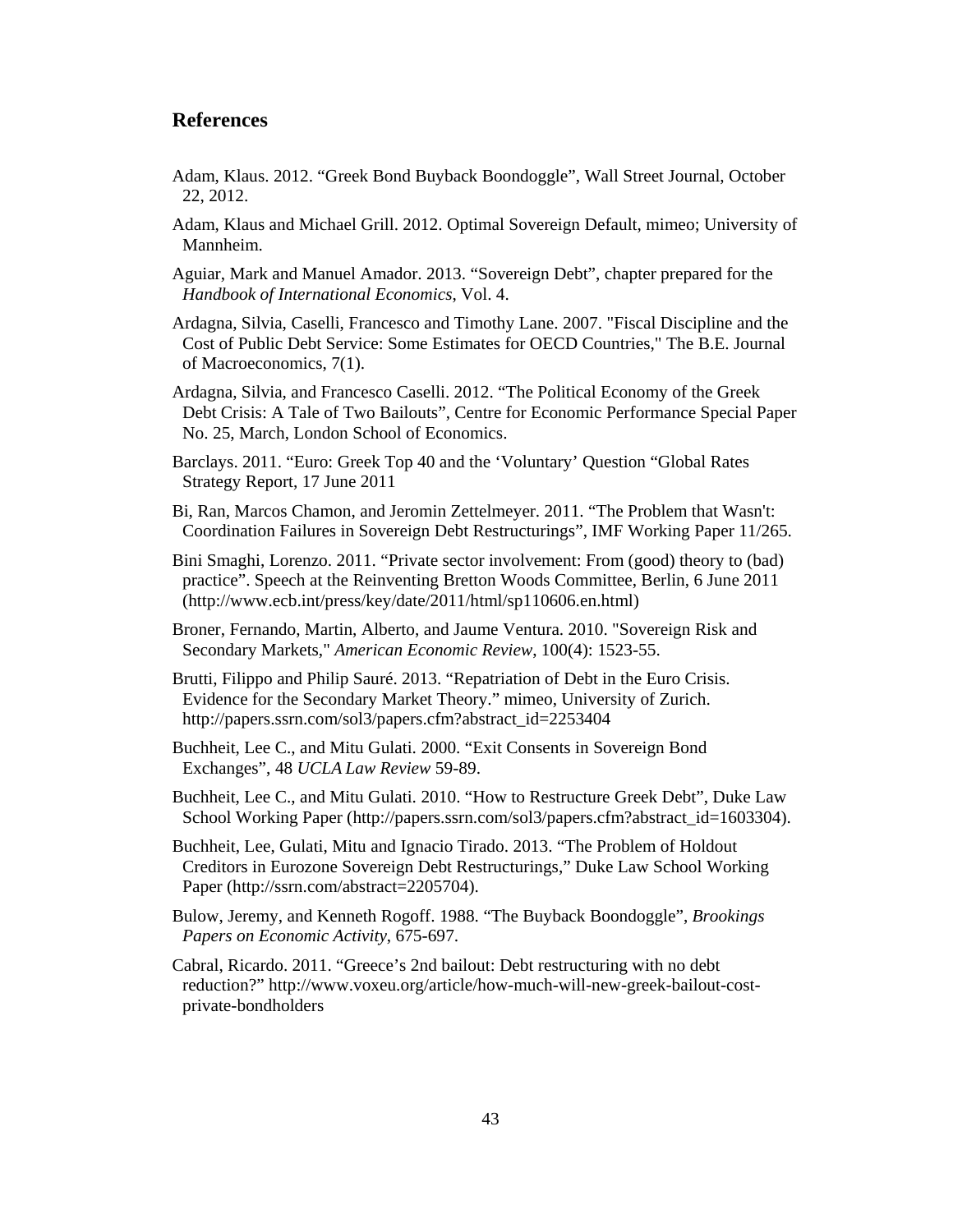- Claessens, Stijn and Giovanni Dell'Ariccia. 2011. "Are Buybacks an Efficient Way to Reduce Sovereign Debt?, Vox, March (http://www.voxeu.org/article/are-buybacksefficient-way-reduce-sovereign-debt).
- Cline, William. 1995. *International Debt Reexamined*. Washington, DC: Institute for International Economics.
- Cline, William. 2011. "Sustainability of Greek Public Debt" Peterson Institute Policy Brief 11-15, October 2011.
- Cline, William. 2013. "Debt Restructuring and Economic Prospects in Greece" Peterson Institute Policy Brief 13-3, February 2013.
- Cruces, Juan J., and Christoph Trebesch. 2013. "Sovereign Defaults: The Price of Haircuts," *American Economic Journal: Macroeconomics*, 5(3): 86–118.
- Das, Udaibir, Papaioannou, Michael, and Christoph Trebesch. 2012."Sovereign Debt Restructurings 1950–2010: Literature Survey*,* Data*,* and Stylized Facts." IMF Working Paper 12/203.
- Dias, Daniel, Richmond, Christine and Mark L.J. Wright. 2012. "In for a Penny, In for 100 Billion Pounds: Quantifying the Welfare Benefits from Debt Forgiveness." mimeo, UCLA.
- Dooley, Michael. 1989. "Buybacks, Debt-Equity Swaps, Asset Exchanges and Market Prices of External Debt", in Jacob Frenkel and others (eds.), *Analytical Issues in Debt,*  International Monetary Fund.
- Duffie, Darrell and Mohit Thukral. 2012. "Redesigning Credit Derivatives to Better Cover Sovereign Default Risk", Stanford University Rock Center Working Paper 118.
- Enderlein, Henrik, Christoph Trebesch, and Laura von Daniels. 2012. "Sovereign Debt Disputes. A Database on Government Coerciveness in Debt Crises." *Journal of International Money and Finance*, vol. 31(2), pp. 250-266.
- Erce, Aitor. 2012. "Selective Sovereign Defaults," Globalization and Monetary Policy Institute Working Paper 127, Federal Reserve Bank of Dallas.
- Froot, Kenneth A. 1989. "Buybacks, Exit Bonds, and the Optimality of Debt and Liquidity Relief." *International Economic Review*, 30(1): 49-70.
- Gelpern, Anna. 2013. "Sovereign Damage Control." Peterson Institute for International Economics Policy Brief, May.
- Gelpern, Anna, and Mitu Gulati. 2012. "CDS Zombies." *European Business Organization Law Review, forthcoming*  (http://papers.ssrn.com/sol3/papers.cfm?abstract\_id=2138901&download=yes).
- Gelpern, Anna and Mitu Gulati. 2013. "The Wonder Clause." Forthcoming, *Journal of Comparative Economics*.
- Ghezzi, Piero, Aksu, Cagdas and Antonio Garcia Pascual. 2011. "Euro Themes: Greece - Assessing the new debt proposal" Barclays Capital Research Note, 26 July 2011.
- Gulati, Mitu, and Jeromin Zettelmeyer. 2012a. "Making a Voluntary Greek Debt Exchange Work." CEPR Discussion Paper 8754, January, forthcoming *Capital Markets Law Journal*. (http://papers.ssrn.com/sol3/papers.cfm?abstract\_id=1979474).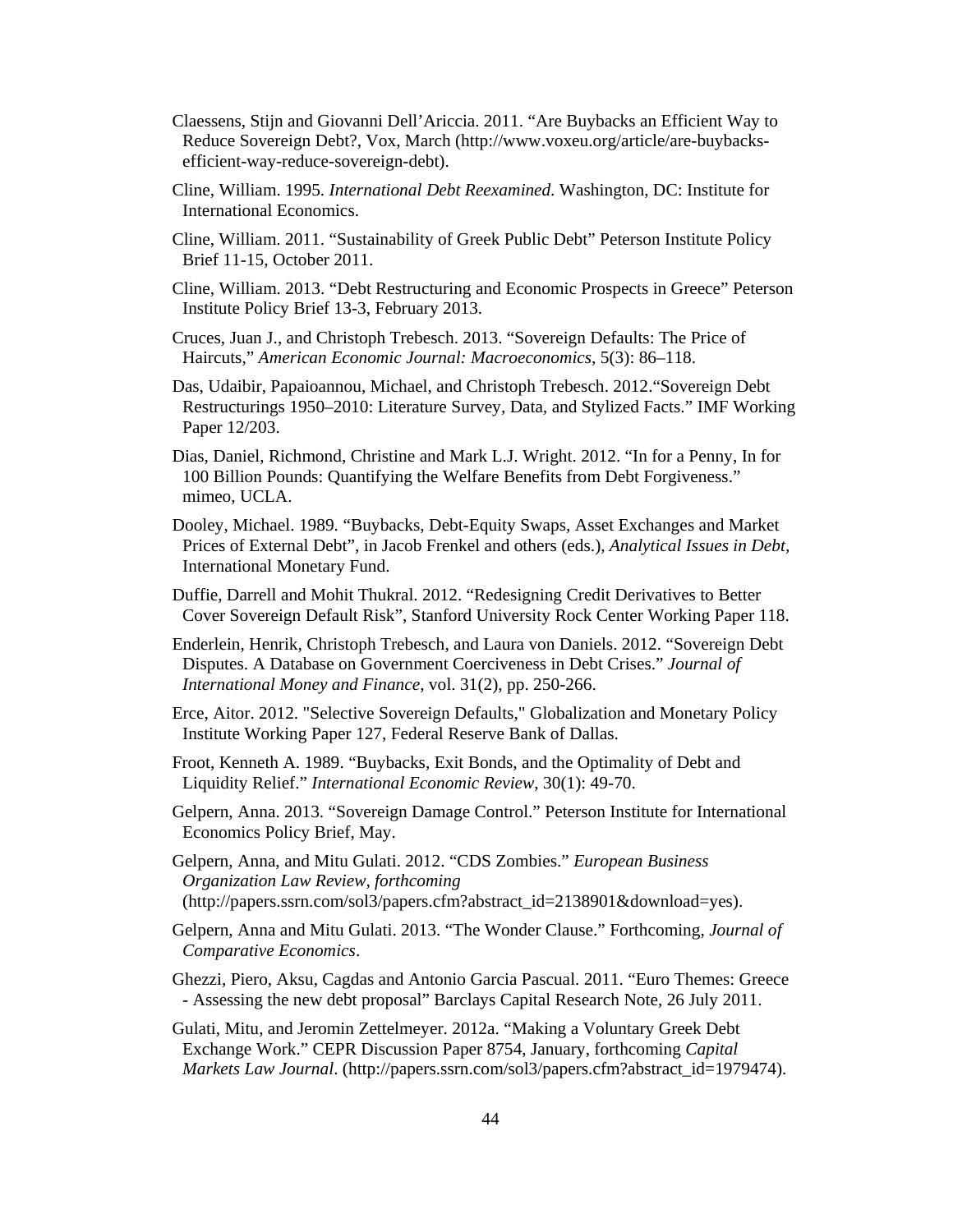- Gulati, Mitu, and Jeromin Zettelmeyer. 2012b. "In the Slipstream of the Greek Debt Exchange," VoxEU, March 2012. (http://www.voxeu.org/article/slipstream-greekdebt-exchange)
- IMF. 2011. Greece: Fourth Review Under the Stand-By Arrangement and Request for Modification and Waiver of Applicability of Performance Criteria. IMF Country Report No. 11/175, July.
- IMF. 2012. World Economic Outlook, April 2013.
- IMF. 2013. "Greece: First and Second Reviews Under the Extended Arrangement Under the Extended Fund Facility" IMF Country Report No. 13/20, January 2013 http://www.imf.org/external/pubs/ft/scr/2013/cr1320.pdf
- Kopf, Christian. 2011. "An Evaluation of the French Proposal for a Restructuring of Greek debt." CEPS Policy Brief, No. 247, July 2011.
- Krugman, Paul. 1989. "Market-Based Debt Reduction Schemes", in Jacob Frenkel and others (eds.), *Analytical Issues in Debt,* International Monetary Fund.
- Krugman, Paul, Kenneth Froot, Stijn Claessens, and Ishac Diwan. 1991. "Market-Based Debt Reduction: Principles and Prospects", World Bank Policy Research Paper 16.
- Lane, Philip R. 2012. "The European Sovereign Debt Crisis," *Journal of Economic Perspectives*, 26(3): 49-68.
- Manasse, Paolo. 2011. "Unilateral Restructuring, Buybacks and Euro Swaps: An Example", VoxEU.org, 5 February.

Moody's. 2012. "Debt Sustainability Remains a Concern Following Greece's Second Default," Moody's Issuer Comment, 14 December (https://www.moodys.com/research/Debt-Sustainability-Remains-a-Concern-Following-Greeces-Second-Default-Issuer-Comment--PBC\_148288).

- Panizza, Ugo, Federico Sturzenegger, and Jeromin Zettelmeyer. 2009. "The Economics and Law of Sovereign Debt and Default" *Journal of Economic Literature*, 47(3): 653– 700.
- Porzecanski, Arturo. 2013. "Behind the Greek Default and Restructuring of 2012. Forthcoming in Sovereign Debt and Debt Restructuring: Legal, Financial and Regulatory Aspects, ed. by Eugenio A. Bruno (London: Globe Business Publishing, 2013).
- Reinhart, Carmen, and Kenneth Rogoff. 2009. *This Time is Different: Eight Centuries of Financial Folly*, Princeton: Princeton University Press.
- Rieffel, Lex. 2003. *Restructuring Sovereign Debt: The Case for Ad Hoc Machinery*  (Washington: Brookings Institution Press), pp. 149–77.
- Schumacher, Julian, Trebesch, Christoph and Henrik Enderlein. 2013. "Sovereign Defaults in Court: The Rise of Creditor Litigation." available at: http://papers.ssrn.com/sol3/papers.cfm?abstract\_id=2189997
- Sterne, Gabriel. 2012. "Greek Debt Proposals: Hanging on to Hope or Off a Rope?"Exotix Sovereign Research Note, November 8, 2012.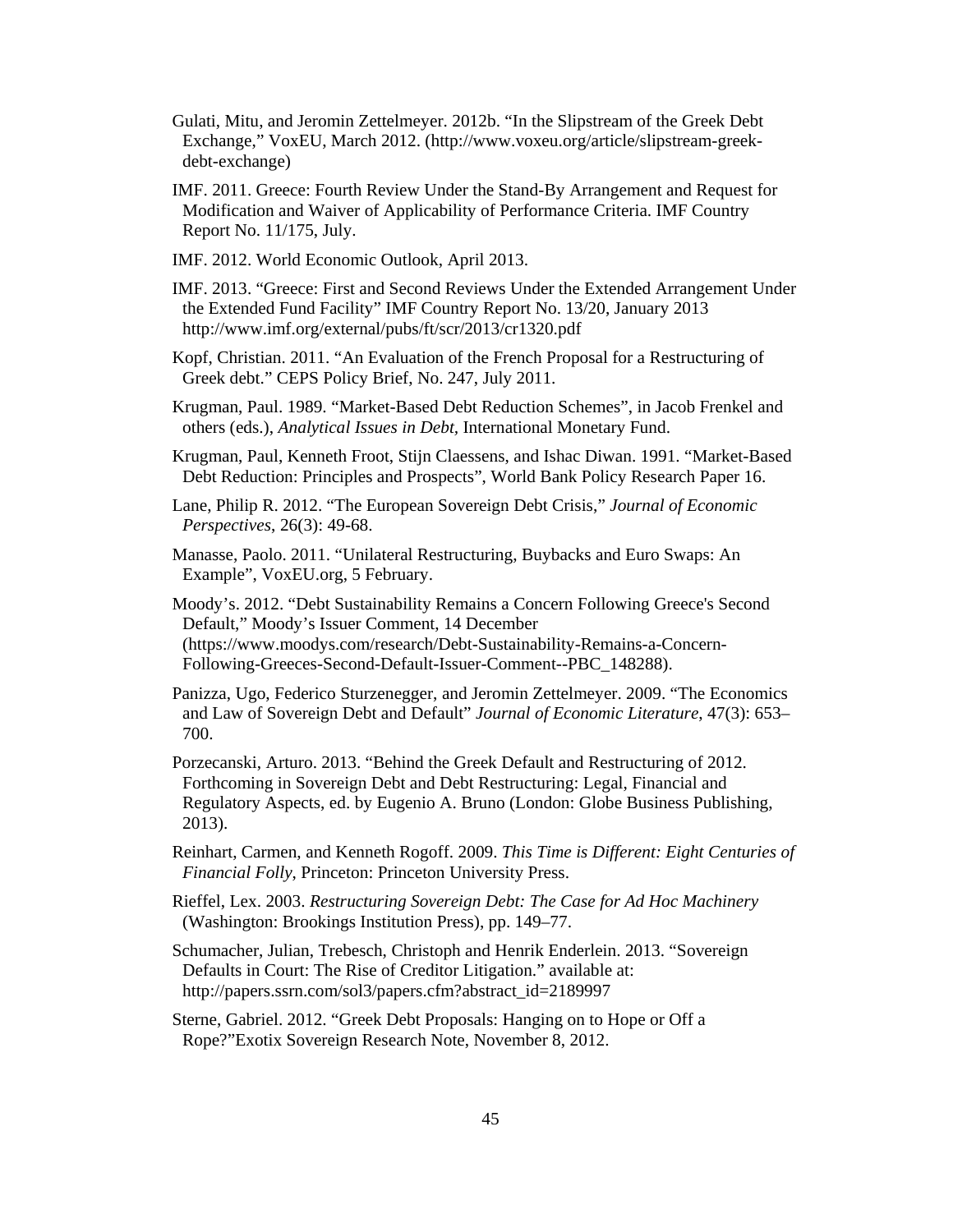Sturzenegger, Federico, and Jeromin Zettelmeyer. 2007a. *Debt Defaults and Lessons from a Decade of Crises.* Cambridge, MA: MIT Press.

- Sturzenegger, Federico, and Jeromin Zettelmeyer. 2007b. "Creditors Losses Versus Debt Relief: Results from a Decade of Sovereign Debt Crises." *Journal of the European Economic Association*, 5(2): 343–351.
- Sturzenegger, Federico, and Jeromin Zettelmeyer. 2008. "Haircuts: Estimating Investor Losses in Sovereign Debt Restructurings, 1998-2005." *Journal of International Money and Finance*, 27(5): 780–805.
- Tomz, Michael and Mark L.J. Wright. 2013. "Empirical Research on Sovereign Debt and Default," NBER Working Paper 18855.
- Weidemaier, Mark, Robert Scott, and Mitu Gulati. 2012. "Origin Myths, Contracts and the Hunt for Pari Passu," (forthcoming *Law and Social Inquiry*) (http://papers.ssrn.com/sol3/papers.cfm?abstract\_id=1633439)
- Wright, Mark L. J.. 2011. The Theory of Sovereign Debt and Default, Paper prepared for the *Encyclopedia of Financial Globalization*.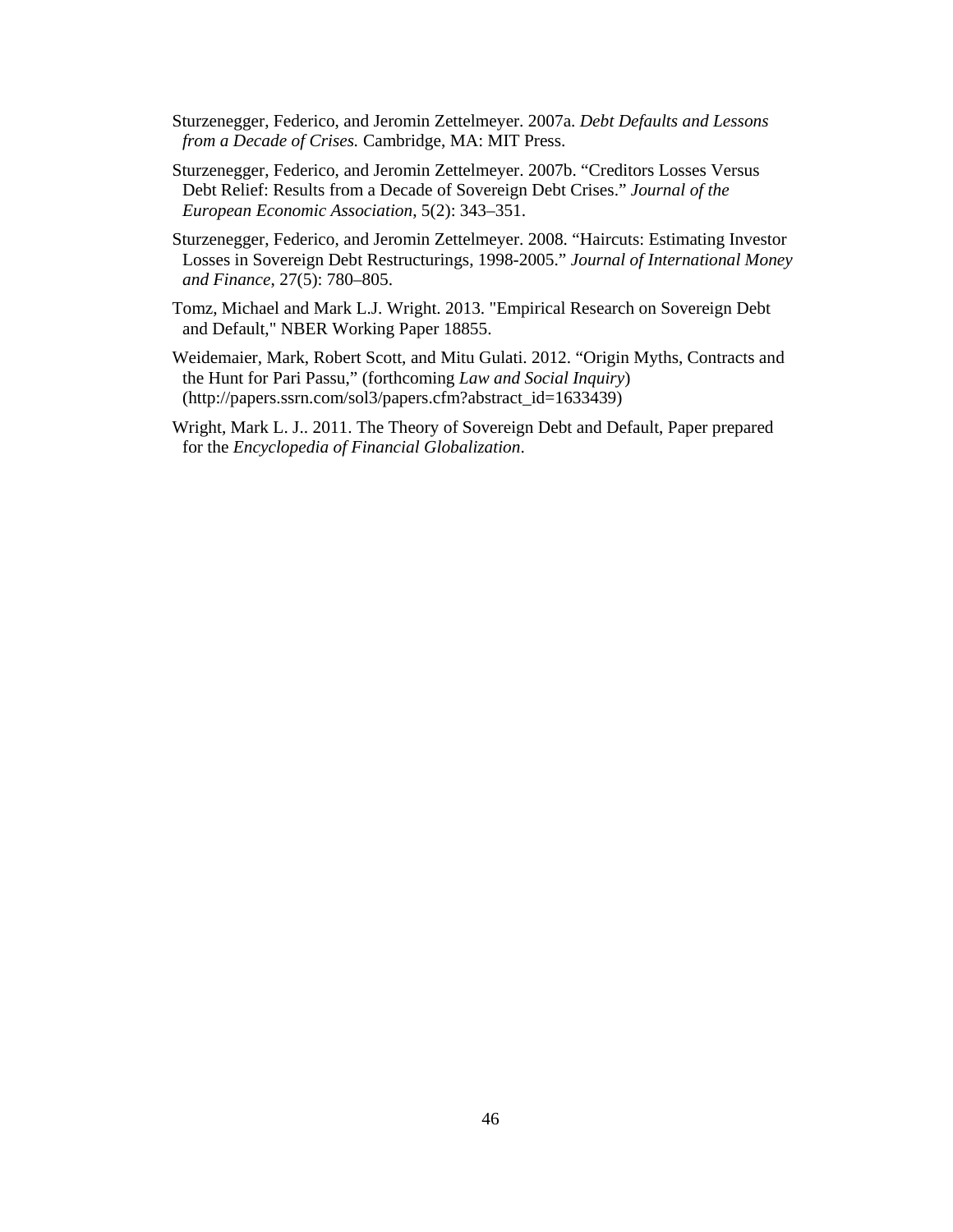#### **Appendix 1. New Instruments Issued in the March/April Greek Debt Exchange**

The Hellenic Republic offered eligible creditors a bundle of three new instruments. Specifically, participating investors received the following bundle for every old bond:

- 1) 15 percent of face value in the form of **EFSF notes** in two separate series. 50 percent will be due in March 2013 and carry a coupon of 0.4 percent. The other 50 percent are due in March 2014 with a coupon of 1 percent.
- 2) 31.5 percent of face value in the form of **new English-law bonds** with a maturity of up to 30 years (until 2042). Rather than issuing one bond, Greece issued a bundle of 20 new bonds each maturing in a different year starting in 2023. This replicates an (almost even) amortization schedule of 5 percent per annum between 2023 and 2042. The coupon on the new bonds will be 2 percent from February 2012 until February 2015, 3 percent from February 2015 until February 2020, 3.65 percent in 2021 and 4.3 percent from February 2020 until February 2042.
- 3) A set of detachable **GDP-linked securities**, which offer a modest increase in the coupon on the new principal of up to 1 percent provided that real growth and nominal GDP exceed a specified path from 2015 onwards. These targets closely resemble IMF GDP projections as of early 2012.

Any accrued interest (due from February 24, 2012 until the exchange date) was paid in the form of a six-month EFSF zero coupon note.

| Issuance                   | Amounts to 15 percent of face value of the old bonds                           |
|----------------------------|--------------------------------------------------------------------------------|
| <b>Final Maturity</b>      | March 12, 2013 and March 12, 2014, respectively, for each of the<br>two series |
| Coupon                     | Fixed at 0.4 percent for the 2013 Notes and 1 percent for the 2014<br>Notes.   |
| Start of interest payments | March 12, 2012                                                                 |
| <b>Issue Price</b>         | 100 percent. of the Aggregate Nominal Amount                                   |
| Form                       | Global Bearer Note deposited with Clearstream, Frankfurt                       |
| Listing                    | Luxembourg                                                                     |
| Clearing                   | The Notes will clear through Clearstream, Frankfurt                            |
| Governing law              | English law                                                                    |

#### **The EFSF Notes**

Source: Credit Suisse (2012) and Greek Ministry of Finance (Press Releases and Offering Memoranda)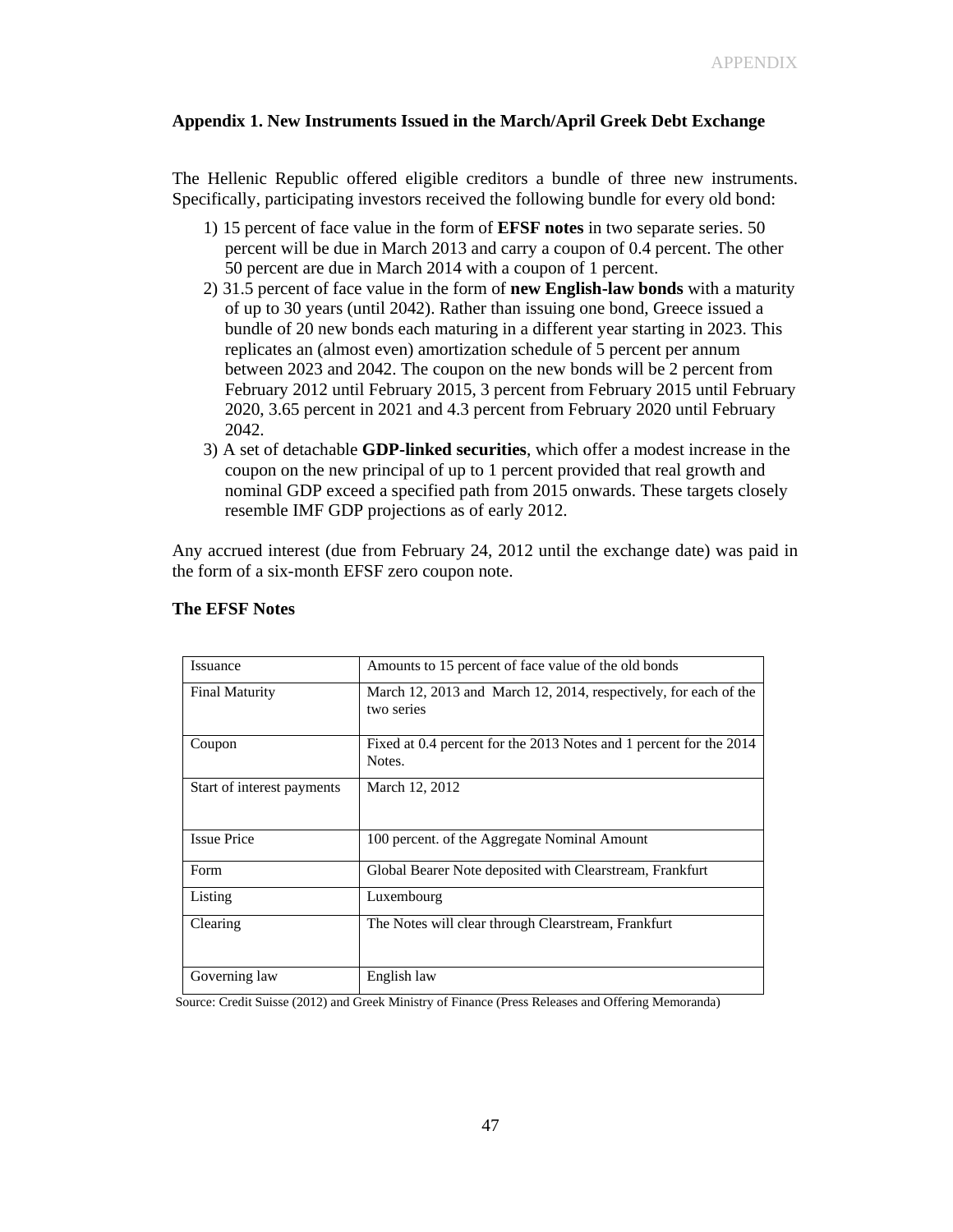# **The New Greek Government Bonds**

| Issuance                        | Amounts to 31.5 percent of face value of the old bonds. 20 series<br>of equal nominal value due between 2023 and 2042.                                                                                                                                                                                                                                                                                                                                                                                                                                                           |
|---------------------------------|----------------------------------------------------------------------------------------------------------------------------------------------------------------------------------------------------------------------------------------------------------------------------------------------------------------------------------------------------------------------------------------------------------------------------------------------------------------------------------------------------------------------------------------------------------------------------------|
| <b>Final Maturity</b>           | 2042                                                                                                                                                                                                                                                                                                                                                                                                                                                                                                                                                                             |
| Coupon                          | Fixed at                                                                                                                                                                                                                                                                                                                                                                                                                                                                                                                                                                         |
|                                 | 2.0 percent per year for payment dates in 2012, 2013, 2014, 2015                                                                                                                                                                                                                                                                                                                                                                                                                                                                                                                 |
|                                 | 3.0 percent per year for payment dates in 2016, 2017, 2018, 2019,<br>2020                                                                                                                                                                                                                                                                                                                                                                                                                                                                                                        |
|                                 | 3.65 percent per annum for payment date in 2021                                                                                                                                                                                                                                                                                                                                                                                                                                                                                                                                  |
|                                 | 4.3 percent per annum for payment dates in 2022 and thereafter                                                                                                                                                                                                                                                                                                                                                                                                                                                                                                                   |
| Amortization                    | Starts in on the 11th anniversary of the issue date (12.03.2023)<br>with equal principal repayment across 20 years. In practice this is<br>achieved because the first of the 20 bonds matures in 2023 and<br>the last in 2042                                                                                                                                                                                                                                                                                                                                                    |
| Start of interest payments      | March 12, 2012                                                                                                                                                                                                                                                                                                                                                                                                                                                                                                                                                                   |
| Listing                         | Athens Stock Exchange and the Electronic Secondary Securities<br>Market Listing (HDAT) operated by the Bank of Greece                                                                                                                                                                                                                                                                                                                                                                                                                                                            |
| Clearing                        | All New Bonds will clear through the Bank of Greece (BOGs)                                                                                                                                                                                                                                                                                                                                                                                                                                                                                                                       |
|                                 | clearing system                                                                                                                                                                                                                                                                                                                                                                                                                                                                                                                                                                  |
| <b>Negative Pledge</b>          | Yes                                                                                                                                                                                                                                                                                                                                                                                                                                                                                                                                                                              |
| <b>Collective Action Clause</b> | The New Bonds will contain new euro-CACs, based on the draft<br>collective action clause published by the EU Economic and<br>Financial Committee's Sub-Committee on EU Sovereign Debt<br>Markets.                                                                                                                                                                                                                                                                                                                                                                                |
| Co-financing agreement          | Holders of the New Bonds will be entitled to the benefit of, and<br>will be bound by, a Co-Financing Agreement among, inter alios,<br>the Republic, the New Bond Trustee and the European Financial<br>Stability Facility (the "EFSF") linking the New Bonds to the<br>Republic's loan from the EFSF of up to 30 billion euros in a<br>variety of ways, including the appointment of a common paying<br>agent, the inclusion of a turnover covenant and the payment of<br>principal and interest on the New Bonds and the EFSF loan on<br>the same dates and on a pro rata basis |

Source: Credit Suisse (2012) and Greek Ministry of Finance (Press Releases and Offering Memoranda)

#### **GDP Warrant**

A detachable GDP warrant was issued along with each new government bond. Each warrant has a face value which initially equals the face value of the new bond and is reduced by about 5 percent per year from 2024 to 2042 (replicating the bond amortization schedule). The notional amount is only used to calculate the annual payments (see below). Holders are not entitled to receive principal.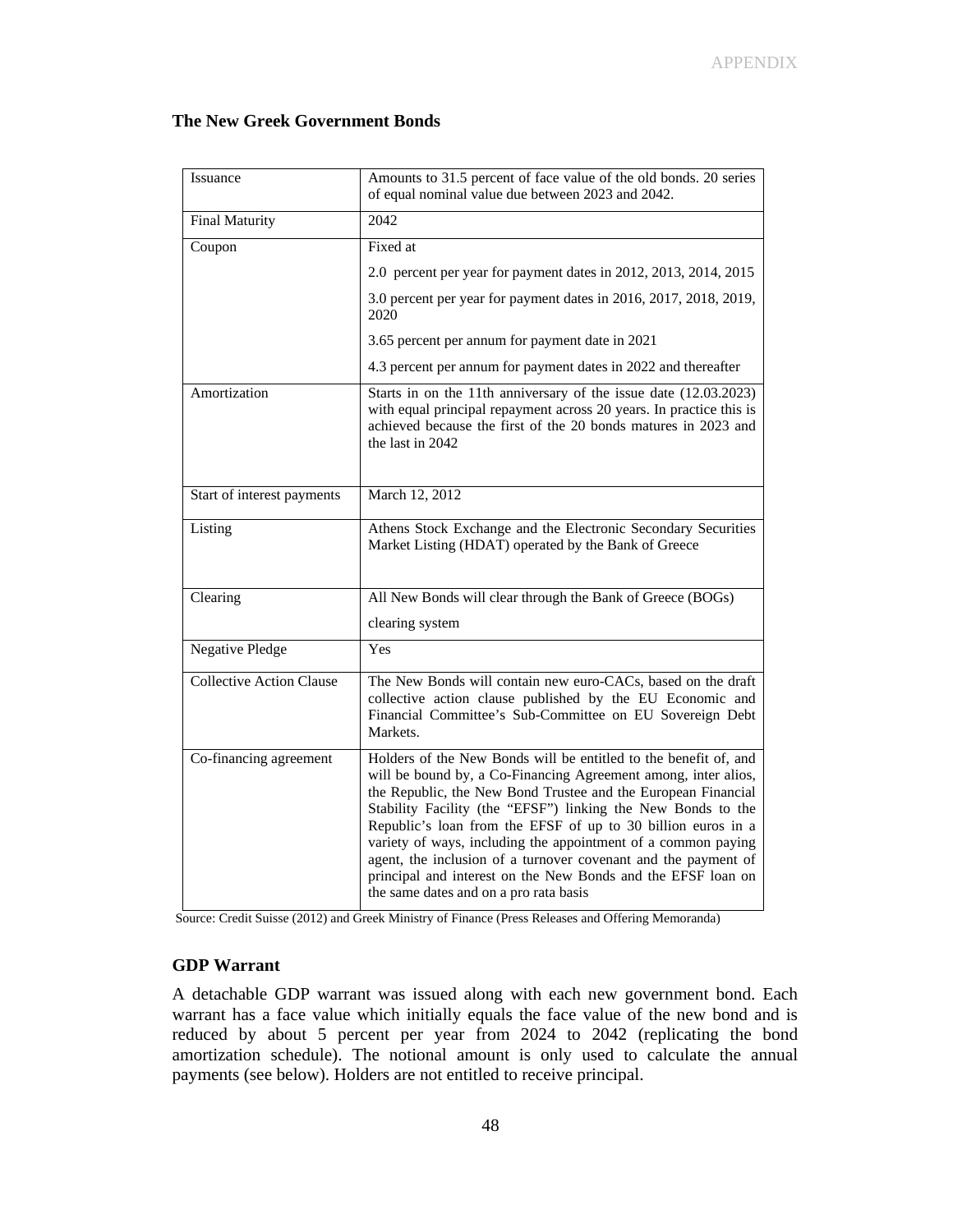Dates of potential payment are on October 15 every year, starting from 2015 until the final payment date in 2042. The payments depend upon and are determined on the basis of GDP performance in the following way:

Condition for Payments: Annual payments are only made if each of the following three conditions is met:

o Nominal GDP in the year preceding any payment must equal or exceed the Reference Nominal GDP (see Table A1)

o Real GDP Growth must equal or exceed the Reference Real GDP Growth Rate (Table A1)

o Real GDP Growth must equal or exceed 0

The Nominal GDP and the Real GDP Growth Rate (year on year changes) are those published by EUROSTAT.<sup>61</sup>

| Reference Year | Reference Nominal<br>GDP level $(\epsilon$ mn) | Reference Real<br>GDP growth (yoy) |
|----------------|------------------------------------------------|------------------------------------|
| 2014           | 210.1014                                       | 2.345000\%                         |
| 2015           | 217.9036                                       | 2.896049%                          |
| 2016           | 226.3532                                       | 2.845389%                          |
| 2017           | 235.7155                                       | 2.796674%                          |
| 2018           | 245.4696                                       | 2.596544%                          |
| 2019           | 255.8822                                       | 2.496864%                          |
| 2020           | 266.4703                                       | 2.247354%                          |
| 2020-2041      | 266.4703                                       | 2.000000%                          |

Table A1: Reference GDP path for warrant payments

Source: Greek Ministry of Finance

Size of Payments: The warrants pay a maximum of 1 percent of the initial notional. More specifically, the size of the payments is computed as follows:

#### **Payment Amount = GDP Index Percentage x Notional**

where the *GDP Index Percentage* equals

1.5 x [Real GDP Growth Rate—Reference Real GDP Growth Rate],

and the *Notional* in each year is determined as shown in Table A2.

The GDP Index Percentage is set to zero if the real growth rate is below 0 or below the reference real growth rate (see above).

<sup>&</sup>lt;sup>61</sup> The Offering Memoranda notes the following: "From and including 2021, if the Real GDP Growth Rate for any calendar year preceding the Reference Year is negative, the Real GDP Growth Rate for Reference Year shall be deemed to be the sum of the Real GDP Growth Rates for both such years"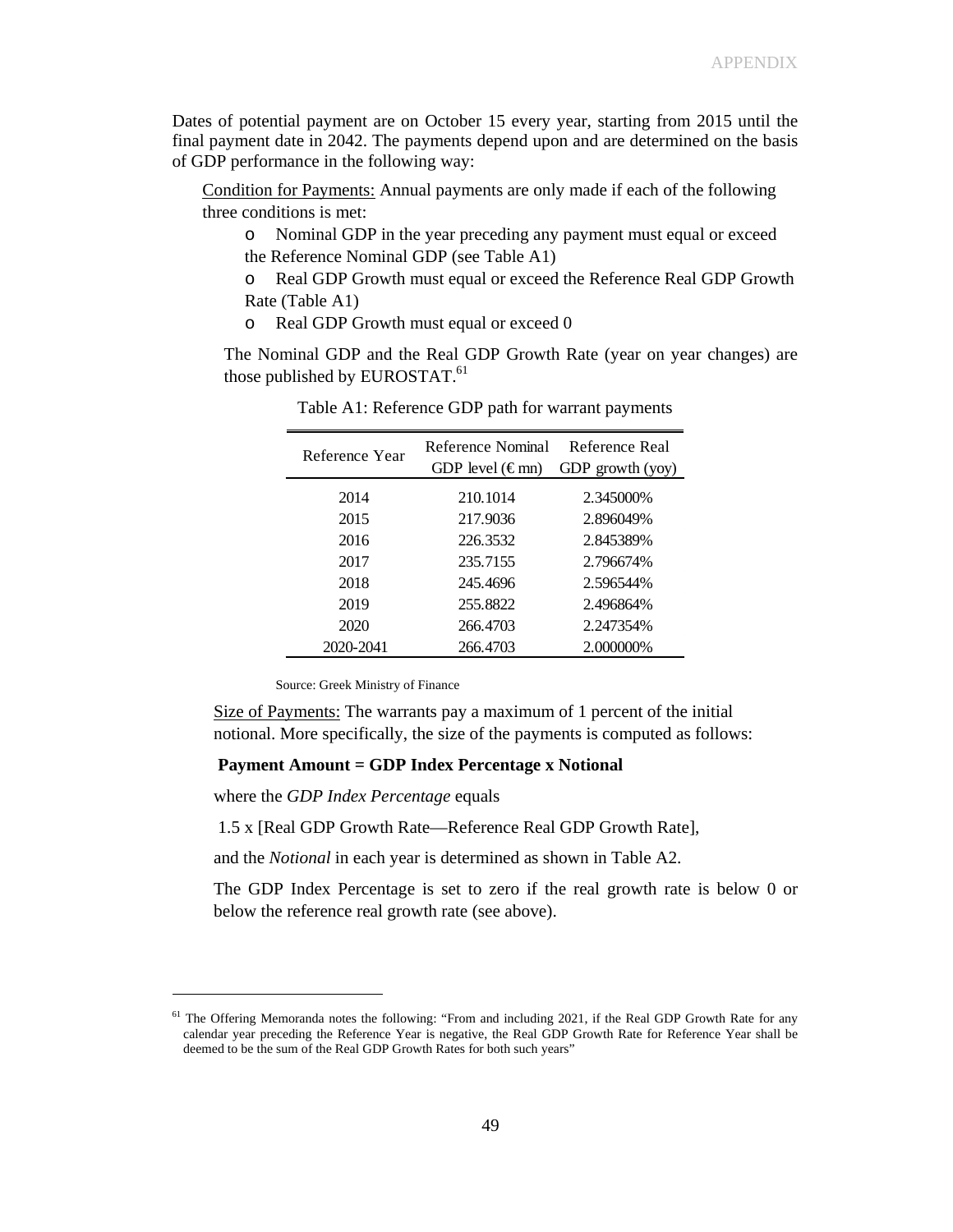| <b>Date</b>        | <b>Fraction of</b><br>Original<br><b>Notional</b> | Original<br><b>Notional</b> | <b>Notional</b><br>$($ %) |
|--------------------|---------------------------------------------------|-----------------------------|---------------------------|
| Up to $15$ -Oct-23 | 315                                               | 315                         | 100.00%                   |
| 15-Oct-24          | 300                                               | 315                         | 95.24%                    |
| $15-Oct-25$        | 285                                               | 315                         | 90.48%                    |
| $15-Oct-26$        | 270                                               | 315                         | 85.71%                    |
| $15-Oct-27$        | 255                                               | 315                         | 80.95%                    |
| $15-Oct-28$        | 240                                               | 315                         | 76.19%                    |
| $15-Oct-29$        | 224                                               | 315                         | 71.11%                    |
| 15-Oct-30          | 208                                               | 315                         | 66.03%                    |
| $15-Oct-31$        | 192                                               | 315                         | 60.95%                    |
| 15-Oct-32          | 176                                               | 315                         | 55.87%                    |
| $15-Oct-33$        | 160                                               | 315                         | 50.79%                    |
| 15-Oct-34          | 144                                               | 315                         | 45.71%                    |
| $15-Oct-35$        | 128                                               | 315                         | 40.63%                    |
| $15-Oct-36$        | 112                                               | 315                         | 35.56%                    |
| 15-Oct-37          | 96                                                | 315                         | 30.48%                    |
| $15-Oct-38$        | 80                                                | 315                         | 25.40%                    |
| $15-Oct-39$        | 64                                                | 315                         | 20.32%                    |
| $15$ -Oct-40       | 48                                                | 315                         | 15.24%                    |
| 15-Oct-41          | 32                                                | 315                         | 10.16%                    |
| 15-Oct-42          | 16                                                | 315                         | 5.08%                     |

Table A2: Notional for each reference year

Source: Source: Greek Ministry of Finance

Finally, it should be noted that the Greek Government can "call" the warrants anytime from 2020 on, based on a trailing 30 day market price.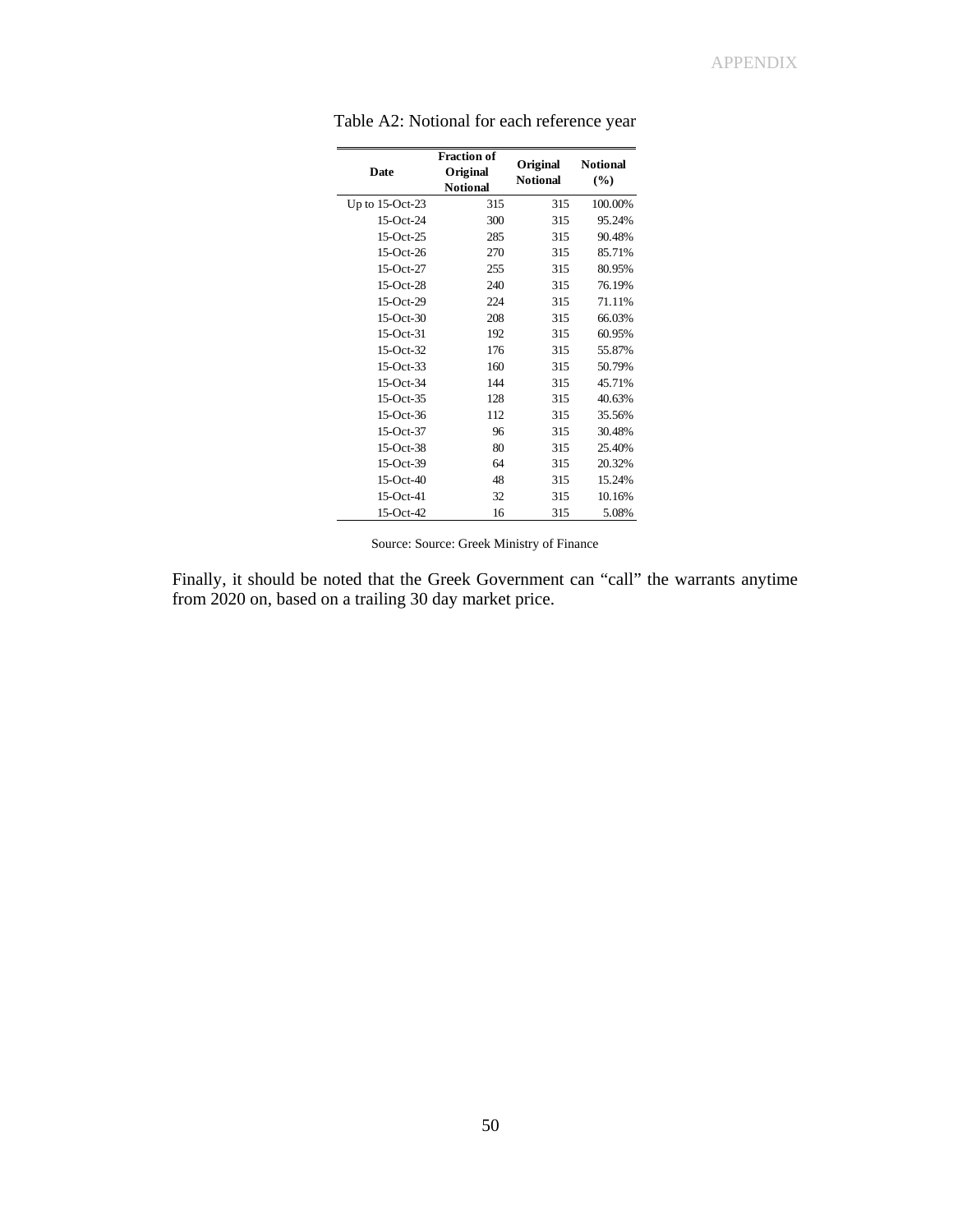#### **Appendix 2. Overview of Eligible Securities**

The exchange involved 117 eligible instruments with a total volume of  $\epsilon$ 205.6 billion owed to private creditors. Besides their payment terms (maturity, coupon, etc.), the eligible titles differ with regard to their issuer, governing law and restructuring method. 81 titles were central government bonds with an eligible volume of  $E$ 195.8 billion, while 36 instruments had been issued by three public entities: Hellenic Railway Company (OSE), Hellenic Defense Systems (EAS) and Athens Urban Transport Organization (OASA). These guaranteed titles amounted to  $\Theta$ .8 billion.

Most importantly, one can categorize the eligible securities by restructuring method, as explained in the exchange memoranda and their Annexes:

- (i) An exchange offer *and* consent solicitation (amendment attempt) was made to holders of Greek-law sovereign debt (issued by the Hellenic Republic, termed as "Eligible Titles") and of all English-law titles, regardless of whether they are sovereign or guaranteed (termed as "Foreign Law Republic Titles" and "Foreign Law Guaranteed Titles"). This category accounted for 88 instruments with a total of €197 billion in eligible debt. The offer details were released in the "Reg S Invitation Memorandum" and the "US Invitation Memorandum".
- (ii) Only the exchange offer, but *no* consent solicitation was made to holders of Greek-law guaranteed debt, as well as to holders of Japanese-law debt (four titles issued by Hellenic Republic and two titles issued by Hellenic Railways), as well as to holders of Italian law debt (one Hellenic Republic title). These debt categories were termed as "Guaranteed Titles" and "Guaranteed Titles in Physical Form", with details released in the "Exchange Offer Memorandum". Together, these accounted for 28 instruments with a total volume of  $\epsilon$ 7.9 billion.
- (iii) Only the consent solicitation, but *no* exchange offer was made to holders of one Swiss-law CHF bond amounting to  $\text{\textsterling}0.54$  billion outstanding. The details were released in a separate "Consent Solicitation Memorandum".

Table A3 provides a summary on the eligible securities with restructuring method and holdouts. Further details can be found in Table A4, which shows the characteristics for each of the 117 eligible securities, in particular the haircut for each instrument, the result of the amendment attempts, and the share of holdouts.

|                                                       | <b>Amount held</b><br>by Private<br>Sector $(\epsilon$ mn) | $%$ of<br><b>Total</b> | <b>Exchange</b><br><b>Offer</b> | Amendment<br>Attempt | <b>Holdouts</b><br>$(in\%)$ |
|-------------------------------------------------------|------------------------------------------------------------|------------------------|---------------------------------|----------------------|-----------------------------|
| Greek Law - Government Bonds ("Eligible Titles")      | 177,305                                                    | 86.2%                  | Yes                             | Yes, aggregated      | $0.0\%$                     |
| Greek Law - Guaranteed Titles (Defense, Railway etc.) | 6,701                                                      | 3.3%                   | Yes                             | N <sub>0</sub>       | 4.3%                        |
| English Law - Government & Guaranteed                 | 19,870                                                     | 9.7%                   | Yes                             | Bond-by-Bond         | 44.1%                       |
| Italian or Japanese Law - Government & Guaranteed     | 1.206                                                      | 0.6%                   | Yes                             | N <sub>0</sub>       | 20.6%                       |
| Swiss Law (One Government Bond)                       | 538                                                        | 0.3%                   | N <sub>0</sub>                  | Yes                  | 100.0%                      |
|                                                       | 205,621                                                    | 100.0%                 |                                 |                      | 3.1%                        |

Table A3: Summary of eligible securities

*Note*: For Greek law bonds the amendment attempt (and the bond exchange) was passed via collective action causes with aggregation features. The CACs had been "retrofitted" through an act of parliament. The amount in  $\epsilon$  million excludes bond holdings by the ECB, which were not exchanged.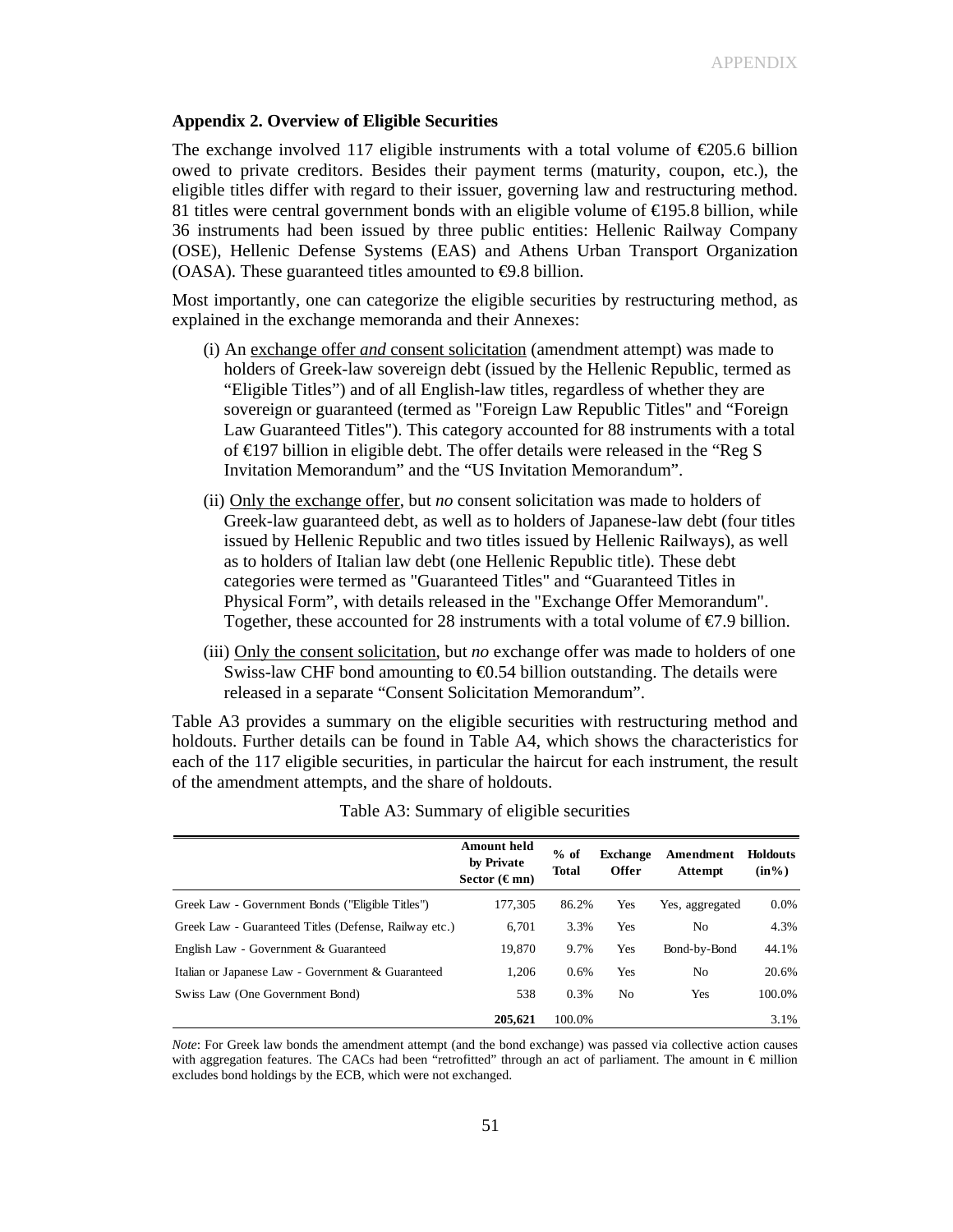# Table A4: Characteristics and haircut of each bond Part A: Greek law government bonds

| Issuer            | ISIN         | Currency   | Governing<br>Law | Maturity   | Amount held Haircut<br>by Private<br>Sector $(\epsilon$ mn) | (uniform | Haircut<br>(yield<br>curve) | Amendment Holdouts<br>Outcome | (in %) |
|-------------------|--------------|------------|------------------|------------|-------------------------------------------------------------|----------|-----------------------------|-------------------------------|--------|
|                   |              |            |                  |            |                                                             | rate)    |                             |                               |        |
| Hellenic Republic | GR0110021236 | EUR        | Greek Law        | 20/03/2012 | 9765.6                                                      | 69.1     | 78.2                        | passed                        | 0%     |
| Hellenic Republic | GR0124018525 | EUR        | Greek Law        | 18/05/2012 | 4665.7                                                      | 69.1     | 77.7                        | passed                        | 0%     |
| Hellenic Republic | GR0124020547 | EUR        | Greek Law        | 20/06/2012 | 413.7                                                       | 68.6     | 77.2                        | passed                        | 0%     |
| Hellenic Republic | GR0106003792 | EUR        | Greek Law        | 30/06/2012 | 140.3                                                       | 67.3     | 76.3                        | passed                        | 0%     |
| Hellenic Republic | GR0114020457 | EUR        | Greek Law        | 20/08/2012 | 4586.0                                                      | 68.4     | 76.8                        | passed                        | 0%     |
| Hellenic Republic | GR0326042257 | EUR        | Greek Law        | 22/12/2012 | 2026.3                                                      | 65.7     | 73.9                        | passed                        | 0%     |
| Hellenic Republic | GR0508001121 | EUR        | Greek Law        | 31/12/2012 | 22.9                                                        | 67.2     | 75.6                        | passed                        | 0%     |
| Hellenic Republic | GR0512001356 | EUR        | Greek Law        | 20/02/2013 | 5376.7                                                      | 66.8     | 74.2                        | passed                        | 0%     |
| Hellenic Republic | GR0110022242 | EUR        | Greek Law        | 31/03/2013 | 36.4                                                        | 67.8     | 76.1                        | passed                        | 0%     |
| Hellenic Republic | GR0124021552 | EUR        | Greek Law        | 20/05/2013 | 4490.6                                                      | 67.7     | 73.8                        | passed                        | 0%     |
| Hellenic Republic | GR0128001584 | EUR        | Greek Law        | 20/05/2013 | 1492.7                                                      | 69.4     | 75.2                        | passed                        | 0%     |
| Hellenic Republic | GR0124022568 | EUR        | Greek Law        | 03/07/2013 | 326.0                                                       | 66.8     | 72.1                        | passed                        | 0%     |
| Hellenic Republic | GR0110023257 | EUR        | Greek Law        | 31/07/2013 | 64.3                                                        | 72.5     | 78.6                        | passed                        | 0%     |
| Hellenic Republic | GR0114021463 | EUR        | Greek Law        | 20/08/2013 | 3680.2                                                      | 67.5     | 72.2                        | passed                        | 0%     |
| Hellenic Republic | GR0124023574 | EUR        | Greek Law        | 30/09/2013 | 149.4                                                       | 83.4     | 85.5                        | passed                        | 0%     |
| Hellenic Republic | GR0326043263 | EUR        | Greek Law        | 22/12/2013 | 1853.8                                                      | 62.9     | 65.2                        | passed                        | 0%     |
| Hellenic Republic | GR0128002590 | EUR        | Greek Law        | 11/01/2014 | 2699.0                                                      | 67.5     | 69.2                        | passed                        | 0%     |
| Hellenic Republic | GR0124024580 | EUR        | Greek Law        | 20/05/2014 | 4368.7                                                      | 66.6     | 65.9                        | passed                        | 0%     |
| Hellenic Republic | GR0124025595 | EUR        | Greek Law        | 01/07/2014 | 394.0                                                       | 66.2     | 63.9                        | passed                        | 0%     |
| Hellenic Republic | GR0112003653 | EUR        | Greek Law        | 25/07/2014 | 155.4                                                       | 65.7     | 69.1                        | passed                        | 0%     |
| Hellenic Republic | GR0114022479 | EUR        | Greek Law        | 20/08/2014 | 8541.2                                                      | 66.9     | 64.2                        | passed                        | 0%     |
| Hellenic Republic | GR0112004669 | EUR        | Greek Law        | 30/09/2014 | 85.7                                                        | 71.0     | 75.7                        | passed                        | 0%     |
| Hellenic Republic | GR0514020172 | EUR        | Greek Law        | 04/02/2015 | 2020.0                                                      | 65.9     | 59.1                        | passed                        | 0%     |
| Hellenic Republic | GR0124026601 | EUR        | Greek Law        | 20/07/2015 | 6093.5                                                      | 64.1     | 54.5                        | passed                        | 0%     |
| Hellenic Republic | GR0114023485 | EUR        | Greek Law        | 20/08/2015 | 4811.7                                                      | 67.0     | 58.9                        | passed                        | 0%     |
| Hellenic Republic | GR0114024491 | EUR        | Greek Law        | 30/09/2015 | 171.4                                                       | 69.4     | 72.2                        | passed                        | 0%     |
| Hellenic Republic | GR0124027617 | EUR        | Greek Law        | 10/11/2015 | 375.0                                                       | 67.5     | 57.3                        | passed                        | 0%     |
| Hellenic Republic | GR0516003606 | EUR        | Greek Law        | 21/05/2016 | 170.3                                                       | 65.3     | 66.5                        | passed                        | 0%     |
| Hellenic Republic | GR0124028623 | EUR        | Greek Law        | 20/07/2016 | 5442.4                                                      | 62.7     | 50.4                        | passed                        | 0%     |
| Hellenic Republic | GR0116002875 | EUR        | Greek Law        | 13/09/2016 | 142.9                                                       | 65.4     | 65.2                        | passed                        | 0%     |
| Hellenic Republic | GR0326038214 | EUR        | Greek Law        | 27/12/2016 | 334.3                                                       | 53.3     | 32.8                        | passed                        | 0%     |
| Hellenic Republic | GR0118014621 | EUR        | Greek Law        | 01/03/2017 | 342.9                                                       | 66.1     | 67.0                        | passed                        | 0%     |
| Hellenic Republic | GR0528002315 | EUR        | Greek Law        | 04/04/2017 | 4937.0                                                      | 61.4     | 48.1                        | passed                        | 0%     |
| Hellenic Republic | GR0118012609 | EUR        | Greek Law        | 20/04/2017 | 3646.2                                                      | 66.6     | 57.5                        | passed                        | 0%     |
| Hellenic Republic | GR0518072922 | EUR        | Greek Law        | 01/07/2017 | 415.5                                                       | 62.1     | 60.8                        | passed                        | 0%     |
| Hellenic Republic | GR0518071916 | EUR        | Greek Law        | 01/07/2017 | 71.6                                                        | 64.6     | 59.3                        | passed                        | 0%     |
| Hellenic Republic | GR0124029639 | EUR        | Greek Law        | 20/07/2017 | 7562.5                                                      | 62.9     | 51.0                        | passed                        | 0%     |
| Hellenic Republic | GR0118013615 | EUR        | Greek Law        | 09/10/2017 | 214.3                                                       | 59.6     | 57.3                        | passed                        | 0%     |
| Hellenic Republic | GR0120003141 | EUR        | Greek Law        | 03/04/2018 | 440.0                                                       | 66.1     | 65.7                        | passed                        | 0%     |
| Hellenic Republic | GR0124030645 | EUR        | Greek Law        | 20/07/2018 | 5875.8                                                      | 63.7     | 52.4                        | passed                        | 0%     |
| Hellenic Republic | GR0122002737 | <b>EUR</b> | Greek Law        | 27/02/2019 | 112.0                                                       | 64.4     | 59.7                        | passed                        | 0%     |
| Hellenic Republic | GR0122003743 | <b>EUR</b> | Greek Law        | 04/03/2019 | 425.0                                                       | 67.4     | 64.1                        | passed                        | $0\%$  |
| Hellenic Republic | GR0124031650 | EUR        | Greek Law        | 19/07/2019 | 11747.6                                                     | 65.2     | 55.2                        | passed                        | 0%     |
| Hellenic Republic | GR0120002135 | EUR        | Greek Law        | 17/09/2019 | 350.0                                                       | 65.0     | 58.6                        | passed                        | 0%     |
| Hellenic Republic | GR0133001140 | EUR        | Greek Law        | 22/10/2019 | 6175.0                                                      | 65.0     | 54.5                        | passed                        | 0%     |
| Hellenic Republic | GR0124032666 | EUR        | Greek Law        | 19/06/2020 | 3633.7                                                      | 65.7     | 56.1                        | passed                        | 0%     |
| Hellenic Republic | GR0133002155 | EUR        | Greek Law        | 22/10/2022 | 7623.3                                                      | 64.7     | 53.8                        | passed                        | 0%     |
| Hellenic Republic | GR0133003161 | EUR        | Greek Law        | 20/03/2024 | 9156.9                                                      | 59.4     | 48.1                        | passed                        | 0%     |
| Hellenic Republic | GR0338001531 | EUR        | Greek Law        | 25/07/2025 | 8584.9                                                      | 56.5     | 41.0                        | passed                        | 0%     |
| Hellenic Republic | GR0133004177 | EUR        | Greek Law        | 20/03/2026 | 6063.3                                                      | 61.0     | 50.5                        | passed                        | 0%     |
| Hellenic Republic | GR0338002547 | EUR        | Greek Law        | 25/07/2030 | 8244.8                                                      | 46.5     | 27.0                        | passed                        | 0%     |
| Hellenic Republic | GR0138001673 | EUR        | Greek Law        | 20/09/2037 | 8867.2                                                      | 49.9     | 34.6                        | passed                        | 0%     |
| Hellenic Republic | GR0138002689 | EUR        | Greek Law        | 20/09/2040 | 7920.0                                                      | 39.3     | 35.2                        | passed                        | 0%     |

*Source*: Greek Ministry of Finance (exchange offer memoranda). *Note*: The amount in €million excludes bond holdings by the ECB, which were not exchanged. The haircut estimates with "uniform rate" are based on a 15.3 percent discount rate. The imputed yield curve rates used for computing the alternative "yield curve" haircut measure is discussed in Appendix 4 below.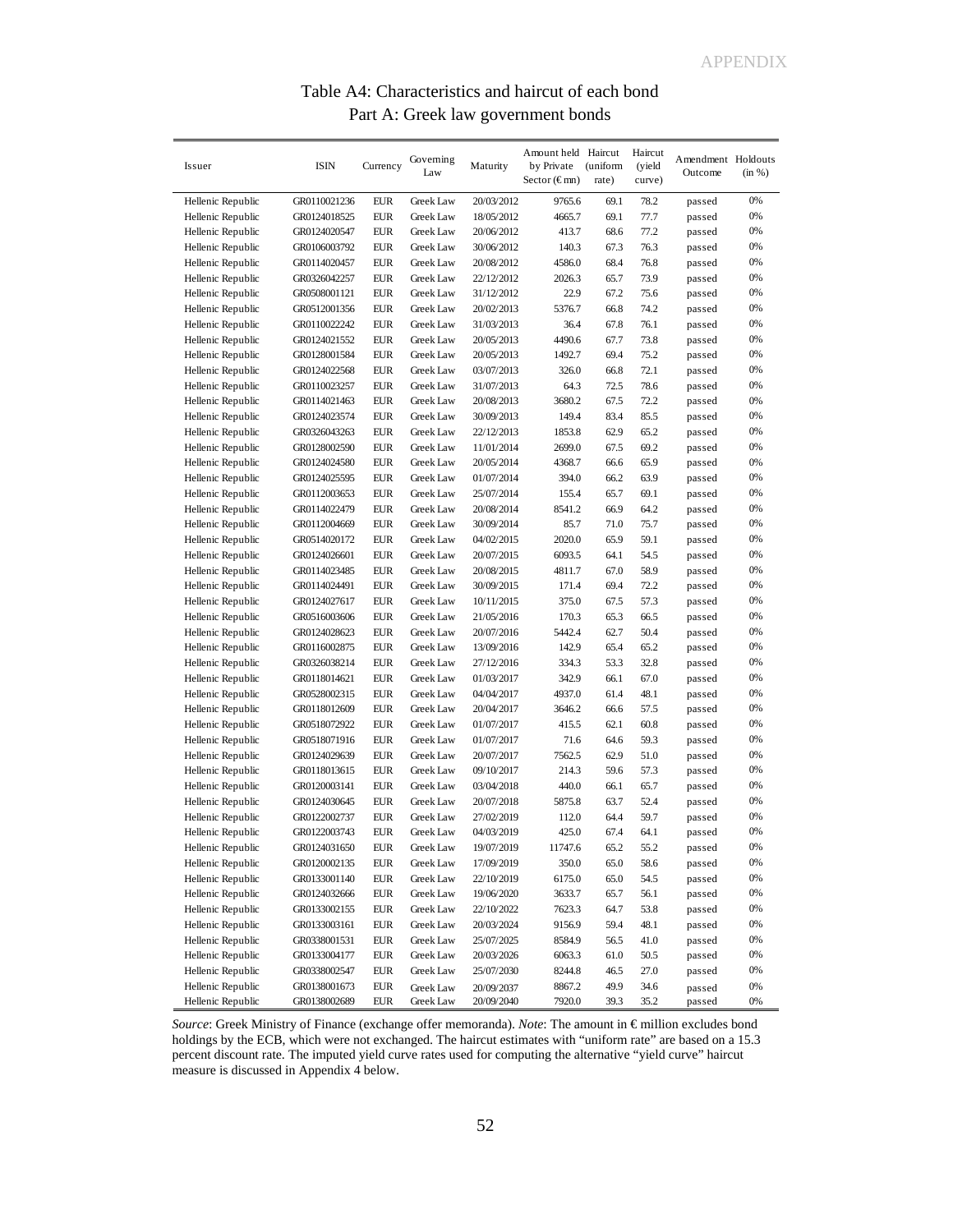| Issuer                    | <b>ISIN</b>  | Currency   | Governing<br>Law                       | Maturity   | Amount held Haircut<br>by Private<br>Sector ( $\epsilon$ mn) | (uniform<br>rate) | Haircut<br>(yield<br>curve) | Amendment Holdouts<br>Outcome | (in %) |
|---------------------------|--------------|------------|----------------------------------------|------------|--------------------------------------------------------------|-------------------|-----------------------------|-------------------------------|--------|
| <b>English Law Titles</b> |              |            |                                        |            |                                                              |                   |                             |                               |        |
| Hellenic Republic         | XS0147393861 | <b>EUR</b> | English law                            | 15/05/2012 | 450.0                                                        | 67.4              | 76.4                        | not passed                    | 97%    |
| Hellenic Republic         | XS0372384064 | <b>USD</b> | English law                            | 25/06/2013 | 1083.9                                                       | 67.5              | 73.2                        | not passed                    | 79%    |
| Hellenic Republic         | XS0097596463 | <b>EUR</b> | English law                            | 21/05/2014 | 69.0                                                         | 66.1              | 65.3                        | passed                        | 0%     |
| Hellenic Republic         | XS0165956672 | <b>EUR</b> | English law                            | 08/04/2016 | 400.0                                                        | 65.1              | 55.0                        | passed                        | 0%     |
| Hellenic Republic         | XS0357333029 | <b>EUR</b> | English law                            | 11/04/2016 | 5547.2                                                       | 62.5              | 50.0                        | passed                        | 0%     |
| Hellenic Republic         | XS0071095045 | <b>JPY</b> | English law                            | 08/11/2016 | 376.6                                                        | 63.5              | 51.9                        | not passed                    | 53%    |
| Hellenic Republic         | XS0078057725 | <b>JPY</b> | English law                            | 03/07/2017 | 282.4                                                        | 62.5              | 50.2                        | not passed                    | 79%    |
| Hellenic Republic         | XS0079012166 | <b>JPY</b> | English law                            | 08/08/2017 | 470.7                                                        | 60.9              | 47.3                        | not passed                    | 92%    |
| Hellenic Republic         | XS0260024277 | <b>EUR</b> | English law                            | 05/07/2018 | 2086.0                                                       | 58.9              | 43.7                        | passed                        | 0%     |
| Hellenic Republic         | XS0286916027 | <b>EUR</b> | English law                            | 22/02/2019 | 280.0                                                        | 60.6              | 46.9                        | passed                        | 0%     |
| Hellenic Republic         | XS0097010440 | <b>JPY</b> | English law                            | 30/04/2019 | 235.4                                                        | 57.0              | 42.2                        | passed                        | 0%     |
| Hellenic Republic         | XS0097598329 | <b>EUR</b> | English law                            | 03/06/2019 | 110.0                                                        | 59.8              | 46.6                        | passed                        | 0%     |
| Hellenic Republic         | XS0224227313 | <b>EUR</b> | English law                            | 13/07/2020 | 250.0                                                        | 58.2              | 43.5                        | passed                        | 0%     |
| Hellenic Republic         | XS0251384904 | <b>EUR</b> | English law                            | 19/04/2021 | 250.0                                                        | 54.9              | 39.7                        | passed                        | 0%     |
| Hellenic Republic         | XS0255739350 | <b>EUR</b> | English law                            | 31/05/2021 | 100.0                                                        | 59.2              | 45.3                        | passed                        | 0%     |
| Hellenic Republic         | XS0256563429 | <b>EUR</b> | English law                            | 09/06/2021 | 150.0                                                        | 56.1              | 40.3                        | passed                        | 0%     |
| Hellenic Republic         | XS0223870907 | <b>EUR</b> | English law                            | 07/07/2024 | 250.0                                                        | 58.7              | 45.1                        | passed                        | 0%     |
| Hellenic Republic         | XS0223064139 | <b>EUR</b> | English law                            | 06/07/2025 | 400.0                                                        | 53.8              | 37.4                        | passed                        | 0%     |
| Hellenic Republic         | XS0260349492 | <b>EUR</b> | English law                            | 10/07/2026 | 130.0                                                        | 62.9              | 52.3                        | passed                        | $0\%$  |
| Hellenic Republic         | XS0110307930 | <b>EUR</b> | English law                            | 14/04/2028 | 200.0                                                        | 63.7              | 54.1                        | not passed                    | 100%   |
| Hellenic Republic         | XS0192416617 | <b>EUR</b> | English law                            | 10/05/2034 | 1000.0                                                       | 47.5              | 29.7                        | passed                        | 0%     |
| Hellenic Republic         | XS0191352847 | <b>EUR</b> | English law                            | 17/07/2034 | 1000.0                                                       | 56.6              | 44.1                        | not passed                    | 31%    |
| Hellenic Republic         | XS0292467775 | <b>EUR</b> | English law                            | 25/07/2057 | 1778.4                                                       | $-9.4$            | $-5.5$                      | inquorate /1                  | 0%     |
| Athens Urban Transport    | XS0354223827 | <b>EUR</b> | English Law                            | 26/03/2013 | 240.0                                                        | 67.7              | 74.6                        | not passed                    | 100%   |
| Athens Urban Transport    | XS0198741687 | <b>EUR</b> | English Law                            | 12/08/2014 | 160.0                                                        | 65.8              | 62.7                        | not passed                    | 100%   |
| Athens Urban Transport    | XS0308854149 | <b>EUR</b> | English Law                            | 18/07/2017 | 200.9                                                        | 64.3              | 53.4                        | passed                        | 0%     |
| Hellenic Railways         | FR0000489676 | <b>EUR</b> | English law                            | 13/09/2012 | 190.0                                                        | 67.9              | 76.3                        | not passed                    | 97%    |
| Hellenic Railways         | XS0208636091 | <b>EUR</b> | English law                            | 21/12/2012 | 250.0                                                        | 66.9              | 74.8                        | not passed                    | 100%   |
| Hellenic Railways         | XS0165688648 | <b>EUR</b> | English law                            | 02/04/2013 | 412.5                                                        | 67.8              | 74.3                        | not passed                    | 89%    |
| Hellenic Railways         | XS0142390904 | <b>EUR</b> | English law                            | 30/01/2014 | 197.0                                                        | 66.5              | 68.2                        | not passed                    | 100%   |
| Hellenic Railways         | FR0010027557 | <b>EUR</b> | English law                            | 29/10/2015 | 200.0                                                        | 64.8              | 54.6                        | not passed                    | 87%    |
| Hellenic Railways         | XS0193324380 | <b>EUR</b> | English law                            | 24/05/2016 | 250.0                                                        | 62.8              | 50.5                        | not passed                    | 100%   |
| Hellenic Railways         | XS0215169706 | <b>EUR</b> | English law                            | 17/03/2017 | 450.0                                                        | 63.3              | 52.1                        | not passed                    | 100%   |
| Hellenic Railways         | XS0160208772 | <b>EUR</b> | English law                            | 27/12/2017 | 165.0                                                        | 63.1              | 50.9                        | not passed                    | 76%    |
| Hellenic Railways         | XS0280601658 | <b>EUR</b> | English law                            | 20/12/2019 | 255.0                                                        | 59.4              | 45.5                        | passed                        | 0%     |
|                           |              |            | Italian, Japanese and Swiss Law Titles |            |                                                              |                   |                             |                               |        |
| Hellenic Republic         | CH0021839524 | <b>CHF</b> | Swiss law                              | 05/07/2013 | 538.4                                                        | 65.6              | 71.1                        | inquorate $/2$                | 100%   |
| Hellenic Republic         | JP530000CR76 | <b>JPY</b> | Japanese law                           | 14/07/2015 | 188.3                                                        | 65.9              | 57.5                        | not attempted                 | 58%    |
| Hellenic Republic         | JP530000BS19 | <b>JPY</b> | Japanese law                           | 01/02/2016 | 282.4                                                        | 64.7              | 51.7                        | not attempted                 | 44%    |
| Hellenic Republic         | JP530000CS83 | <b>JPY</b> | Japanese law                           | 22/08/2016 | 376.6                                                        | 64.0              | 52.5                        | not attempted                 | 61%    |
| Hellenic Republic         | IT0006527532 | <b>EUR</b> | Italian law                            | 11/03/2019 | 182.9                                                        | 63.8              | 53.6                        | not attempted                 | 19%    |
| Hellenic Railways         | JP530005AR32 | <b>JPY</b> | Japanese law                           | 03/03/2015 | 94.1                                                         | 68.4              | 63.1                        | not attempted                 | 84%    |
| Hellenic Railways         | JP530005ASC0 | JPY        | Japanese law                           | 06/12/2016 | 81.9                                                         | 63.2              | 51.4                        | not attempted                 | 100%   |

#### Table A4 (Ct'd) - Part B: Foreign law titles

*Notes*: The entry "not attempted" means that no consent solicitation (amendment attempt) was made to the holders. The amount in € million excludes bond holdings by the ECB, which were not exchanged. The haircut estimates with "uniform rate" are based on a 15.3 percent discount rate. The imputed yield curve rates used for computing the alternative "yield curve" haircut measure is discussed in in Appendix 4 below.

1/ Inquorate (and not adjourned) according to April 2 press release and April 3 "Notice of Result I-W". However, an April 11 press release suggests that a special deal with these bondholders was struck.

2/ Inquorate according to April 2 press release. Since only consents had been solicited (no exchange solicitation) this presumably means no outstanding principal was exchanged.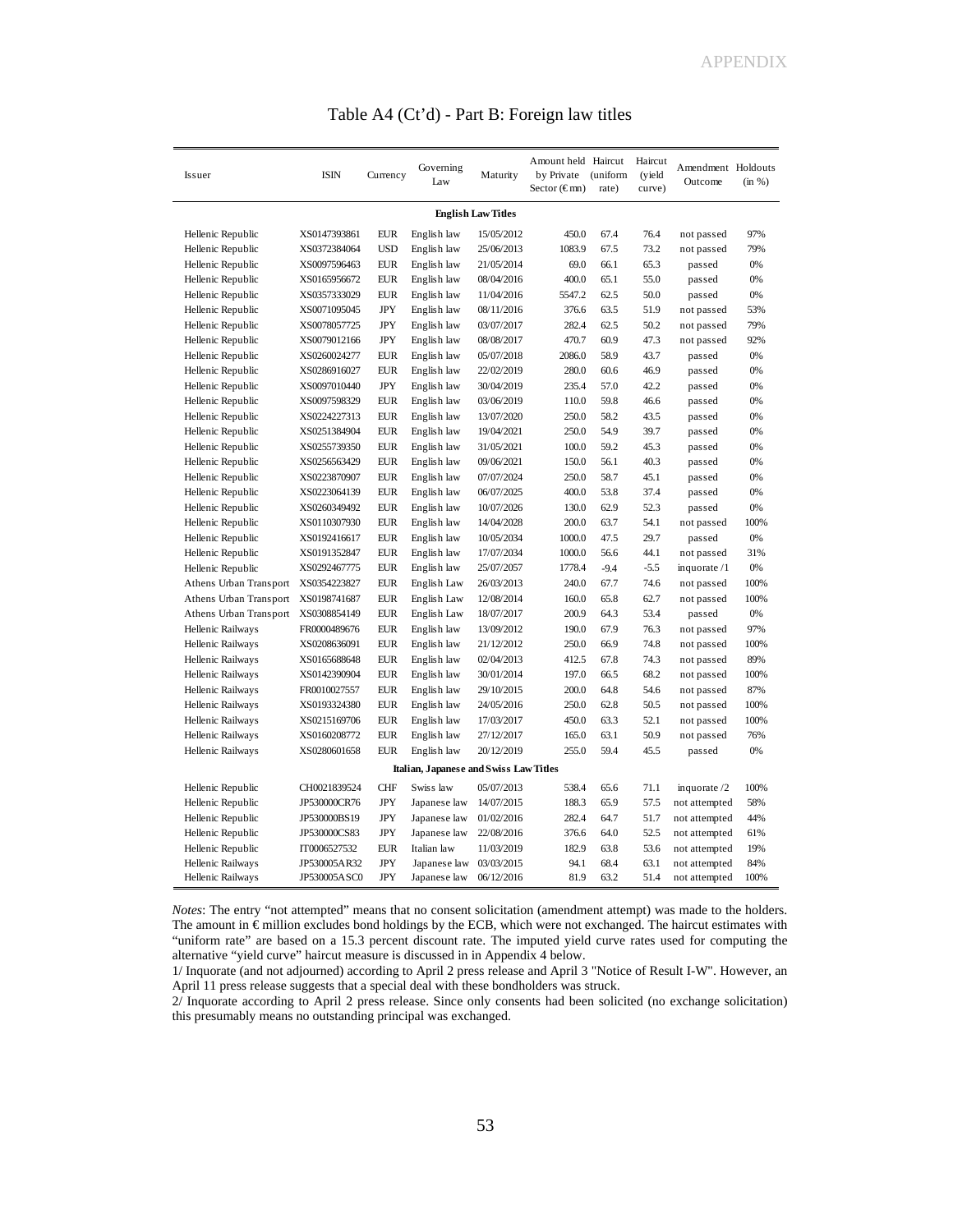| Issuer                                | <b>ISIN</b>  | Currency   | Governing<br>Law | Maturity   | Amount held Haircut<br>by Private<br>Sector $(\epsilon$ mn) | (uniform<br>rate) | Haircut<br>(yield<br>curve) | Amendment Holdouts<br>Outcome | (in %) |
|---------------------------------------|--------------|------------|------------------|------------|-------------------------------------------------------------|-------------------|-----------------------------|-------------------------------|--------|
| Athens Urban Transport                | GR2000000106 | <b>EUR</b> | Greek Law        | 13/07/2012 | 350.0                                                       | 68.2              | 76.8                        | not attempted                 | 0%     |
| Athens Urban Transport                | GR2000000072 | <b>EUR</b> | Greek Law        | 16/09/2015 | 200.0                                                       | 63.2              | 52.7                        | not attempted                 | 0%     |
| Athens Urban Transport                | GR2000000080 | <b>EUR</b> | Greek Law        | 03/02/2016 | 149.5                                                       | 62.8              | 50.6                        | not attempted                 | 0%     |
| Athens Urban Transport                | GR1150001666 | <b>EUR</b> | Greek Law        | 19/09/2016 | 320.0                                                       | 64.4              | 53.1                        | not attempted                 | 50%    |
| Athens Urban Transport                | GR2000000098 | <b>EUR</b> | Greek Law        | 09/08/2018 | 340.0                                                       | 61.0              | 47.9                        | not attempted                 | 0%     |
| Hellenic Defence Systems GR2000000221 |              | <b>EUR</b> | Greek Law        | 05/05/2014 | 3.6                                                         | 68.2              | 59.6                        | not attempted                 | 0%     |
| Hellenic Defence Systems GR2000000239 |              | <b>EUR</b> | Greek Law        | 22/06/2014 | 14.3                                                        | 61.5              | 58.4                        | not attempted                 | 0%     |
| Hellenic Defence Systems GR2000000304 |              | <b>EUR</b> | Greek Law        | 12/08/2014 | 162.5                                                       | 65.2              | 61.9                        | not attempted                 | 0%     |
| Hellenic Defence Systems GR2000000247 |              | <b>EUR</b> | Greek Law        | 20/12/2014 | 6.5                                                         | 64.1              | 57.8                        | not attempted                 | 0%     |
| Hellenic Defence Systems GR2000000254 |              | <b>EUR</b> | Greek Law        | 24/03/2015 | 17.5                                                        | 64.4              | 56.7                        | not attempted                 | 0%     |
| Hellenic Defence Systems GR2000000262 |              | <b>EUR</b> | Greek Law        | 30/06/2015 | 32.3                                                        | 62.9              | 52.7                        | not attempted                 | 0%     |
| Hellenic Defence Systems              | GR2000000270 | <b>EUR</b> | Greek Law        | 25/04/2018 | 125.4                                                       | 61.5              | 49.2                        | not attempted                 | 0%     |
| Hellenic Defence Systems GR2000000296 |              | <b>EUR</b> | Greek Law        | 16/05/2023 | 213.0                                                       | 59.6              | 47.2                        | not attempted                 | 0%     |
| Hellenic Defence Systems GR2000000288 |              | <b>EUR</b> | Greek Law        | 18/05/2027 | 175.0                                                       | 56.0              | 42.6                        | not attempted                 | 0%     |
| <b>Hellenic Railways</b>              | GR2000000064 | <b>EUR</b> | Greek Law        | 11/10/2013 | 635.0                                                       | 63.4              | 67.1                        | not attempted                 | 0%     |
| <b>Hellenic Railways</b>              | GR2000000023 | <b>EUR</b> | Greek Law        | 27/12/2014 | 157.6                                                       | 64.3              | 57.9                        | not attempted                 | 0%     |
| Hellenic Railways                     | GR1150003688 | <b>EUR</b> | Greek Law        | 28/08/2015 | 700.0                                                       | 66.5              | 58.2                        | not attempted                 | 0%     |
| Hellenic Railways                     | GR2000000049 | <b>EUR</b> | Greek Law        | 04/03/2016 | 265.0                                                       | 55.9              | 37.6                        | not attempted                 | 0%     |
| <b>Hellenic Railways</b>              | GR2000000056 | <b>EUR</b> | Greek Law        | 25/08/2016 | 800.0                                                       | 54.5              | 34.8                        | not attempted                 | 0%     |
| Hellenic Railways                     | GR2000000031 | <b>EUR</b> | Greek Law        | 02/06/2018 | 713.7                                                       | 61.5              | 49.0                        | not attempted                 | 0%     |
| <b>Hellenic Railways</b>              | GR2000000015 | <b>EUR</b> | Greek Law        | 12/08/2020 | 520.0                                                       | 57.5              | 43.0                        | not attempted                 | 0%     |
| Hellenic Railways                     | GR1150002672 | <b>EUR</b> | Greek Law        | 14/06/2037 | 800.5                                                       | 55.2              | 42.6                        | not attempted                 | 0%     |

Table A4 (Ct'd) - Part C: Greek law guaranteed titles

*Note*: The entry "not attempted" means that no consent solicitation (amendment attempt) was made to the holders. The haircut with "uniform rate" is based on a 15.3 percent discount rate. The imputed yield curve rates used for computing the alternative haircut measure is discussed in Appendix 4 below.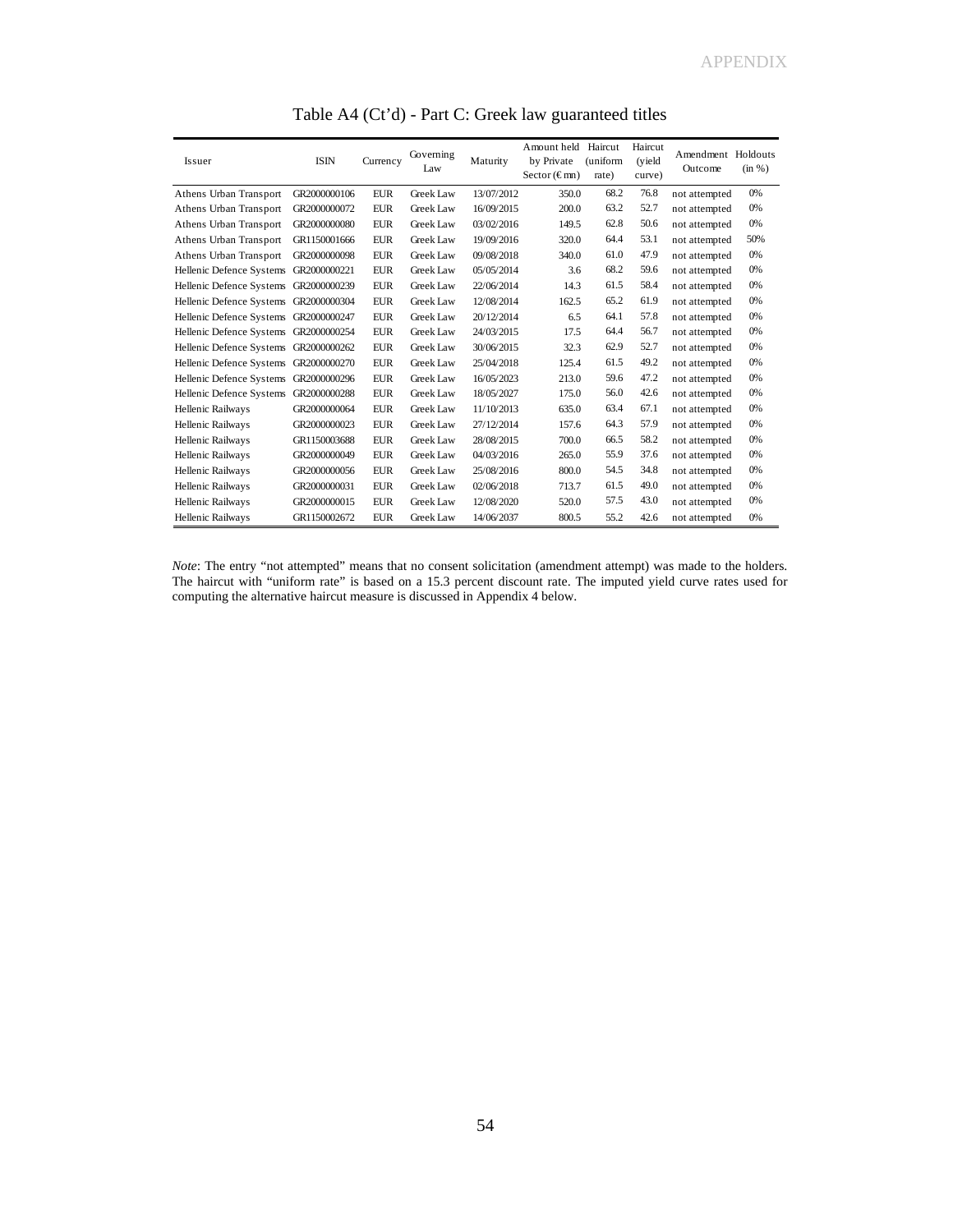# **Appendix 3: Historical Comparison of Exit Yields**

| Debt restructuring case    | Date     | Exit yield<br>unadjusted | Exit yield<br>adjusted 1/ | Subsequent default or<br>debt restructuring? |
|----------------------------|----------|--------------------------|---------------------------|----------------------------------------------|
| Mexico (Brady deal)        | 4.2.90   | 22.3                     | 12.2                      | N <sub>o</sub>                               |
| Nigeria (Brady deal)       | 1.12.91  | 22.6                     | 13.4                      | Yes, in 2001                                 |
| Venezuela (Brady deal)     | 5.12.90  | 17.9                     | 7.5                       | N <sub>o</sub>                               |
| Philippines (Brady deal)   | 1.12.92  | 14.1                     | 5.3                       | N <sub>o</sub>                               |
| Argentina (Brady deal)     | 7.4.93   | 15.0                     | 6.9                       | Yes, in 2001                                 |
| Jordan (Brady deal)        | 23.12.93 | 10.9                     | 3.2                       | N <sub>o</sub>                               |
| Brazil (Brady deal)        | 15.4.94  | 18.2                     | 9.6                       | N <sub>o</sub>                               |
| Bulgaria (Brady deal)      | 29.6.94  | 23.5                     | 14.9                      | N <sub>o</sub>                               |
| Dom. Rep. (Brady deal)     | 1.8.94   | 17.0                     | 8.3                       | Yes, in 2005                                 |
| Poland (Brady deal)        | 27.10.94 | 13.5                     | 4.3                       | N <sub>o</sub>                               |
| Ecuador (Brady deal)       | 1.2.95   | 28.1                     | 19.2                      | Yes, in 1999                                 |
| Panama (Brady deal)        | 1.5.96   | 12.0                     | 3.7                       | N <sub>o</sub>                               |
| Croatia                    | 31.7.96  | 9.8                      | 1.4                       | N <sub>o</sub>                               |
| Peru (Brady deal)          | 1.3.97   | 11.5                     | 3.4                       | N <sub>o</sub>                               |
| Russia (Soviet-era debt)   | 1.12.97  | 12.4                     | 5.1                       | Yes, in 1998                                 |
| Cote d'Ivoire (Brady deal) | 1.3.98   | 11.7                     | 4.4                       | Yes, in 2000                                 |
| Pakistan (Bond debt)       | 13.12.99 | 21.4                     | 13.2                      | N <sub>o</sub>                               |
| Ukraine (Global Exchange)  | 7.4.00   | 28.6                     | 20.2                      | N <sub>o</sub>                               |
| Ecuador                    | 23.8.00  | 22.2                     | 13.9                      | Yes, in 2008                                 |
| Russia (PRINs & IANs)      | 25.8.00  | 16.4                     | 8.1                       | N <sub>o</sub>                               |
| Moldova (External bonds)   | 1.10.02  | 21.0                     | 13.3                      | N <sub>o</sub>                               |
| Uruguay                    | 29.5.03  | 12.2                     | 5.8                       | N <sub>o</sub>                               |
| Argentina (External debt)  | 1.4.05   | 8.2                      | 2.2                       | N <sub>o</sub>                               |
| Dom. Rep. (Bond debt)      | 11.5.05  | 9.6                      | 3.5                       | N <sub>o</sub>                               |
| Grenada                    | 15.11.05 | 9.1                      | 2.7                       | N <sub>o</sub>                               |
| Iraq                       | 1.1.06   | 11.9                     | 5.7                       | N <sub>o</sub>                               |
| <b>Belize</b>              | 20.2.07  | 8.4                      | 2.1                       | No                                           |
| Ecuador                    | 5.6.09   | 16.0                     | 8.5                       | N <sub>o</sub>                               |
| Cote d'Ivoire              | 16.4.10  | 11.1                     | 4.9                       | No                                           |
| <b>AVERAGE</b>             |          | 15.7                     | 7.8                       |                                              |
| Greece                     | 9.3.12   | 15.3                     | 10.2                      | n.a.                                         |

Table A5: Exit yields following previous distressed debt exchanges, 1990-2010

1/ Exit yield minus average yield on Baa rated corporate bonds according to Moody's

*Source*: Database underlying Cruces and Trebesch (2010).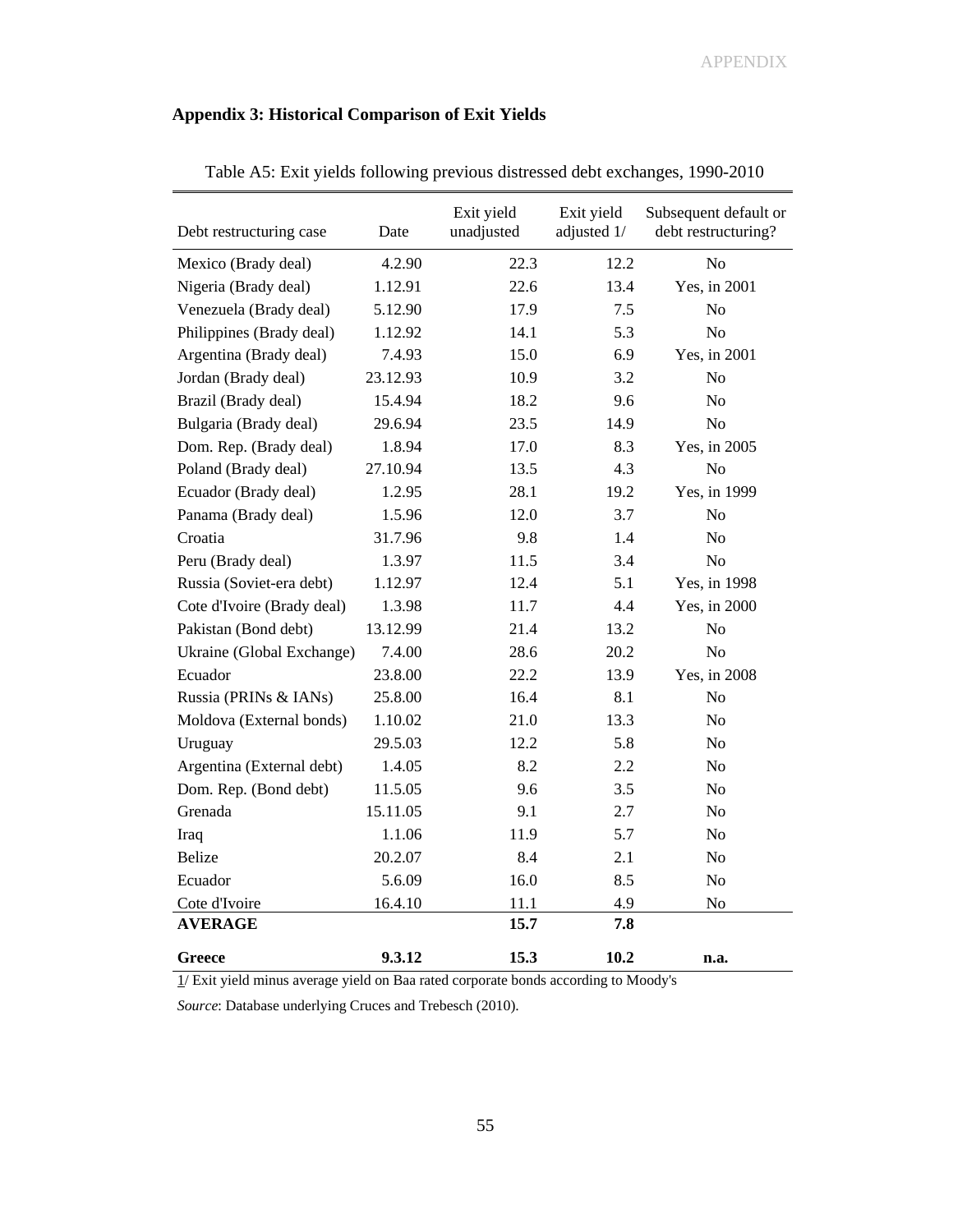#### **Appendix 4. Imputation of Short- and Medium-Term Exit Yields**

Following the exchange, Greece lacked a yield curve for short and medium residual maturities. This makes it difficult to value the old bonds for the purposes of constructing a present-value haircut as defined in Section III—that is, conditional on a hypothetical scenario in which Greece would have kept servicing these bonds in the same way as the new ones. Discounting at the average yield of the new bonds may not be the best approach, because sovereign risk may have been greater or smaller at the shorter maturities.

To construct valuations for the shorter maturities, one can combine assumptions about the distribution of default probability in Greece following the exchange with the information expressed in the observed exit yields. Commentary immediately after the announcement of the initial exchange results indicates that markets believed that the risk of a new default would remain high for the foreseeable future after the exchange, driven by Greece's continued high debt, the worsening recession, political uncertainty, and the repayments due to the official sector, which were set to rise sharply in  $2014$ .<sup>62</sup>

As a way of quantifying these risks, we assumed a normal distribution of default risk with a left-truncated probability density function (pdf). That is, we assume, the probability of a new default is assumed to start at some level immediately after the exchange, then continue to rise until a peak, and then tail off. We experimented with two alternative assumptions on where the peak might be located:

 Six months after the exchange time (taken to be February 24). This corresponds to an interpretation where default would be triggered by the March program going off track soon, perhaps as a result of political changes following the April 2012 parliamentary elections;

 Twenty-four months after the exchange: this is a story where the March program is either implemented or renegotiated, but the default probability nonetheless rises and peaks in 2014 as a result of the increasing official repayment burden at around that time.

Given these assumptions, we experimented with different assumptions about the standard deviation of default risk to see how this would affect the results (three months, six months, and 12 months for the distribution with peak density after six months; and six months, 12 months, and 18 months for the distribution with peak density after 24 months).

Finally, given the assumed means and standard deviations of the default pdf, we used the observed prices of the new bonds on March 12, 2012 to calibrate two additional parameters, namely, the total cumulative probability of default over the short and medium term (i.e., the area under the assumed pdf), and the long-run borrowing cost of Greece. These two parameters were set to reproduce both the level and the falling

 $\overline{a}$ 

<sup>62 &</sup>quot;Market Looks to Next Day of Reckoning", *Wall Street Journal*, 10. March 2012; "Greece's New Bonds Yield More Than Portugal's on Growth, Repayment Concern", Bloomberg News, March 9, 2012; "Doubting traders unpersuaded by Athens debt deal", Reuters, March 9, 2012). Some of these worries have in the meantime been confirmed by events.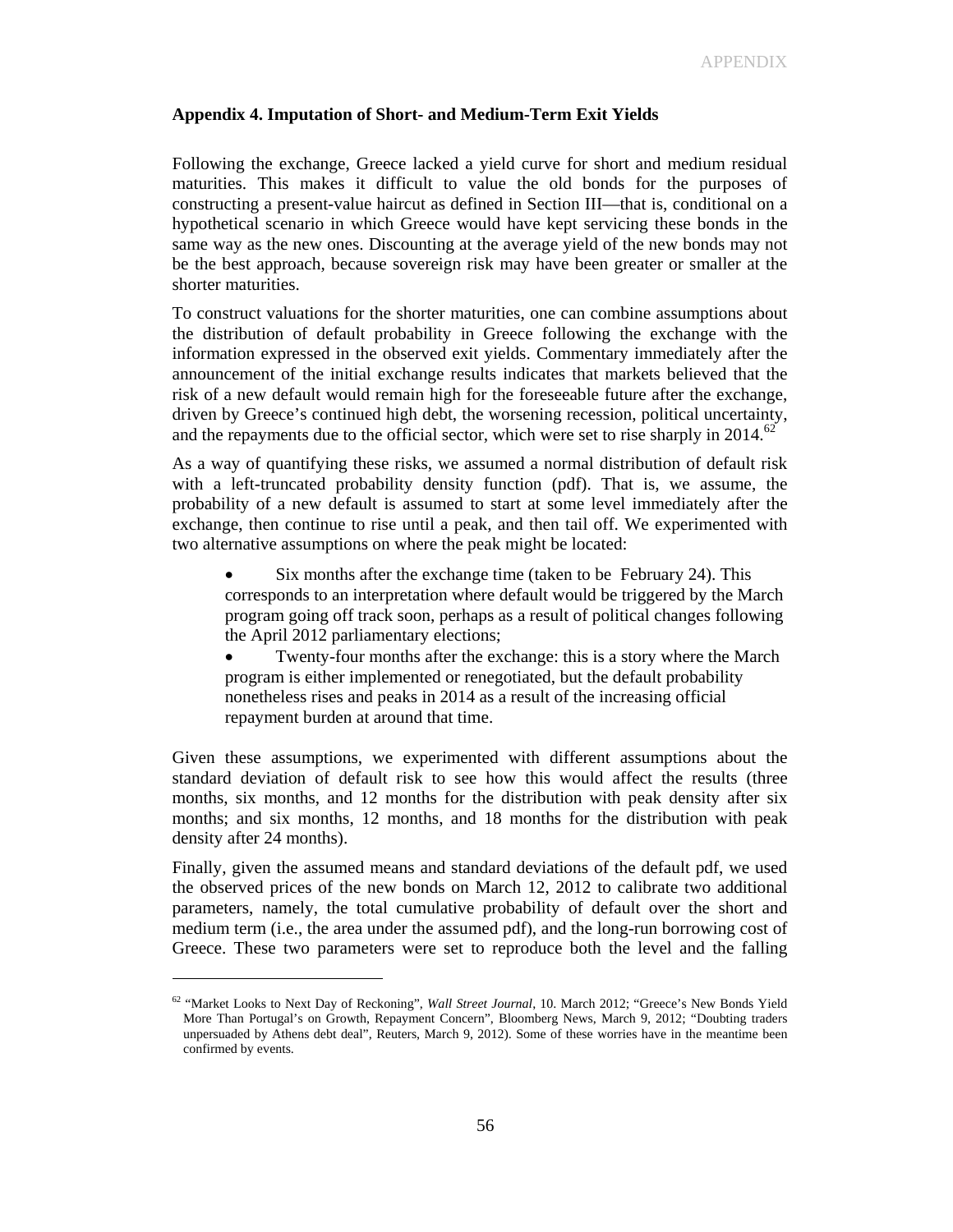shape of the observed portion of Greece's yield curve, given the assumed shape of the default probability density function.

To impute yields, it is also necessary to also make an assumption on a third parameter, namely, the recovery rate in the event of a new default. There is not enough information to calibrate this parameter independently (since all we have to go by is the level and shape of the observed new bond yield curve). Hence, we took the approach of setting this parameter to zero. We could also have assumed a positive recovery value level; this would have translated into a correspondingly higher total default probability in order to reproduce the risky bond prices, and not made any difference to the imputed values and yields.

As it turns out, the two calibrated parameters (total probability mass and long run borrowing costs) are very insensitive to the assumed distributional parameters (mean, i.e., location of peak probability density, and standard deviation). In all cases, the implicit total cumulative default probability in the short and medium term (roughly, in first 10 years after the exchange), is between 0.52 and 0.55 (assuming zero recovery); while the implicit expected long run yield is 8.0-8.2 percent.

Figure A1 shows the results, i.e., the imputed yield curves for six different assumed parameter combinations of the default pdf. As one would expect, these assumptions make quite a dramatic difference to the imputed yields at the shorter end. The question is how these affect the overall present-value haircut. Table A6 gives the answer for the six cases shown.

| Assumed peak probability of default |                     |                               |                     |  |  |  |
|-------------------------------------|---------------------|-------------------------------|---------------------|--|--|--|
| August 2012 (after 0.5 year)        |                     | February 2014 (after 2 years) |                     |  |  |  |
| Assumed std.<br>dev. (months)       | Implicit<br>haircut | Assumed std.<br>dev. (months) | Implicit<br>haircut |  |  |  |
| 3                                   | 57.5                | 6                             | 59.6                |  |  |  |
| 6                                   | 56.1                | 12                            | 58.2                |  |  |  |
| 12                                  | 54.4                | 18                            | 57.5                |  |  |  |

Table A6. Aggregate present value haircuts based on alternative short-run yield curves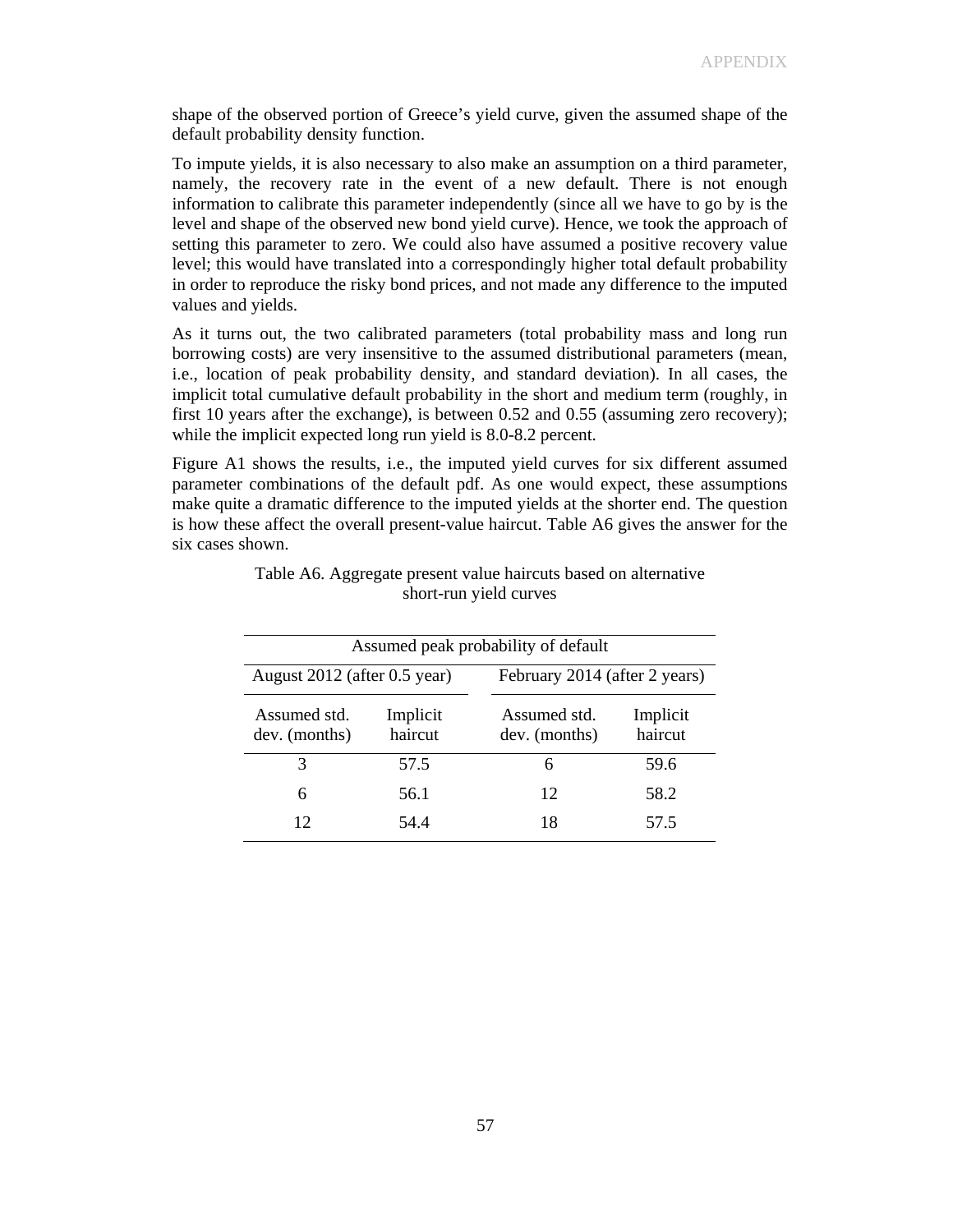

Figure A1. Imputed yield curves for alternative assumptions about the distribution of default probability in the short and medium run

functions. Normal distributions are assumed, which are truncated to the left at time zero (corresponding to February 2012. SD stands for standard deviation. Vertical axes denote yield to maturity in percent, horizontal axes remaining maturity in years. Red squares denote imputed yields, blue triangles denote actual observed yields on 12 March 2012.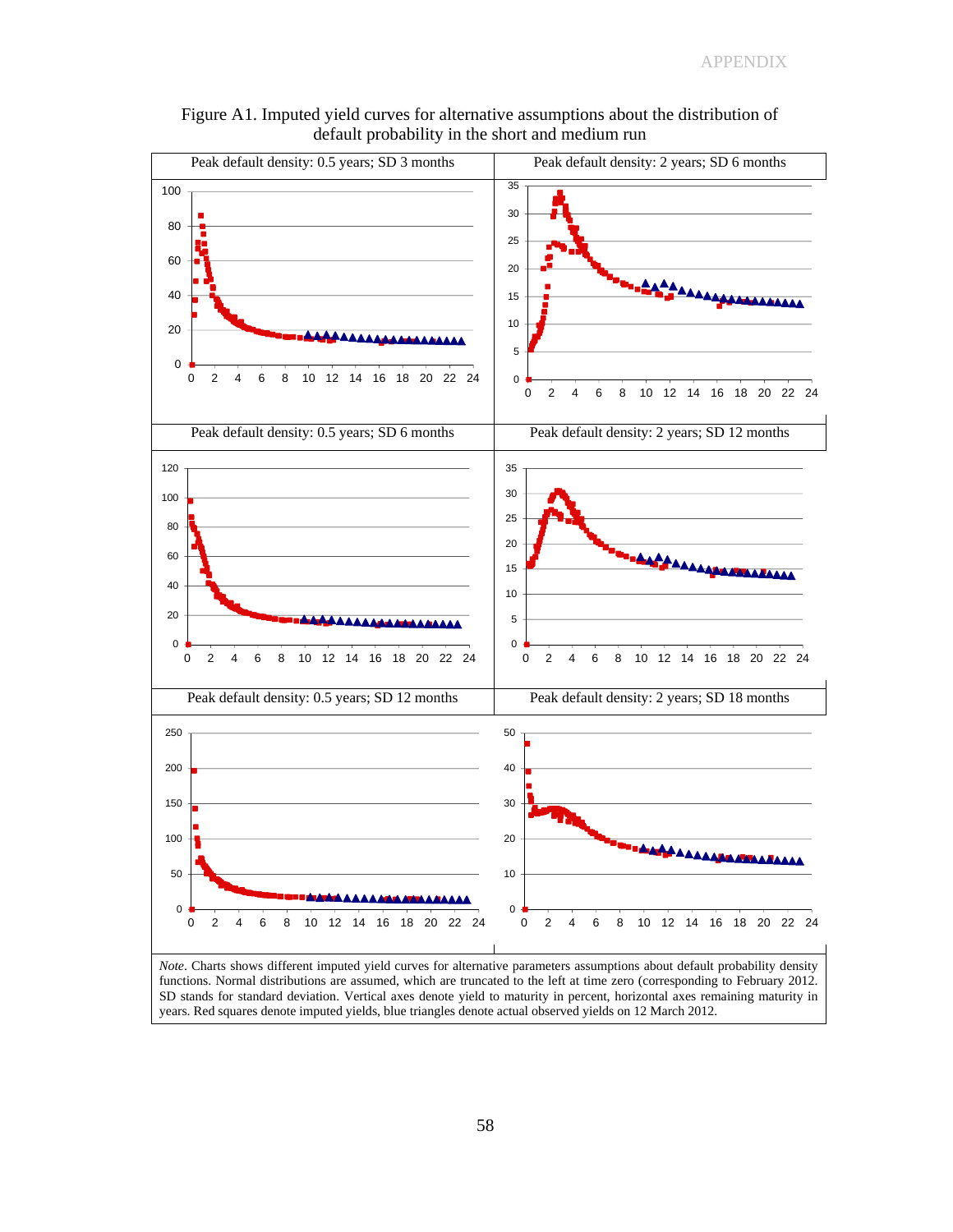The main result is that the aggregate present-value haircut corresponding to the imputed yield curves varies between about 55 and 60 percent, against an aggregate haircut of 65 percent if a flat yield curve of 15.3 percent is assumed. The reason for these lower estimates is that the imputation results for the most part results in higher yields at the short and medium end, where most of the old bonds were concentrated. Hence, the present value of these bonds is deemed to have been lower, and hence also the losses from giving up these bonds. In effect, the imputed yield curve approach acknowledges the fact that investors with shorter old bonds would have faced an extremely risky environment in the first two years after the exchange, even under a successful exchange and even if the Greek government had continued to give their repayments equal priority to the payments on the new bonds.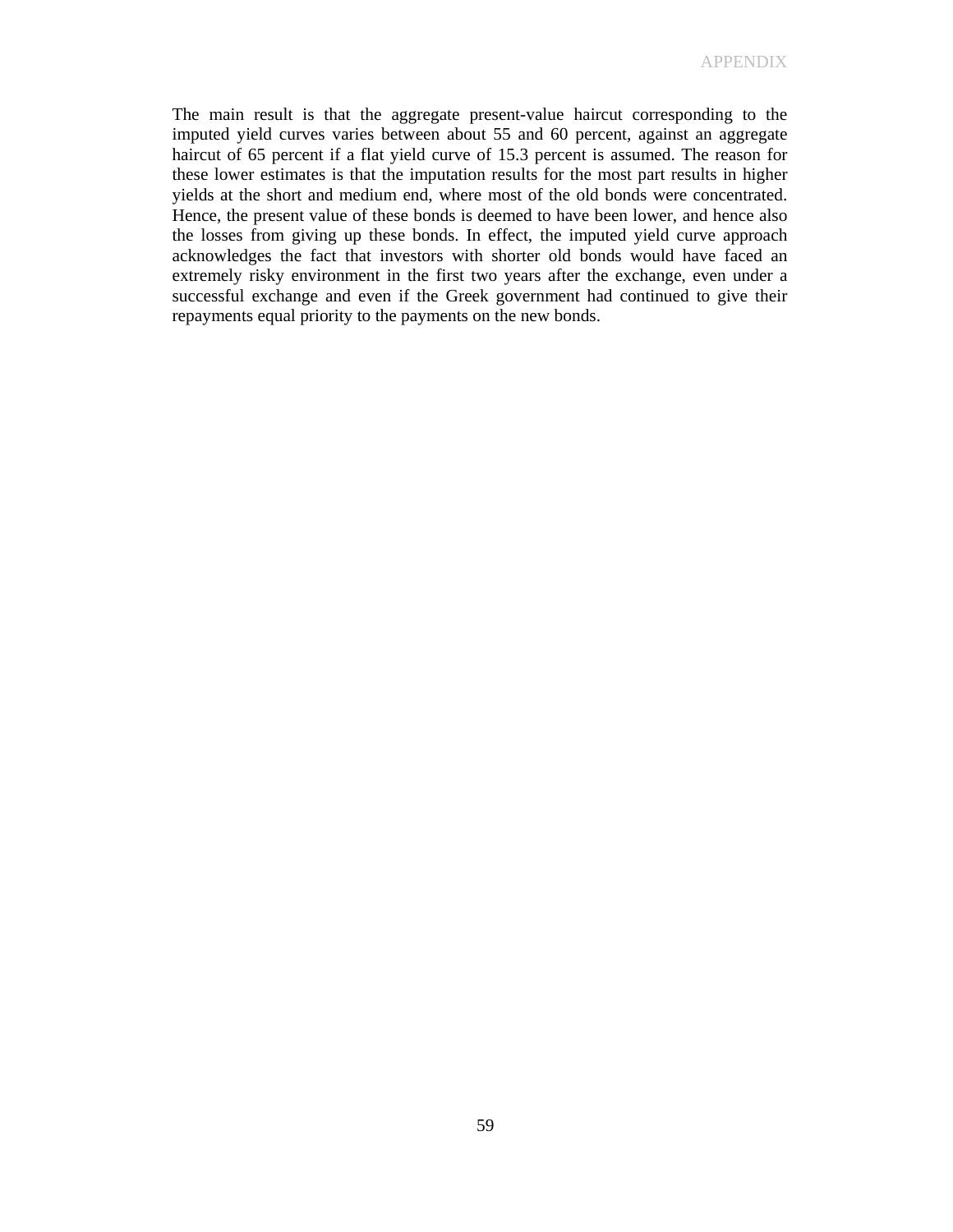#### **Appendix 5. Historical Comparison of Government Coerciveness**

Table A6 benchmarks the procedural approach in the Greek exchange to that of previous cases of the 1990s and 2000s, using an index of government coerciveness during sovereign debt crises developed by Enderlein et al. (2012). The index captures nine dimensions of payment and negotiation behavior vis-à-vis creditors and is additive, so that the maximum degree of debtor coerciveness is 10 (all criteria fulfilled in the run-up to a restructuring).

|                               |          | Overall                 | Post-          | Full           | Forced         | Explicit |
|-------------------------------|----------|-------------------------|----------------|----------------|----------------|----------|
|                               | Date     | Coerciveness<br>Default |                | Mora-          | Exchange       | Threats  |
|                               |          | (max. 10)               |                | torium?        |                |          |
| 4.2.90<br>Mexico (Brady deal) |          | 3                       | Yes            | N <sub>0</sub> | N <sub>0</sub> | Yes      |
| Nigeria (Brady deal)          | 1.12.91  | 8                       | Yes            | N <sub>0</sub> | Yes            | Yes      |
| Venezuela (Brady deal)        | 5.12.90  | 5                       | Yes            | No             | No             | Yes      |
| Philippines (Brady deal)      | 1.12.92  | 3                       | N <sub>o</sub> | N <sub>0</sub> | No             | Yes      |
| Argentina (Brady deal)        | 7.4.93   | 6                       | Yes            | Yes            | No             | Yes      |
| Jordan (Brady deal)           | 23.12.93 | 7                       | Yes            | Yes            | Yes            | Yes      |
| Brazil (Brady deal)           | 15.4.94  | 7                       | Yes            | Yes            | No             | Yes      |
| Bulgaria (Brady deal)         | 29.6.94  | 6                       | Yes            | Yes            | No             | Yes      |
| Dom. Rep. (Brady deal)        | 1.8.94   | 7                       | Yes            | Yes            | $\rm No$       | Yes      |
| Poland (Brady deal)           | 27.10.94 | 5                       | Yes            | Yes            | N <sub>o</sub> | No       |
| Ecuador (Brady deal)          | 1.2.95   | 7                       | Yes            | Yes            | No             | Yes      |
| Panama (Brady deal)           | 1.5.96   | 5                       | Yes            | Yes            | No             | $\rm No$ |
| Peru (Brady deal)             | 1.3.97   | 9                       | Yes            | Yes            | No             | Yes      |
| Russia (Soviet-era debt)      | 1.12.97  | 5                       | Yes            | Yes            | No             | No       |
| Pakistan (Bond debt)          | 13.12.99 | 3                       | N <sub>o</sub> | N <sub>o</sub> | $\rm No$       | Yes      |
| Ukraine (Global Exch.)        | 7.4.00   | $\boldsymbol{2}$        | N <sub>o</sub> | N <sub>0</sub> | N <sub>0</sub> | Yes      |
| Ecuador                       | 23.8.00  | 6                       | Yes            | N <sub>0</sub> | Yes            | No       |
| Russia (PRINs & IANs)         | 25.8.00  | 6                       | Yes            | Yes            | $\rm No$       | No       |
| Moldova (Bond debt)           | 1.10.02  | $\boldsymbol{2}$        | N <sub>o</sub> | No             | N <sub>0</sub> | Yes      |
| Uruguay                       | 29.5.03  | $\mathbf{1}$            | No             | N <sub>0</sub> | No             | No       |
| Argentina (Ext. debt)         | 1.4.05   | 9                       | Yes            | Yes            | Yes            | Yes      |
| Dom. Rep. (Bond debt)         | 11.5.05  | $\boldsymbol{2}$        | N <sub>o</sub> | N <sub>0</sub> | No             | No       |
| Grenada                       | 15.11.05 | $\overline{2}$          | Yes            | No             | N <sub>o</sub> | No       |
| <b>Belize</b>                 | 20.2.07  | $\overline{2}$          | Yes            | No             | $\rm No$       | No       |
| <b>AVERAGE</b>                |          | 4.9                     |                |                |                |          |
| Greece                        | 9.3.12   | $\overline{2}$          | N <sub>0</sub> | N <sub>0</sub> | N <sub>0</sub> | Yes      |

Table A6. Debtor coerciveness in previous distressed debt exchanges, 1990-2010

Source: Enderlein, Trebesch, and von Daniels (2012), except for coding of Greece. The column on "Overall Coerciveness" shows the total index value for each agreement. The table also shows the binary coding results of four sub-indicators: "Post-default" captures whether the country missed any payments prior to the exchange, or not. "Full Moratorium" captures whether the country fully suspends interest and principal payments, even refusing to make token payments. "Forced exchanges" are cases without formal or informal negotiations between the government and its creditors. The criterion on "explicit threats" is fulfilled whenever a key government actor publicly threatens to repudiate on debt, e.g., via an indefinite moratorium.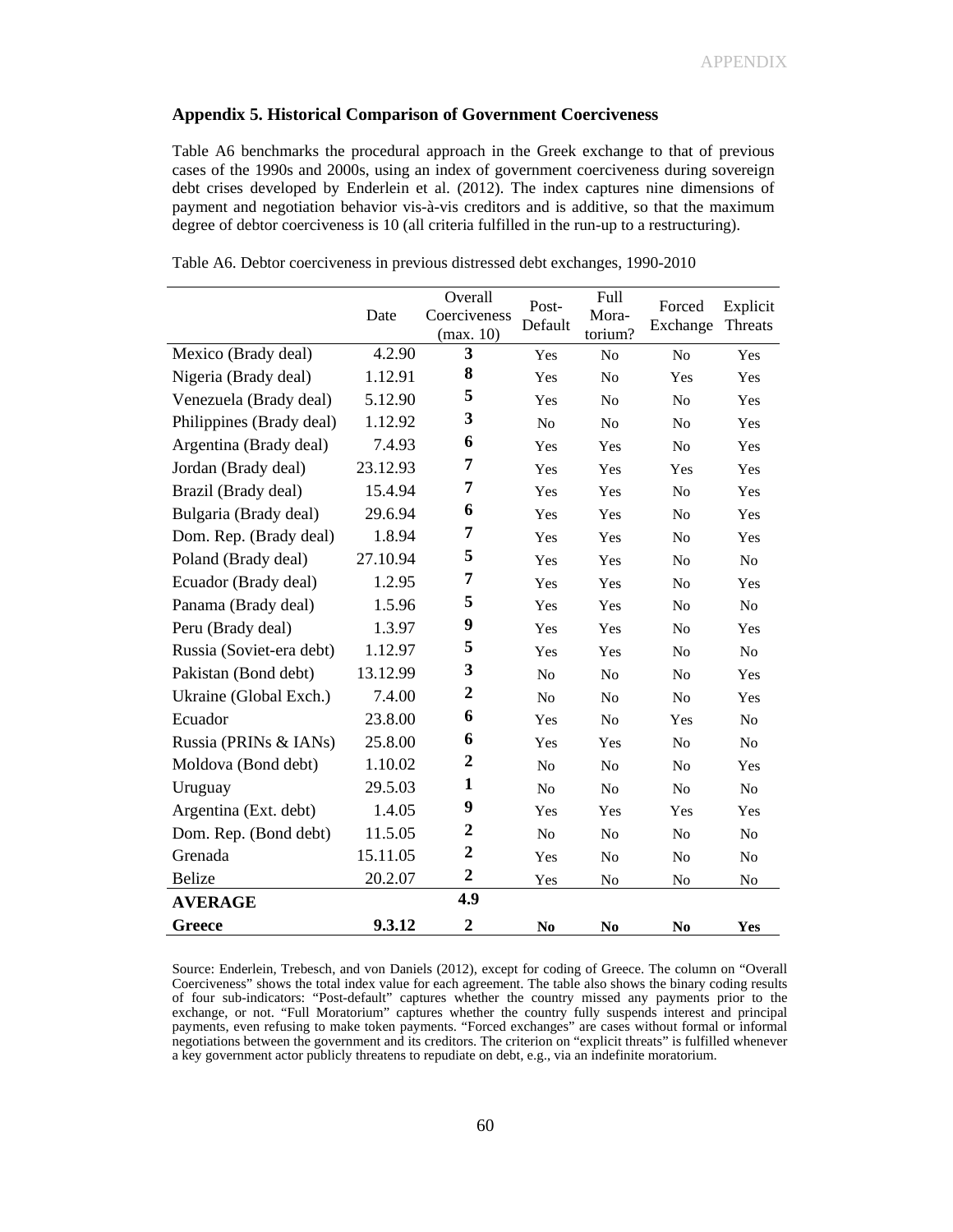APPENDIX

#### **Appendix 6. Counterfactual Scenarios**

Table A7 presents the counterfactual implications, in terms of either additional debt relief or lower official financing (cash transfers), of designing the Greek debt restructuring differently along a number of dimensions: (1) a tougher approach to holdouts and involvement of central banks, leading to higher participation; (2) a uniform present value haircut of 70 percent for all creditors, regardless maturity; (3) an additional 5 percent haircut for holders of Greek law bonds, as these benefitted from the seniority upgrade into new English-law bonds; (4) a negotiated rather than voluntary buyback in late 2012. We also compute what would have happened if the March 2012 deal would have been a negotiated buyback right from the start, instead of the two-step restructuring that was actually implemented. $63$ 

To keep the analysis simple, we assume that in each of these scenarios, creditors would have received either cash or the same bundle of bonds (in terms of maturities and coupons) as were offered in the actual exchange, except possibly in different amounts. For example, in the scenario that equalizes present-value haircuts we assume that all investors would have received the same face value of new bonds, with short term investors receiving more cash, in addition to bonds, than longer term investors (unlike the actual exchange, were all investors received the same amount of bonds and cash per unit of face value)

The results can be summarized as follows.

 $\overline{a}$ 

- *(i) Higher participation.* Our first counterfactual broadens the base of participating bondholders, either by taking a tougher approach on potential holdouts (full participation of private creditors) or by additionally including the holdings of central banks. Row 2 of Table A7 shows that binding in the approximately 3 percent of private sector holdouts would have implied approximately  $\bigoplus$  billion in additional debt relief in face value terms and almost €4 billion in present value. Including euro area central banks would have increased the present value debt relief by  $\bigoplus$ 1 billion, assuming central banks would have been given the same bundle of cash and new bonds as private investors (row 3). However, it would also have required almost €10 billion in extra cash.
- *(ii) Uniform haircut of 70 percent for all maturities.* Our second counterfactual is to impose the same present-value haircut on all bondholders. The haircut of 70 percent is only somewhat higher than the actual average haircut of about 65 percent, and lower than the haircut that was deemed to be acceptable for shortterm creditors. Assuming that official cash would have remained capped at  $\epsilon$ 30 billion as in the actual debt exchange, a uniform 70 percent haircut would have created additional debt relief of almost 30 billion in face value terms and 23 billion in present value terms (row 5). Alternatively, one can fix debt relief

 $63$  One counterfactual not addressed in the table is the bail-in of bank bond holders. Assuming no compensation of banks for PSI related losses, this could have saved up to €25 billion in official financing and led to additional debt relief for Greece in the amount given by the fifth row of Table 4. However, some recapitalization might have been needed even with a bond holder bail-in, requiring a fuller analysis of how a bail-in of Greek bank creditors might have played out for the public purse. This analysis beyond the scope of our paper.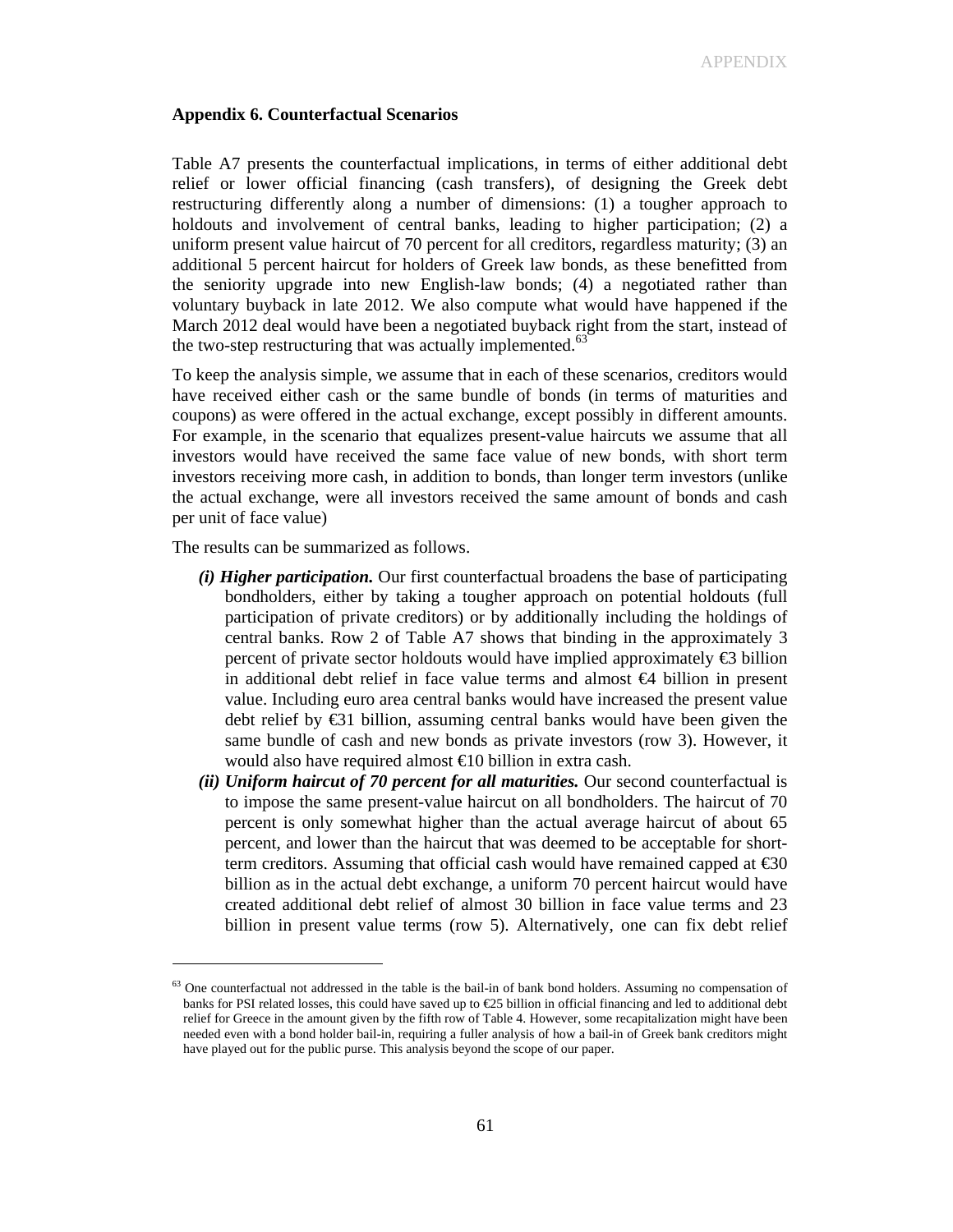$(\text{E}103)$  billion in present value terms, as in the actual exchange) and compute the minimum of cash that would have been needed to implement this debt relief target, namely, just under €23.9 billion, €6 billion less than was actually used (see row 6, and Appendix 7 for the formula used).

|                                                                                                |                                                                                                 | Debt reduction |         | Official |  |  |  |  |
|------------------------------------------------------------------------------------------------|-------------------------------------------------------------------------------------------------|----------------|---------|----------|--|--|--|--|
|                                                                                                |                                                                                                 |                | Present | cash     |  |  |  |  |
| Row                                                                                            |                                                                                                 | Face value     | value   | used     |  |  |  |  |
|                                                                                                | Counterfactuals with respect to March/April debt exchange                                       |                |         |          |  |  |  |  |
| (1)                                                                                            | Benchmark: actual March/April debt exchange                                                     | 107.1          | 103.0   | 29.7     |  |  |  |  |
| Identical haircuts as in actual restructuring:                                                 |                                                                                                 |                |         |          |  |  |  |  |
| (2)                                                                                            | Full participation of private sector <sup>1/</sup>                                              | 110.0          | 106.6   | 30.8     |  |  |  |  |
| (3)                                                                                            | Full participation of both private sector and central banks <sup>1/</sup>                       | 140.4          | 144.1   | 39.4     |  |  |  |  |
|                                                                                                | Uniform haircut of 70 percent:                                                                  |                |         |          |  |  |  |  |
| (4)                                                                                            | Same cash use, actual participation                                                             | 134.2          | 122.8   | 29.7     |  |  |  |  |
| (5)                                                                                            | Using $\text{\textsterling}0$ billion cash, full private participation                          | 136.1          | 125.6   | 30.0     |  |  |  |  |
| (6)                                                                                            | Using minimum cash, $^{2}$ full private participation                                           | 115.6          | 103.0   | 23.9     |  |  |  |  |
|                                                                                                | Haircut of 75 percent for Greek law and 70 percent for foreign law, full private participation: |                |         |          |  |  |  |  |
| (7)                                                                                            | Using $\textcircled{\textless}0$ billion cash                                                   | 160.2          | 143.2   | 30.0     |  |  |  |  |
| (8)                                                                                            | Using minimum cash $^{2/}$                                                                      | 130.5          | 103.0   | 15.5     |  |  |  |  |
| (9)                                                                                            | Using $\text{\textsterling}30$ billion cash, with central bank participation                    | 172.0          | 169.8   | 30.0     |  |  |  |  |
|                                                                                                | Counterfactuals with respect to December buyback                                                |                |         |          |  |  |  |  |
| (10)                                                                                           | Benchmark: actual buyback                                                                       | 20.6           | 17.1    | 11.3     |  |  |  |  |
|                                                                                                | Buyback at negotiated prices:                                                                   |                |         |          |  |  |  |  |
| (11)                                                                                           | Secondary market prices of 23.11.2012                                                           | 27.8           | 22.9    | 11.3     |  |  |  |  |
| (12)                                                                                           | Secondary market prices of 11.10.2012                                                           | 38.0           | 31.0    | 11.3     |  |  |  |  |
| (13)                                                                                           | Secondary market prices of 12.03.2012                                                           | 31.8           | 26.1    | 11.3     |  |  |  |  |
| Combined counterfactuals: full negotiated buyback at the time of the March/April restructuring |                                                                                                 |                |         |          |  |  |  |  |
| (14)                                                                                           | Benchmark: cumulative effect of debt exchange and actual buyback                                | 127.7          | 120.1   | 41.0     |  |  |  |  |
|                                                                                                | Full buyback in March/April                                                                     |                |         |          |  |  |  |  |
| (15)                                                                                           | Identical haircuts and participation as in actual exchange                                      | 153.1          | 138.8   | 46.1     |  |  |  |  |
| (16)                                                                                           | Uniform haircut of 70 percent, full private participation                                       | 165.6          | 148.6   | 40.0     |  |  |  |  |

*Notes:* In € billion. Haircuts evaluated at average exit yield of 15.3 percent, debt relief at a discount rate of 5 percent. Scenarios involving higher average haircuts assume that PSI-related recapitalization costs of Greek banks would have been proportionally higher.

1/ Creditors assumed to receive same bundle of cash and new bonds as in actual restructuring.

2/ Minimum cash needed consistent with maintaining the same present value debt reduction as achieved in the actual exchange; assuming discount rate of 5 percent. See Appendix 6 for formula used.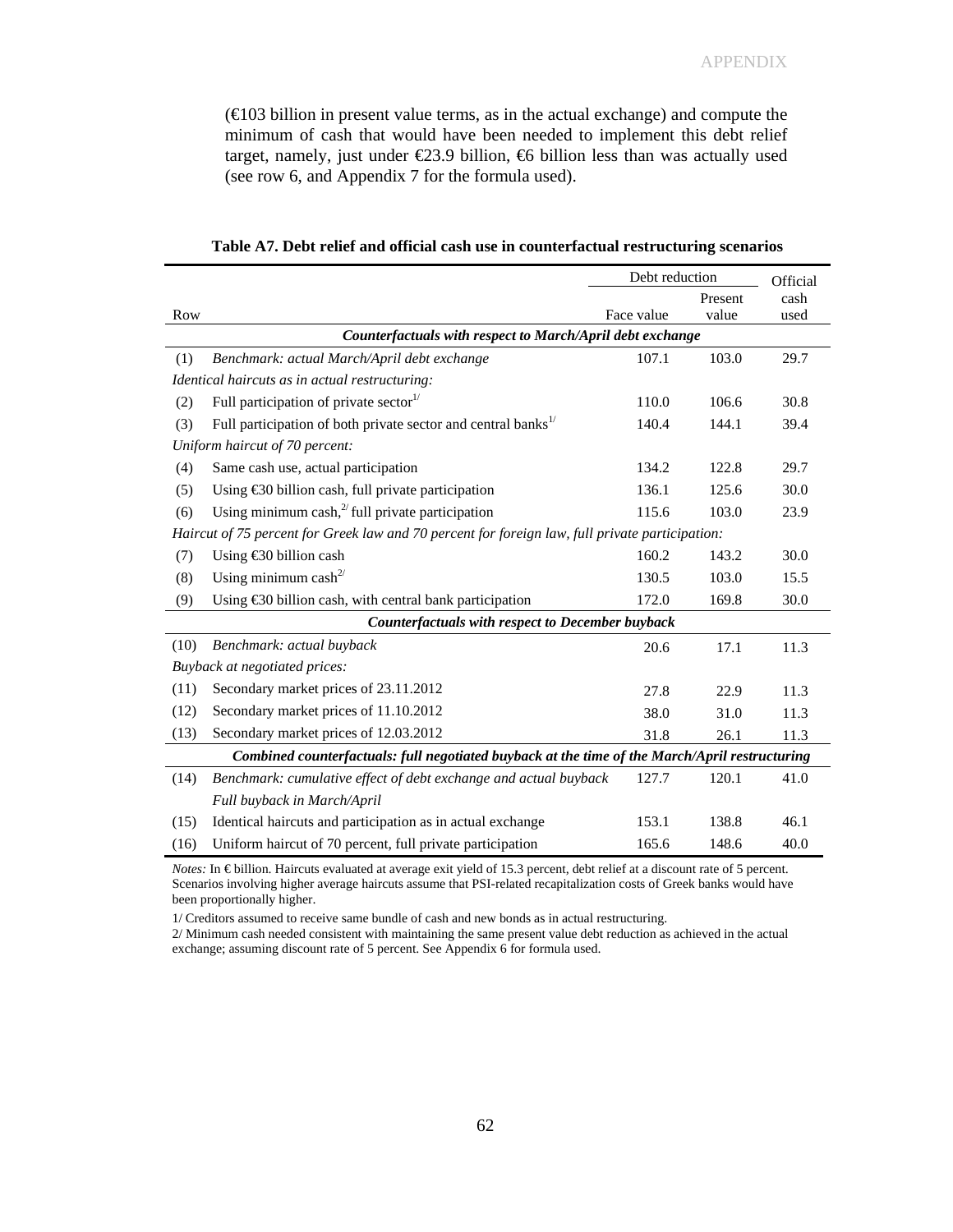- *(iii) 75 percent haircut on Greek law bonds, 70 percent on foreign law bonds.*  Another thought experiment assumes a modestly higher haircut on Greek-law bonds compared to English-law bonds, reflecting the fact that the former benefitted from an upgrade in governing law that makes them harder to restructure in the future. Row 7 shows that compared to the actual restructuring, this would have translated into additional debt relief of  $\epsilon$ 3 billion in face value and €40 billion in present value terms. Alternatively the official cash used in the exchange could have reduced by nearly  $\in 15$  billion (row 8).
- *(iv) December 2012 buyback based on negotiated prices.* Our fourth counterfactual relates to the December buyback. The table shows what could have been gained if the buyback had been conducted at negotiated (ex-ante) prices rather than market prices, so as to minimize the boondoggle effect of increasing bond prices once the buyback is announced. If the buyback had happened at the reference price mentioned in the Eurogroup statement of 27. November—the price of 23. November 2012, just before the buyback was officially announced—Greece would have obtained an extra debt  $\bigoplus$  billion in debt relief in present value terms (or over 7 billion in face value terms, see row 11). If it had been conducted at the price that prevailed just before the possibility of a buyback was first mentioned in the press, around October 11, the debt relief would have been  $\epsilon$ 14 billion higher than what was actually achieved (row 12). Finally, if the issue price of March 12 had been used which could have been justified by the fact that it would have implied no further losses for investors beyond those already sustained in the debt exchange—debt relief would have exceeded that in the actual buyback by about  $\Theta$  billion in present value terms (row 13).
- *(v) Full cash buyback in March/April; no bond exchange.* Finally, it is interesting to ask what would have happened if the Greek debt restructuring had been designed as a pure negotiated buyback from the outset—that is, if bondholders would have exclusively received cash, rather than a package of cash and new bonds, during the March-April exchange. Row 15 shows that, on the assumption that both participation and bond-by-bond haircuts would have been exactly the same as in the actual debt exchange, the cash needed for this full buyback operation would have been  $\epsilon$ 46 billion, only  $\epsilon$ 5 billion more than what the official sector actually spent for the cash sweetener in March and the cashbuyback in December (a combined €41 billion). This additional cash would have "bought" an extra  $\epsilon$ 25 billion debt relief in face value terms ( $\epsilon$ 19 billion in present value). Conducting the full buyback in a way that would have led to a uniform 70 percent present-value haircut for all maturities would both have led to both much higher debt relief than in the actual exchange—an extra €39 billion in face value and €29 billion in present value—and used €1 billion *less* in cash than was actually used for the March/April debt exchange and December buyback combined (row 16).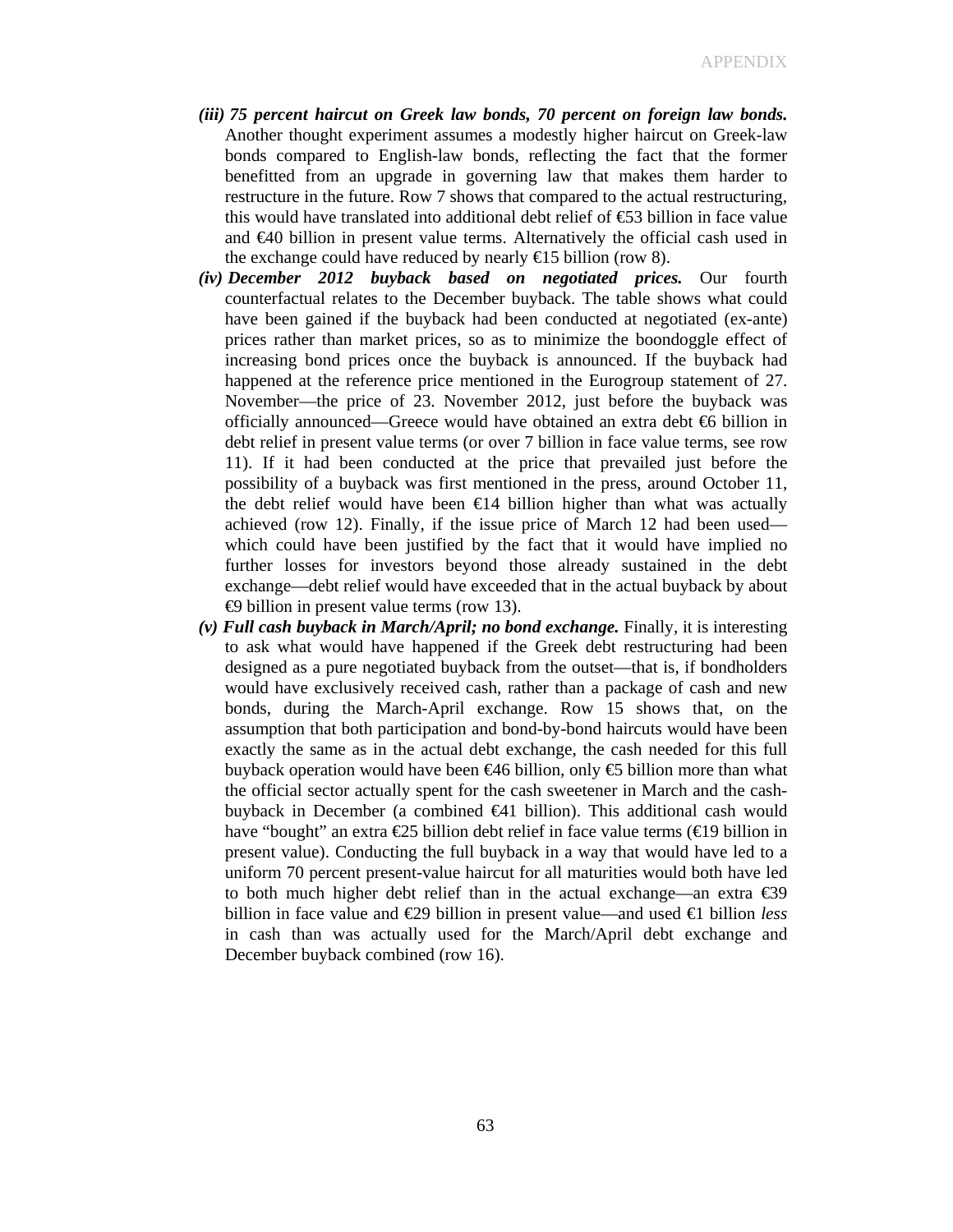#### **Appendix 7. Computing the Cash Minimizing Debt Restructuring**

This appendix derives the formulas used in section 5 of the paper (and in Appendix 6 above) to establish the minimum volumes of official cash that would have been needed to restructure the Greek debt subject to the following assumptions:

1) Either a uniform PV haircut across all bonds (assumption used in row 6 of Table A7), or within Greek law bonds and foreign law bonds (assumption used in row 8 of Table A7).

- 2) Debt relief at least as high as Greece received in the actual restructuring.
- 3) A higher haircut must lead to proportionally higher bank recapitalization.
- 4) Same bundle of bonds would have been used as in the actual restructuring.

That is, for each unit of face value of each old bond i, we seek the units of cash  $c_i$  and units of the new bond "bundle"  $b_i$  to minimize total cash use, subject to 1), 2), and 3).

In a first step, we write down a constraint that incorporates 2) and 3). Let  $V_d(b)$  denote the present-value debt burden for Greece associated with new bonds of face value b and discount rate d (e.g., 5 percent),  $V_d^{EFSF}(c)$  the present value debt burden for Greece of borrowing total cash sweetener in the amount c from the EFSF, and  $V_d^{old}$  the present value of Greece's old bonds exchanged in the actual exchange,  $V_d^{\text{recap}}$  the present value of Greece's debt obligations to the EFSF resulting from actual PSI related bank recapitalization, and h the assumed uniform present value haircut (for example, 0.7). Then, 2) and 3) imply:

$$
(1) \quad V_d^{old} - V_d^{recap} - V_d^{EFSF} (29.7bn) - V_d (61.4bn) \leq V_d^{old} - \frac{h}{0.646} V_d^{recap} - V_d^{EFSF} \{ \sum_i c_i \} - V_d \{ \sum_i (b_i) \}
$$

where the left side of the inequality denotes the debt relief received by Greece in the actual restructuring, and the right hand side the debt relief it would obtain in a counterfactual restructuring which applies a uniform present value haircut *h* to all bonds regardless of maturity (0.646 is the average haircut achieved in the actual restructuring, using the exit yield as the uniform discount rate, and the coefficient  $\frac{h}{\gamma}$ reflects an upward adjustment to the bank recapitalization cost in the event that  $h > 0.646$ .

Using the notation  $V_v(b_i)$  to denote the value of  $b_i$ , discounted at exit yield y, from the perspective of the holder of old bond *i*,  $v_{i,y}^{old}$  the value of one unit of old bond *i* discounted at the same exit yield and  $h$  the uniform haircut (e.g., 0.7), the minimization problem can then be written as:

(2) 
$$
\min_{c_i, b_i} \sum_i c_i
$$
, subject to  
\n(i)  $c_i + V_y(b_i) = (1 - h)v_{i,y}^{old}$   
\n(ii) 
$$
V_d^{EFSF}\{\sum_i c_i\} + \sum_i V_d(b_i) \le K
$$

where  $K = \left(1 - \frac{h}{0.646}\right) V_d^{recap} + V_d^{EFSF}(29.7bn) + V_d(61.4bn)$  (from equation (1)).